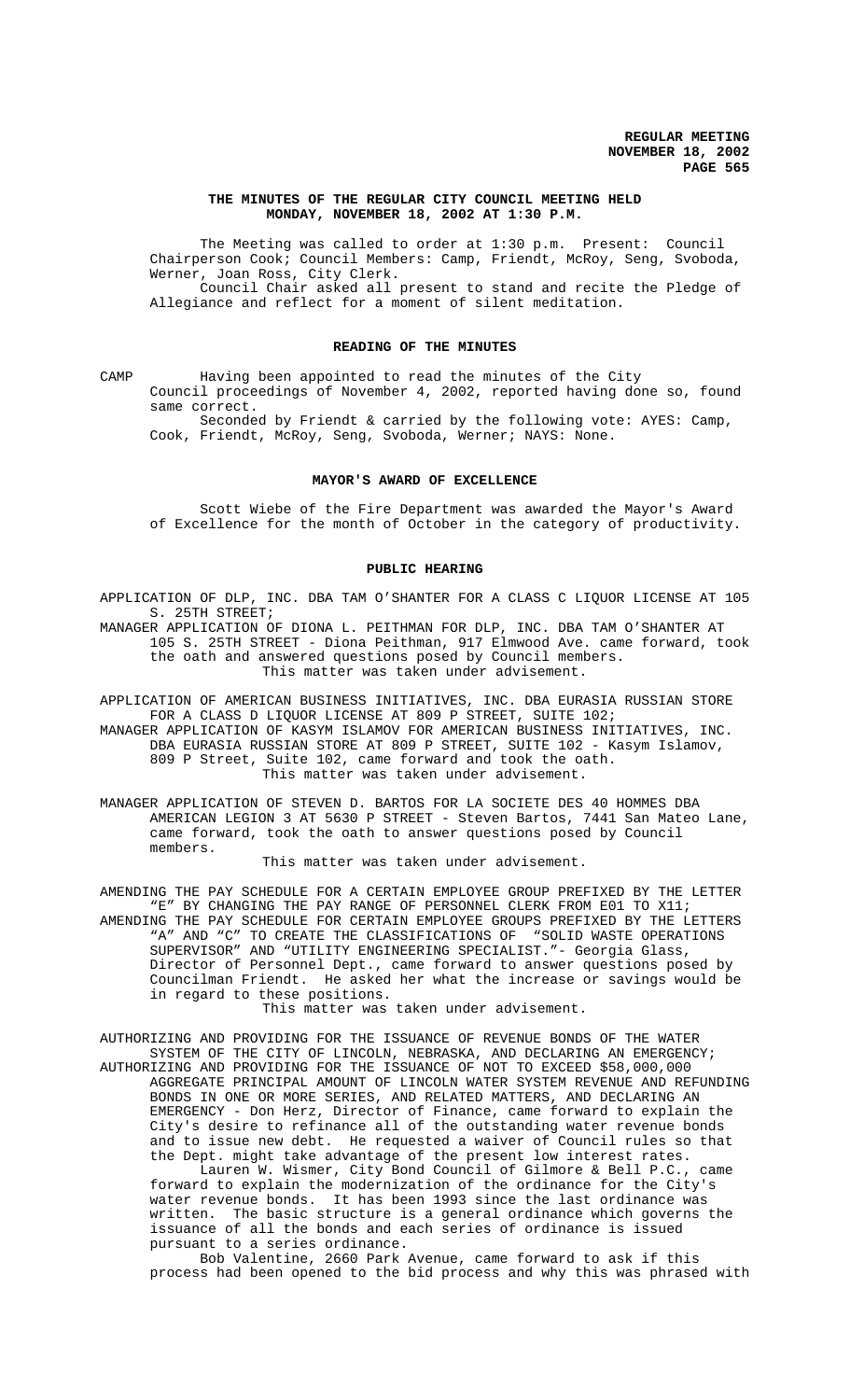an emergency clause. Councilman Friendt explained that "emergency" is a technical term to allow us to waive the number of days in which the ordinance would become effective. Mr. Herz answered that we typically go through a bidding process, but because of the refunding portion, it is a negotiated process. Councilman Camp gave an synopsis of the process with underwriting agents and that the bonds are sold out to another party. Mr. Camp asked if the City knew what it would negotiate and what it would net out of the proceeds. Mr. Herz said we do know the net but until we go to market, the interest rate is in question. Councilman Werner asked about the cost of expenses. Mr. Herz said it falls under the 1.5% range.

This matter was taken under advisement.

VACATING THE WEST 60.15 FEET OF WAGON LANE FROM THE SOUTH LINE OF OUTLOT B TO THE NORTH LINE OF OUTLOT C, FRONTIER ACRES, GENERALLY LOCATED AT S. 62ND STREET AND WAGON LANE;

CHANGE OF ZONE 3375 - APPLICATION OF CARL SJULIN AND WEST GATE BANK FOR A CHANGE OF ZONE FROM AGR AGRICULTURAL RESIDENTIAL TO O-3 OFFICE PARK ON PROPERTY GENERALLY LOCATED NORTHEAST OF THE INTERSECTION OF OLD CHENEY ROAD AND HIGHWAY 2;

APPROVING A WAIVER OF THE DESIGN STANDARDS WHICH REQUIRE A TURNAROUND ON DEAD-END STREETS ON PROPERTY GENERALLY LOCATED AT OLD CHENEY ROAD AND HIGHWAY 2;

USE PERMIT 146 - APPLICATION OF CARL SJULIN AND WEST GATE BANK TO DEVELOP 60,000 SQ. FT. OF OFFICE AND FINANCIAL SPACE, WITH A WAIVER OF THE 45' HEIGHT LIMIT IN THE O-3 DISTRICT AND A WAIVER OF THE STREET TREES, ON PROPERTY GENERALLY LOCATED NORTHEAST OF THE INTERSECTION OF OLD CHENEY ROAD AND HIGHWAY 2; - Steve Miller, Olson Association, 1111 Lincoln Mall, came forward in favor of the vacation and change of zone.

John Arrigo, 1204 West O Street, Vice President of West Gate Bank, came forward in favor. He requested the 2nd and 3rd reading on this date. Councilwoman McRoy asked if this new bank would bring new jobs to the Lincoln area. Mr. Arrigo stated that not at the present time due to lack of space, but when the new bank is built, there will be more jobs.

Councilman Werner asked why they were requesting a waiver. Mr. Miller responded that it was in regard to Wagon Lane and the replat. There is no existing street with Wagon Lane. When the adjacent lots potentially replat and then deal with the turn around issue at that time. Staff recommended denial due to the fact that they believe a turn around is required.

Nicole Fleck-Tooze, Public Works Dept., came forward to explain that Public Works was not expecting the turnaround to be constructed with this project, however the concern was that in vacating this piece and not meeting the standard for a cul-de-sac or turnaround on the end of it, will place the burden on the future adjacent property owners when they come forward with a subdivision.

Steve Miller came back with rebuttal issues. He stated that many different options were considered at the request of the Planning Dept.

Councilman Friendt asked what impact this has on the bank development. Mr. Miller replied that should we be required to purchase right-of-way with the additional property owners, we feel that we would be held up an unacceptable amount of time and not be able to proceed with development in a timely fashion.

Councilman Camp asked if there was a middle ground if the waiver was not agreed to.

Councilman Werner asked why the denial of the waiver would hold up their project? Mr. Miller replied that the timing and the construction season was short at this point and they wanted to get the project started.

Ray Hill, Planning Dept., came forward and stated that along with this project they have requested an administrative final plat and the condition of the final plat is that the street be vacated and the condition of the subdivision is that dead end streets end in a permanent turnaround and that is why they are asking for the waiver, so if the waiver is not granted, the Planning Director cannot grant the Administrative Final Plat. He stated that if the waiver is denied today, you are basically making everyone go back and redesign the entire project.

Allan Abbott, Director of Public Works & Utilities, came forward and stated that Public Work would withdraw their objection and suggest that the Planning Director's recommendation stand.

This matter was taken under advisement.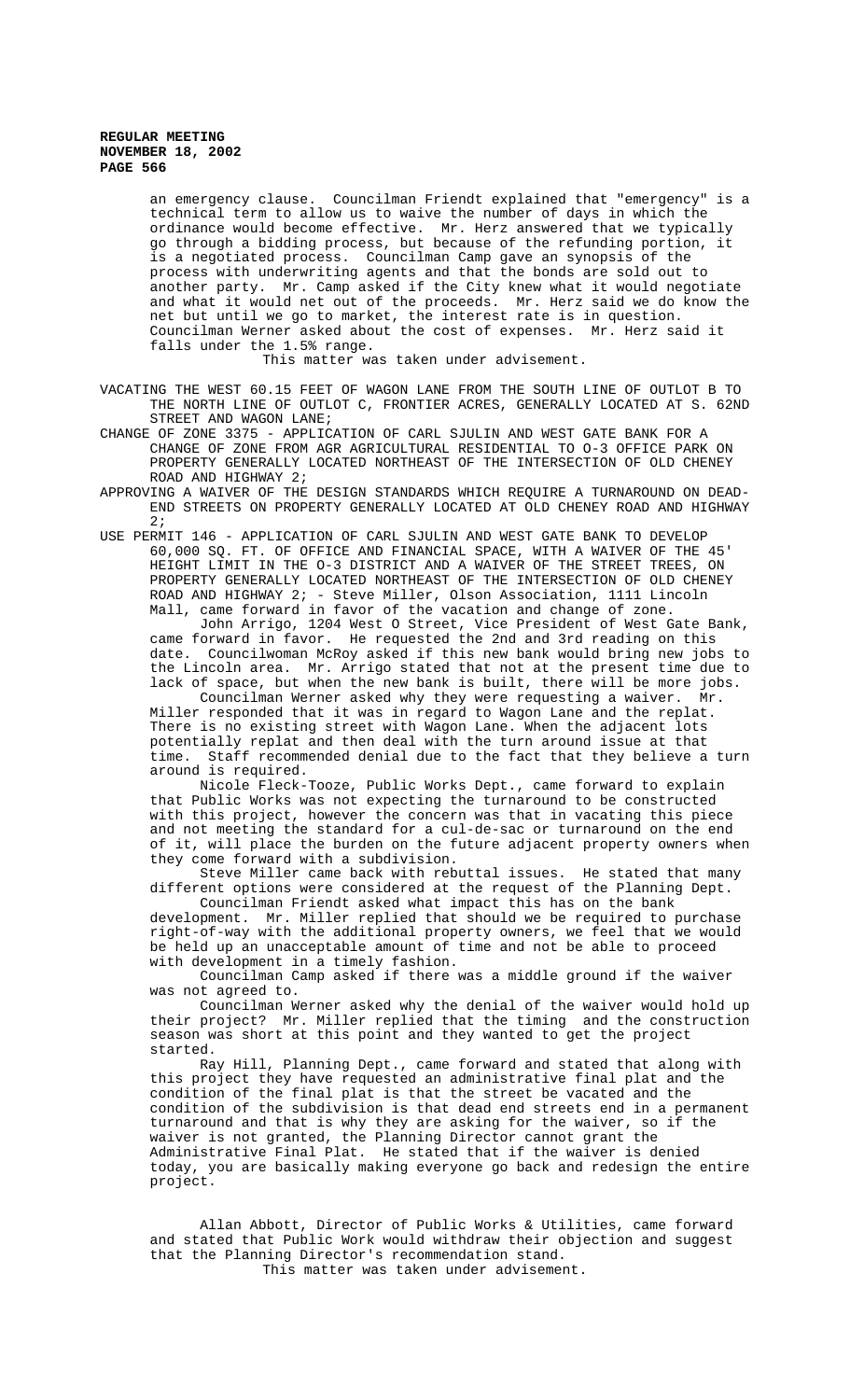VACATING A PORTION OF O'HANLON DRIVE, REQUESTED BY DON JOHNSON HOMES INC., DAVID AND SYDNEY RICHARDS, RIDGE DEVELOPMENT COMPANY AND SOUTHVIEW, INC., GENERALLY LOCATED ¼ MILE NORTH OF THE INTERSECTION OF S. 27TH STREET AND YANKEE HILL ROAD - Kent Seacrest, Seacrest & Kalkowski, 1111 Lincoln Mall, Suite 350, representing Ridge Development and Southview, Inc. He stated that this is basically a clean up issue. This matter was taken under advisement.

CHANGE OF ZONE 3370 - APPLICATION OF CONNIE HEIER AND PATRICIA SLAUGHTER FOR A CHANGE OF ZONE FROM AG AGRICULTURE TO AGR AGRICULTURAL RESIDENTIAL ON PROPERTY GENERALLY LOCATED AT THE SOUTHEAST CORNER OF S. 112TH STREET AND OLD CHENEY ROAD.;

COMP. PLAN AMENDMENT 02002.4 - APPLICATION OF CONNIE HEIER AND PATRICIA SLAUGHTER TO AMEND THE 2025 LINCOLN-LANCASTER COUNTY COMPREHENSIVE PLAN TO CHANGE 215 ACRES FROM AGRICULTURE TO LOW DENSITY RESIDENTIAL, ON PROPERTY GENERALLY LOCATED AT S. 112TH TO 120TH STREETS, SOUTH OF OLD CHENEY ROAD - Kent Seacrest, Seacrest & Kalkowski, 1111 Lincoln Mall, Suite 350, representing Connie Heier and Patricia Slaughter, the property owners of 220 acres of land at 112th & Old Cheney Road. These two property owners, five years ago, sought this acreage development but this whole area was placed in the beltway study. Now the applicants have reapplied to start this process over.

Mike DeKalb, Planning Dept., came forward to explain the nonconformance with the plan.

Mr. Seacrest reviewed the criteria necessary to meet the new Comp Plan.

Councilman Friendt asked if this new development would require park land designation in this area as well as other new developments.

Mr. Seacrest responded that park land would be planned and the new NRD lake would be in this area as well.

Bob Valentine, 2660 Park Avenue, came forward to ask about the relationship of Connie Heier to Bernie Heier, who is a County Commissioner. Councilman Werner confirmed that they were married. 69% of the farmers receive farm subsidies in Nebraska. Ag land valuations today predicated on their cash flow from the federal government. How desperately we need the agricultural subsidies to maintain the marvelous lifestyles we live here in Nebraska and Lancaster County.

Mr. Seacrest came back for rebuttal stating there is no verification for the figures given by Mr. Valentine. Councilman Cook asked about the water connections from the rural water district. How would this hook up to the City water system when this is annexed. Today it would be served off the rural water and probably septic systems. The Master Plan of road layout and utility easements would show future city water and city sewer (The Northeast treatment plant)and it would be over 25 years before sewer line gets started in this area.

Councilman Werner asked about the costs for arterial streets and sewer. Mr. Seacrest said that assuming impact fees would go through, this would potentially not be affected, as the impact fees are drafted to stop at the city limits.

This matter was taken under advisement.

CHANGE OF ZONE 3382 - AMENDING SECTIONS 27.63.130 AND 27.63.680 OF THE LINCOLN MUNICIPAL CODE ZONING ORDINANCE TO ALLOW THE SALE OF ALCOHOL FOR CONSUMPTION ON THE PREMISES AT GOLF COURSES AND COUNTRY CLUBS AS AN ALLOWED ACCESSORY USE BY SPECIAL PERMIT;

SPECIAL PERMIT 1692B - APPLICATION OF WILDERNESS RIDGE, L.L.C. FOR AUTHORITY TO SELL ALCOHOLIC BEVERAGES FOR CONSUMPTION ON THE PREMISES AT WILDERNESS RIDGE GOLF COURSE GENERALLY LOCATED SOUTHWEST OF S. 27TH STREET AND YANKEE HILL ROAD - Kent Seacrest, Seacrest & Kalkowski, 1111 Lincoln Mall, Suite 350, representing Southview, Inc. and Wilderness Ridge, L.L.C., came forward requesting this change of zone so that the golf course may be granted a liquor license.

Councilwoman McRoy noted for the public that the City owned golf courses are in the P zones and alcohol sales are not allowed in these zones.

Bob Valentine, 2660 Park Ave., came forward in opposition. This matter was taken under advisement.

ADOPTING THE LINCOLN ELECTRIC SYSTEM ANNUAL BUDGET FOR 2003 - Terry Bundy, CEO of Lincoln Electric System, came forward to give a brief overview of the budget. He stated the most outstanding item of the year was the settlement of the litigation with the Cooper Nuclear Station. Craig Groat, 4935 Huntington Street, came forward to share figures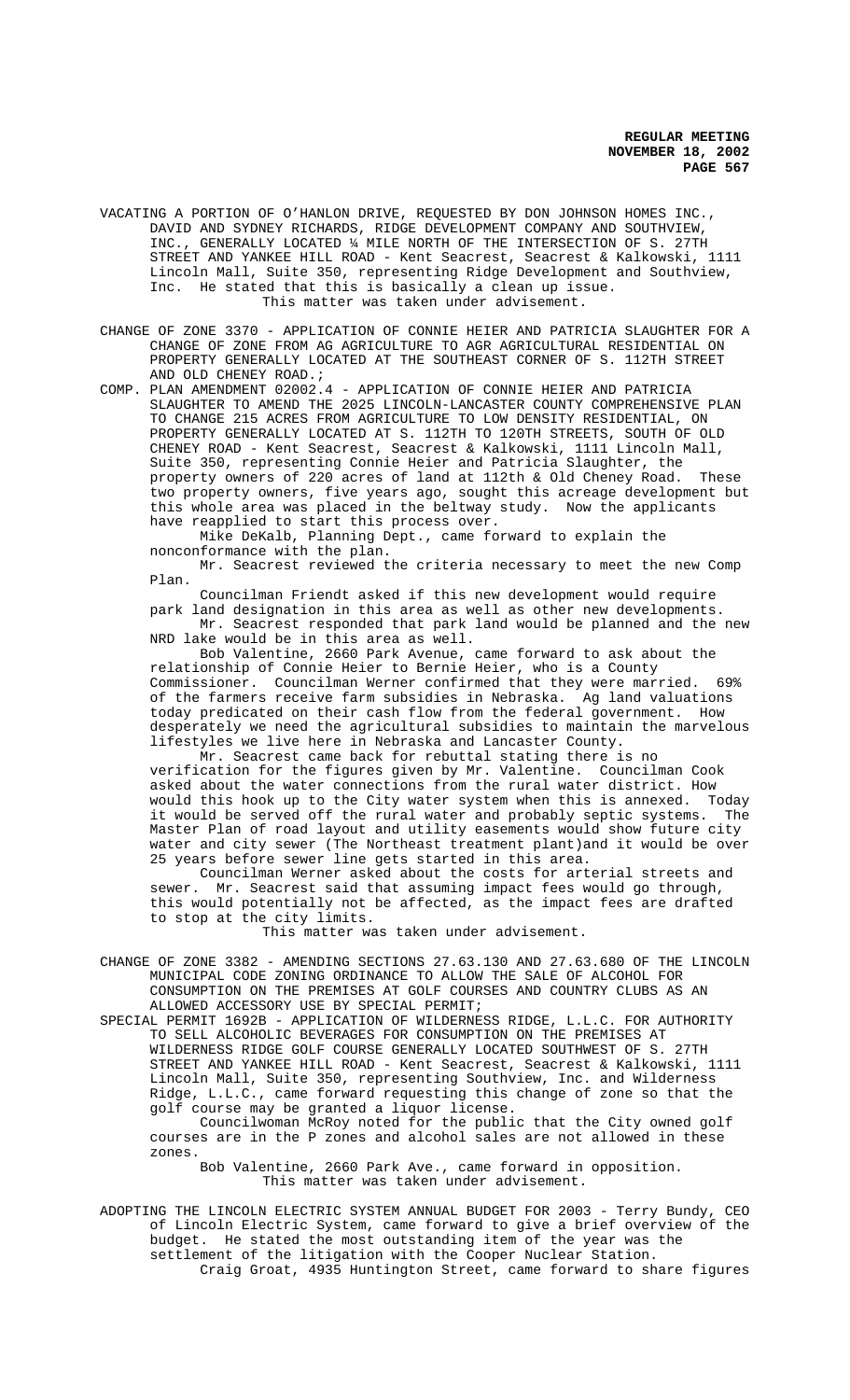> from the Duncan Associate Report. He stated the source of money could be used to lower rates and provide underground lines to provide electricity to older neighborhoods. Discussion followed among Council members. Bob Valentine, 2660 Park Avenue, came forward in opposition. This matter was taken under advisement.

SPECIAL PERMIT 1986 - APPLICATION OF TJK INVESTMENTS, INC. FOR A PARKING LOT IN THE R-4 ZONING DISTRICT ON PROPERTY GENERALLY LOCATED AT 28TH AND VINE STREETS - Chris Sonderup, of TJK Investments, came forward in favor of this project. Councilwoman Seng and McRoy both stated appreciation for Mr. Sonderup's work done in this neighborhood This matter was taken under advisement.

- APPOINTING VENITA KELLEY, PH.D. TO THE LINCOLN-LANCASTER WOMEN'S COMMISSION FOR A TWO-YEAR TERM EXPIRING JANUARY 1, 2005 - Bob Valentine, 2660 Park Avenue, came forward to suggest that some stay-at-home mothers need to have positions on this commission as well. Cindy Maw, 1843 South 24th Street, came forward to say that stayat-home mothers should also be considered for these positions. This matter was taken under advisement.
- ADOPTING THE BY-LAWS FOR A NEW RECONSTITUTED VETERANS MEMORIAL GARDEN ADVISORY COUNCIL - Lynn Johnson, Director of Parks & Recreation, came forward to explain the consolidation of the two groups, Veterans Memorial Garden Advisory Board and Veterans Memorial Garden Committee. This matter was taken under advisement.
- SPECIAL PERMIT 1982 APPLICATION OF CAROL ARLENE ANDERSON TO DEVELOP SUNSHINE HILLS COMMUNITY UNITY PLAN CONSISTING OF FOUR RESIDENTIAL ACREAGE LOTS ON PROPERTY GENERALLY LOCATED AT N. 40TH STREET AND BLUFF ROAD; ACCEPTING AND APPROVING THE PRELIMINARY PLAT OF SUNSHINE HILLS CONSISTING OF FOUR RESIDENTIAL ACREAGE LOTS AND FOUR OUTLOTS, WITH WAIVERS TO THE REQUIRED STREET TREES, STREET LIGHTING, LANDSCAPE SCREENS, SIDEWALKS AND BLOCK LENGTH, ON PROPERTY GENERALLY LOCATED AT N. 40TH STREET AND BLUFF ROAD - Brian Carstens, 601 Old Cheney Rd., Suite C, representing Carole Arlene Anderson, came forward in favor of these two items. This matter was taken under advisement.
- SPECIAL PERMIT 1691C APPLICATION OF CANYON HOMES, L.L.C. TO AMEND THE SHADOW PINES 1ST ADDITION COMMUNITY UNIT PLAN TO ADD 16 DWELLING UNITS AND WAIVERS TO THE REQUIRED LOT WIDTH, LOT DEPTH, AND LOT AREA, ON PROPERTY GENERALLY LOCATED AT S. 56TH STREET AND SHADOW PINES DRIVE - Brian Carstens, 601 Old Cheney Rd., Suite C, representing Canyon Homes came forward in favor the Special Permit. This matter was taken under advisement.
- SPECIAL PERMIT 168A APPLICATION OF MCMASTER ENTERPRISE, INC. FOR A PARKING LOT IN A RESIDENTIAL DISTRICT, ON PROPERTY GENERALLY LOCATED AT 1216 TO 1230 H STREET AND 635 S. 13TH STREET - Maryann Colbert, Manager of McMaster Enterprise, Inc., came forward in favor. This matter was taken under advisement.

COMP. PLAN AMENDMENT 02002.2 - APPLICATION OF THE UNIVERSITY OF NEBRASKA-LINCOLN TO AMEND THE 2025 LINCOLN-LANCASTER COUNTY COMPREHENSIVE PLAN TO MODIFY THE LAND USE DESIGNATION FOR THE DOWNTOWN CAMPUS AND THE EAST CAMPUS AREA TO REFLECT CURRENT BOUNDARIES AND FUTURE EXPANSION OF THE UNIVERSITY - John Benson, Director of Institutions at the University of Nebraska, came forward in favor. Mike Morosin, 2055 "S" St., came forward to ask if the University could share their expansion plan with the neighborhood. This matter was taken under advisement.

COMP. PLAN AMENDMENT 02002.12 - APPLICATION OF LINCOLN FEDERAL SAVINGS BANK TO AMEND THE 2025 LINCOLN-LANCASTER COUNTY COMPREHENSIVE PLAN TO MOVE THE COMMUNITY CENTER DESIGNATION TO ½ MILE NORTH OF 40TH STREET AND ROKEBY ROAD AND DESIGNATE A NEW COMMERCIAL NEIGHBORHOOD CENTER GENERALLY SOUTHEAST OF S. 27TH STREET AND YANKEE HILL ROAD - Mike Rierden, Attorney, 645 "M" Street, Suite 200, came forward representing Lincoln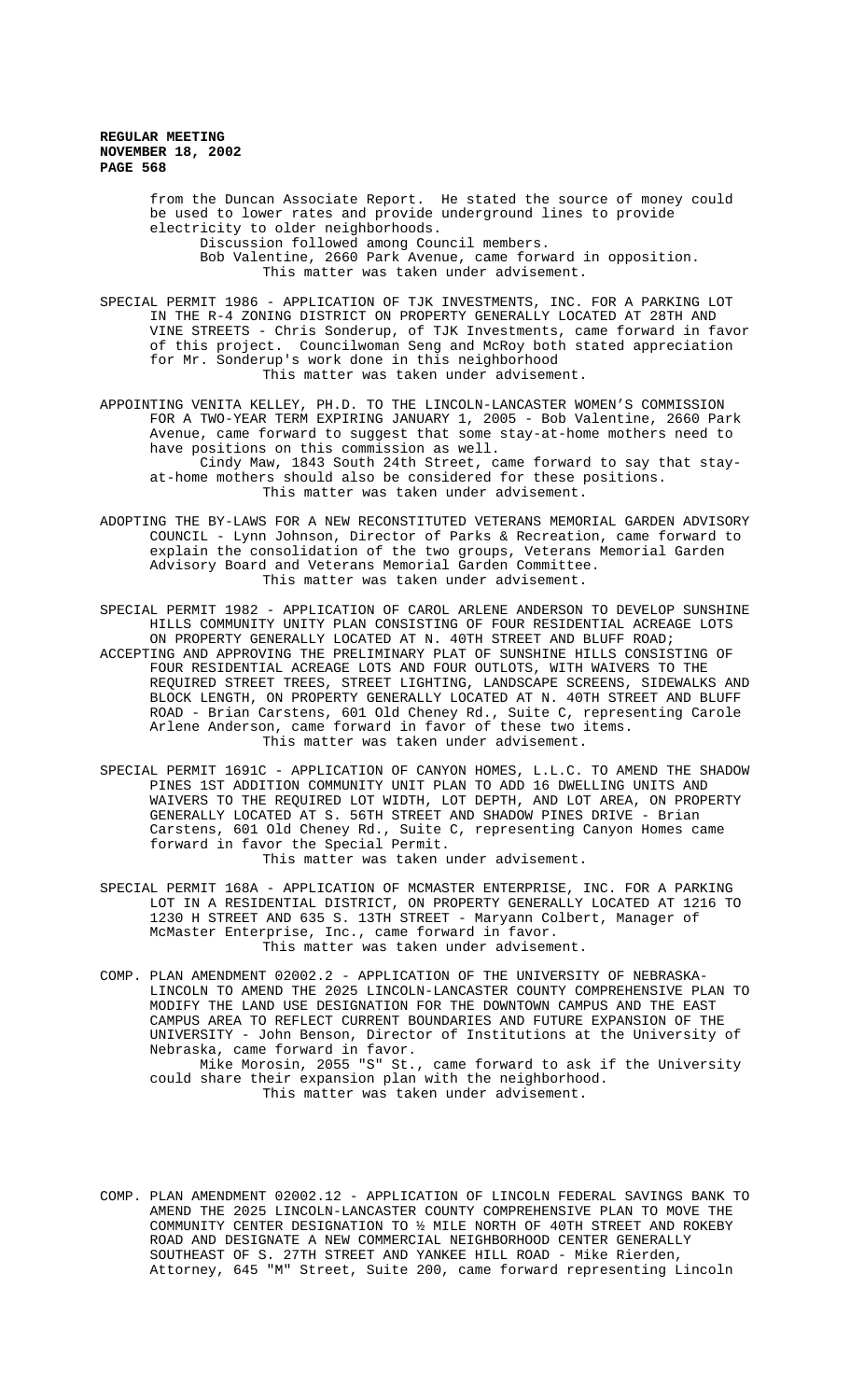Federal Bank.

This matter was taken under advisement.

COMP. PLAN AMENDMENT 02002.14 - APPLICATION OF LAND CONSTRUCTION INC. TO AMEND THE 2025 LINCOLN-LANCASTER COUNTY COMPREHENSIVE PLAN TO CHANGE 257 ACRES FROM COMMERCIAL TO INDUSTRIAL, ON PROPERTY GENERALLY LOCATED AT S.W. 56TH STREET, SOUTH OF O STREET - Kent Seacrest, Seacrest & Kalkowski, 1111 Lincoln Mall, Suite 350, came forward stated that this is basically a clean up item.

This matter was taken under advisement.

TOOK BREAK 3:50 P.M. **RECONVENED 4:10 P.M.** 

#### **MISCELLANEOUS BUSINESS**

Craig Groat, 4935 Huntington Street, came forward to discuss the amount of bleachers around the city that are in violation of safety codes. Councilman Friendt suggested that this will be placed on the pre-council agenda.

Charles Bacon, 1439 Rose Street, came forward to discuss the recent rail accident by remote control locomotives in Lincoln. He asked the Council to adopt a resolution to ban remote control locomotives. Charlie Klaus, 8411 Pinedale Avenue, representing LIBA came

forward to request Council to authorize a study of expanded fire department and rescue needed in the City. He also suggested that the repair of sidewalks needs to be a line item budget on a yearly basis to solve the current problem.

Mike Grieger, 2645 Van Dorn Street, came forward to ask for consideration of TIF funds to connect the skywalk to The St. George Building he presently owns, allowing him an opportunity to lease space. These matters were taken under advisement.

**\*\* END OF PUBLIC HEARING \*\***

# **COUNCIL ACTION**

### **LIQUOR RESOLUTIONS**

APPLICATION OF DLP, INC. DBA TAM O'SHANTER FOR A CLASS C LIQUOR LICENSE AT 105 S. 25TH STREET - CLERK read the following resolution, introduced by Ken Svoboda, who moved its adoption for approval:

A-81794 BE IT RESOLVED by the City Council of the City of Lincoln,

Nebraska:

That after hearing duly had as required by law, consideration of the facts of this application, the Nebraska Liquor Control Act, and the pertinent City ordinances, the City Council recommends that the application of DLP, Inc. dba Tam O'Shanter for a Class "C" liquor license at 105 S. 25th Street, Lincoln, Nebraska, for the license period ending October 31, 2003, be approved with the condition that the premise complies in every respect with all city and state regulations. The City Clerk is directed to transmit a copy of this resolution to the Nebraska Liquor Control Commission.

Introduced by Ken Svoboda Seconded by Seng & carried by the following vote: AYES: Camp, Cook, Friendt, McRoy, Seng, Svoboda, Werner; NAYS: None.

MANAGER APPLICATION OF DIONA L. PEITHMAN FOR DLP, INC. DBA TAM O'SHANTER AT 105 S. 25TH STREET - CLERK read the following resolution, introduced by Ken Svoboda, who moved its adoption for approval:

A-81795 WHEREAS, DLP, Inc. dba "Tam O'Shanter" located at 105 S. 25th Street, Lincoln, Nebraska has been approved for a Retail Class "C"

liquor license, and now requests that Diona L. Peithman be named manager;

WHEREAS, Diona L. Peithman appears to be a fit and proper person to manage said business.

NOW, THEREFORE, BE IT RESOLVED by the City Council of the City of Lincoln, Nebraska:

That after hearing duly had as required by law, consideration of the facts of this application, the Nebraska Liquor Control Act, and the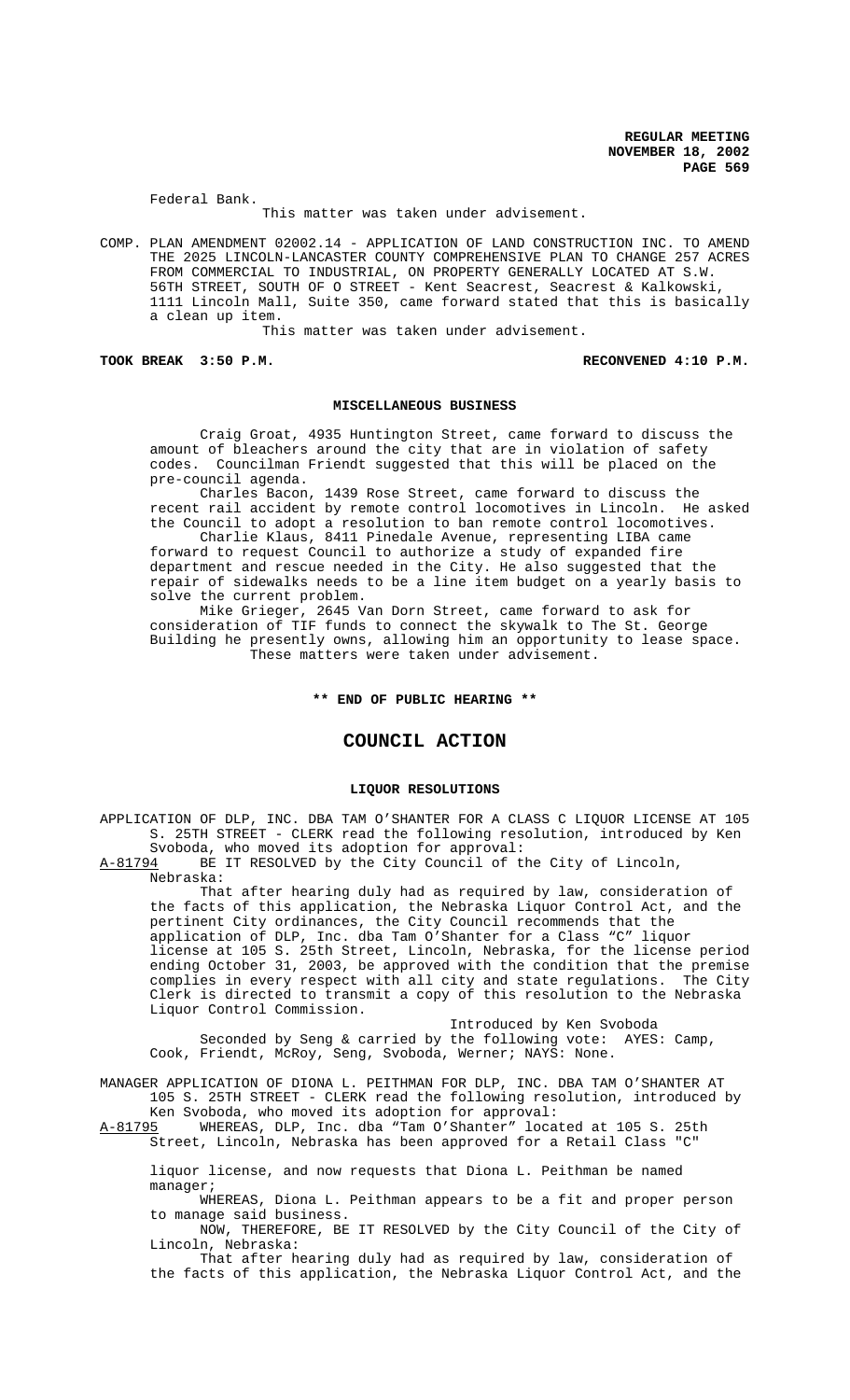> pertinent City ordinances, the City Council recommends that Diona L. Peithman be approved as manager of this business for said licensee. The City Clerk is directed to transmit a copy of this resolution to the Nebraska Liquor Control Commission.

Introduced by Ken Svoboda Seconded by Seng & carried by the following vote: AYES: Camp, Cook, Friendt, McRoy, Seng, Svoboda, Werner; NAYS: None.

APPLICATION OF AMERICAN BUSINESS INITIATIVES, INC. DBA EURASIA RUSSIAN STORE FOR A CLASS D LIQUOR LICENSE AT 809 P STREET, SUITE 102 - CLERK read the following resolution, introduced by Ken Svoboda, who moved its adoption for approval:<br><u>A-81796</u> BE IT R

BE IT RESOLVED by the City Council of the City of Lincoln, Nebraska:

That after hearing duly had as required by law, consideration of the facts of this application, the Nebraska Liquor Control Act, and the pertinent City ordinances, the City Council recommends that the application of American Business Initiatives, Inc. dba "Eurasia Russian Store" for a Class "D" liquor license at 809 P Street, Suite 102, Lincoln, Nebraska, for the license period ending April 30, 2003, be approved with the condition that the premise complies in every respect with all city and state regulations. The City Clerk is directed to transmit a copy of this resolution to the Nebraska Liquor Control Commission.

Introduced by Ken Svoboda Seconded by Seng & carried by the following vote: AYES: Cook, Friendt, McRoy, Seng, Svoboda, Werner; NAYS: None; CONFLICT OF INTEREST: Camp.

MANAGER APPLICATION OF KASYM ISLAMOV FOR AMERICAN BUSINESS INITIATIVES, INC. DBA EURASIA RUSSIAN STORE AT 809 P STREET, SUITE 102 - CLERK read the following resolution, introduced by Ken Svoboda, who moved its adoption for approval:<br>A-81797 WHEREAS

WHEREAS, American Business Initiatives, Inc. dba "Eurasia Russian Store" located at 809 P Street, Suite 102, Lincoln, Nebraska has been approved for a Retail Class "D" liquor license, and now requests that Kasym Islamov be named manager;

WHEREAS, Kasym Islamov appears to be a fit and proper person to manage said business.

NOW, THEREFORE, BE IT RESOLVED by the City Council of the City of Lincoln, Nebraska:

That after hearing duly had as required by law, consideration of the facts of this application, the Nebraska Liquor Control Act, and the pertinent City ordinances, the City Council recommends that Kasym Islamov be approved as manager of this business for said licensee. The City Clerk is directed to transmit a copy of this resolution to the Nebraska Liquor Control Commission.

Introduced by Ken Svoboda Seconded by Seng & carried by the following vote: AYES: Cook, Friendt, McRoy, Seng, Svoboda, Werner; NAYS: None; CONFLICT OF INTEREST: Camp.

MANAGER APPLICATION OF STEVEN D. BARTOS FOR LA SOCIETE DES 40 HOMMES DBA AMERICAN LEGION 3 AT 5630 P STREET - CLERK read the following resolution, introduced by Ken Svoboda, who moved its adoption for approval:

A-81798 WHEREAS, La Societe Des 40 Hommes dba "American Legion 3" located at 5630 P Street, Lincoln, Nebraska has been approved for a Retail Class "C" liquor license, and now requests that Steven D. Bartos be named manager;

WHEREAS, Steven D. Bartos appears to be a fit and proper person to manage said business.

NOW, THEREFORE, BE IT RESOLVED by the City Council of the City of Lincoln, Nebraska:

That after hearing duly had as required by law, consideration of the facts of this application, the Nebraska Liquor Control Act, and the pertinent City ordinances, the City Council recommends that Steven D. Bartos be approved as manager of this business for said licensee. The City Clerk is directed to transmit a copy of this resolution to the Nebraska Liquor Control Commission.

Introduced by Ken Svoboda Seconded by Seng & carried by the following vote: AYES: Camp, Cook, Friendt, McRoy, Seng, Svoboda, Werner; NAYS: None.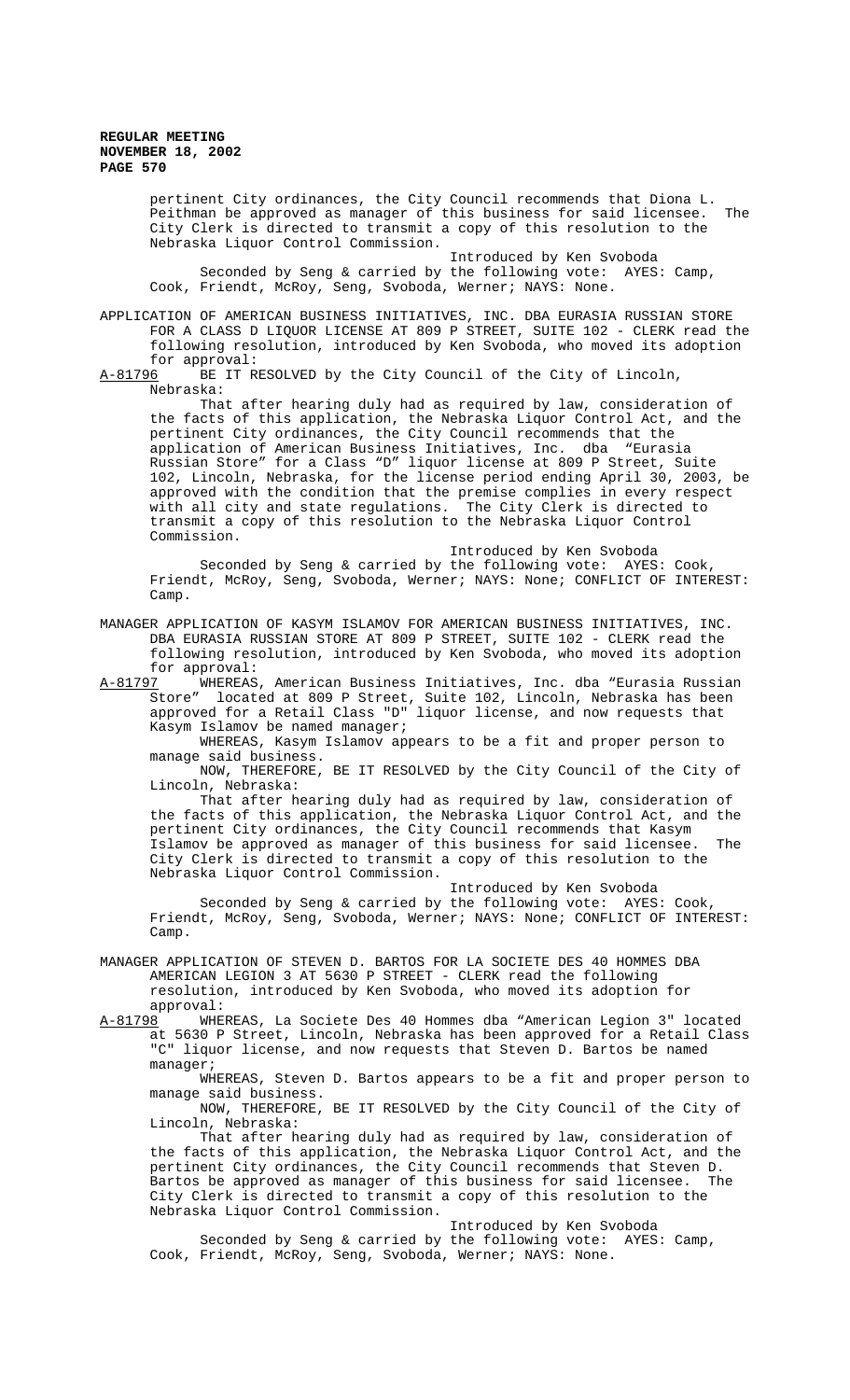MANAGER APPLICATION OF JAMES P. MADSEN FOR MADSEN BOWLING & BILLIARD CENTER CO. DBA MADSEN'S BOWLING & BILLIARD CENTER AT 1316 N. 47TH STREET

PRIOR to reading:<br>SVOBODA Moved to de Moved to delay the public hearing and action on this matter for one week to 11/25/02.

Seconded by Seng & carried by the following vote: AYES: Camp, Cook, Friendt, McRoy, Seng, Svoboda, Werner; NAYS: None.

#### **ORDINANCES - 2ND READING**

- AMENDING THE PAY SCHEDULE FOR A CERTAIN EMPLOYEE GROUP PREFIXED BY THE LETTER "E" BY CHANGING THE PAY RANGE OF PERSONNEL CLERK FROM E01 TO X11 - CLERK read an ordinance, introduced by Jon Camp, amending the pay schedule for a certain employee group prefixed by the letter "E" by changing the pay range of personnel clerk from EO1 to X11, the second time. **(See Ordinances - 3rd Reading)**
- AMENDING THE PAY SCHEDULE FOR CERTAIN EMPLOYEE GROUPS PREFIXED BY THE LETTERS "A" AND "C" TO CREATE THE CLASSIFICATIONS OF "SOLID WASTE OPERATIONS SUPERVISOR" AND "UTILITY ENGINEERING SPECIALIST." - CLERK read an ordinance, introduced by Jon Camp, amending the pay schedule for certain employee groups prefixed by the letters "A" and "C" to create the classifications of "Solid Waste Operations Supervisor" and "Utility Engineering Specialist.", the second time. **(See Ordinances - 3rd Reading)**
- AUTHORIZING AND PROVIDING FOR THE ISSUANCE OF REVENUE BONDS OF THE WATER SYSTEM OF THE CITY OF LINCOLN, NEBRASKA, AND DECLARING AN EMERGENCY -CLERK read an ordinance, introduced by Annette McRoy, authorizing and providing for the issuance of revenue bonds of the water system of the City of Lincoln, Nebraska and declaring an emergency, the second time. **(See Ordinances - 3rd Reading)**
- AUTHORIZING AND PROVIDING FOR THE ISSUANCE OF NOT TO EXCEED \$58,000,000 AGGREGATE PRINCIPAL AMOUNT OF LINCOLN WATER SYSTEM REVENUE AND REFUNDING BONDS IN ONE OR MORE SERIES, AND RELATED MATTERS, AND DECLARING AN EMERGENCY - CLERK read an ordinance, introduced by Annette McRoy, authorizing and providing for the issuance of not to exceed \$58,000,000 aggregate principal amount of Lincoln Water System revenue and refunding bonds in one or more series, and related matter, and declaring an emergency, the second time. **(See Ordinances - 3rd Reading)**
- VACATING THE WEST 60.15 FEET OF WAGON LANE FROM THE SOUTH LINE OF OUTLOT B TO THE NORTH LINE OF OUTLOT C, FRONTIER ACRES, GENERALLY LOCATED AT S. 62ND STREET AND WAGON LANE. (IN CONNECTION W/02-170, 02R-276, 02R-277) (REQUEST TO HAVE  $2^{ND}$  &  $3^{RD}$  READINGS 11/18/02) - CLERK read an ordinance, introduced by Glenn Friendt, vacating the west 60.15 feet of Wagon Lane from the south line of Outlot B to the north line of Outlot C, Frontier Acres Addition, located in the Northwest Quarter of Section 16, Township 9 North, Range 7 East of the 6th P.M., Lancaster County, Nebraska, and retaining title thereto in the City of Lincoln, Lancaster County Nebraska, the first time.
- CHANGE OF ZONE 3375 APPLICATION OF CARL SJULIN AND WEST GATE BANK FOR A CHANGE OF ZONE FROM AGR AGRICULTURAL RESIDENTIAL TO O-3 OFFICE PARK ON PROPERTY GENERALLY LOCATED NORTHEAST OF THE INTERSECTION OF OLD CHENEY<br>ROAD AND HIGHWAY 2. (IN CONNECTION W/02-164, 02R-276, 02R-277) (REOUEST ROAD AND HIGHWAY 2. (IN CONNECTION W/02-164, 02R-276, 02R-277) (REQUEST  $2^{ND}$  &  $3^{RD}$  READINGS 11/18/02)- CLERK read an ordinance, introduced by

Glenn Friendt, amending the Lincoln Zoning District Maps attached to and made a part of Title 27 of the Lincoln Municipal Code, as provided by Section 27.05.020 of the Lincoln Municipal Code, by changing the boundaries of the districts established and shown thereon, the first time.

VACATING A PORTION OF O'HANLON DRIVE, REQUESTED BY DON JOHNSON HOMES INC., DAVID AND SYDNEY RICHARDS, RIDGE DEVELOPMENT COMPANY AND SOUTHVIEW, INC., GENERALLY LOCATED ¼ MILE NORTH OF THE INTERSECTION OF S. 27TH STREET AND YANKEE HILL ROAD - CLERK read an ordinance, introduced by Glenn Friendt, vacating a portion of O'Hanlon Drive located approximately one-fourth mile north of the intersection of South 27th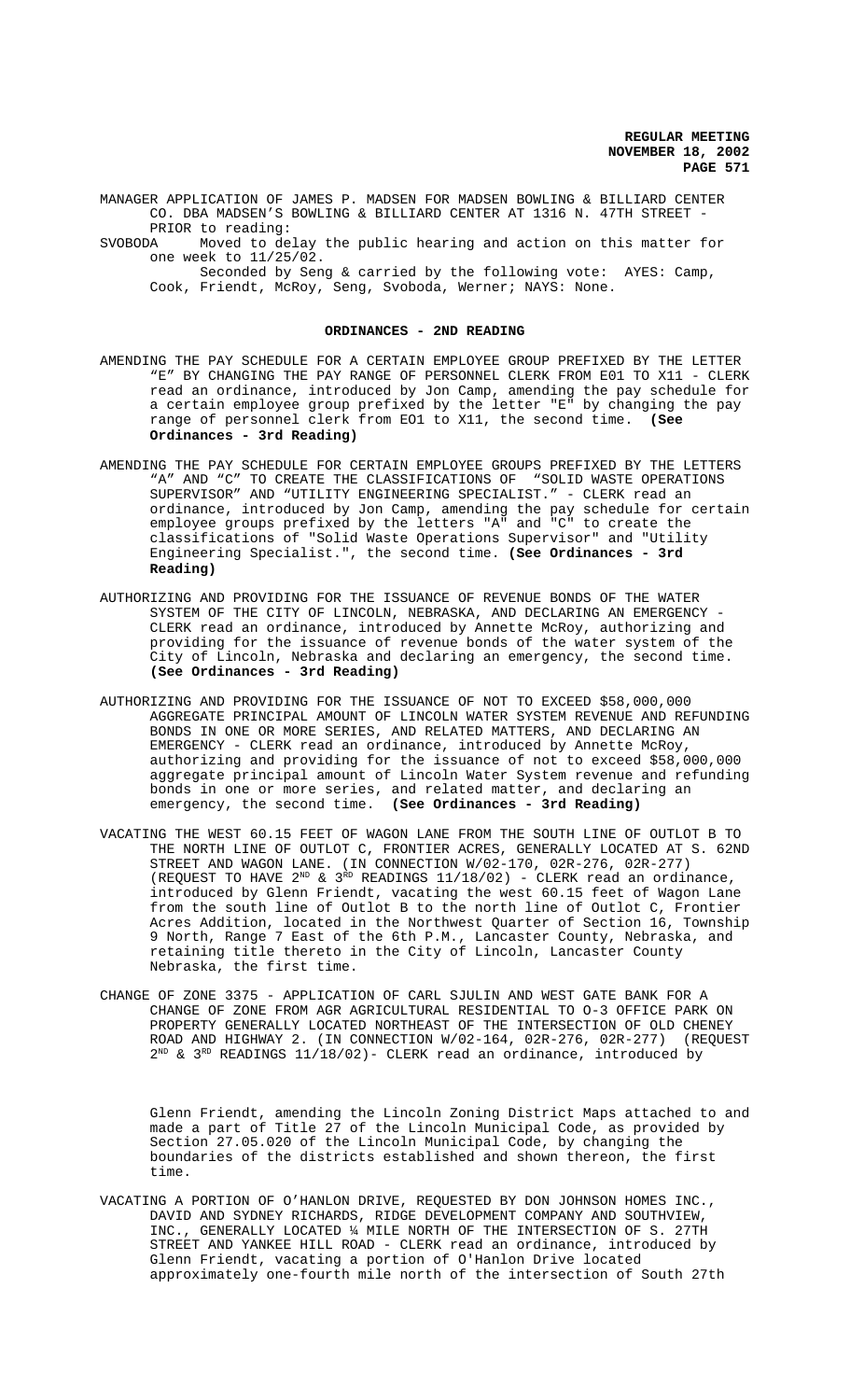> Street and Yankee Hill Road, and retaining title thereto in the City of Lincoln, Lancaster County, Nebraska, the first time.

- CHANGE OF ZONE 3370 APPLICATION OF CONNIE HEIER AND PATRICIA SLAUGHTER FOR A CHANGE OF ZONE FROM AG AGRICULTURE TO AGR AGRICULTURAL RESIDENTIAL ON PROPERTY GENERALLY LOCATED AT THE SOUTHEAST CORNER OF S. 112TH STREET AND OLD CHENEY ROAD. (IN CONNECTION W/02R-263)- CLERK read an ordinance, introduced by Glenn Friendt, amending the Lincoln Zoning District Maps attached to and made a part of Title 27 of the Lincoln Municipal Code, as provided by Section 27.05.020 of the Lincoln Municipal Code, by changing the boundaries of the districts established and shown thereon, the first time.
- CHANGE OF ZONE 3376 APPLICATION OF RON AND ROSE MCMAHAN FOR A CHANGE OF ZONE FROM R-2 RESIDENTIAL TO H-3 HIGHWAY COMMERCIAL ON PROPERTY GENERALLY LOCATED 330 FEET NORTH OF WEST O STREET AND N.W. 14TH STREET - CLERK read an ordinance, introduced by Glenn Friendt, amending the Lincoln Zoning District Maps attached to and made a part of Title 27 of the Lincoln Municipal Code, as provided by Section 27.05.020 of the Lincoln Municipal Code, by changing the boundaries of the districts established and shown thereon, the first time.
- CHANGE OF ZONE 3380 APPLICATION OF THE PLANNING DIRECTOR FOR A CHANGE OF ZONE FROM B-2 PLANNED NEIGHBORHOOD BUSINESS DISTRICT TO R-3 RESIDENTIAL ON PROPERTY GENERALLY LOCATED AT S. 79TH STREET AND PIONEERS BLVD. -CLERK read an ordinance, introduced by Glenn Friendt, amending the Lincoln Zoning District Maps attached to and made a part of Title 27 of the Lincoln Municipal Code, as provided by Section 27.05.020 of the Lincoln Municipal Code, by changing the boundaries of the districts established and shown thereon, the first time.
- CHANGE OF ZONE 3382 AMENDING SECTIONS 27.63.130 AND 27.63.680 OF THE LINCOLN MUNICIPAL CODE ZONING ORDINANCE TO ALLOW THE SALE OF ALCOHOL FOR CONSUMPTION ON THE PREMISES AT GOLF COURSES AND COUNTRY CLUBS AS AN ALLOWED ACCESSORY USE BY SPECIAL PERMIT - CLERK read an ordinance, introduced by Glenn Friendt, amending Section 27.63.130 of the Lincoln Municipal Code relating to permitted special uses for recreational facilities and Section 27.63.680 of the Lincoln Municipal Code relating to the sale of alcoholic beverages for consumption on the premises as a special permit use to allow the sale of alcohol for consumption on the premises at golf courses and country clubs as an allowed accessory use by special permit; and repealing Sections 27.63.130 and 27.63.680 of the Lincoln Municipal Code as hitherto existing, the first time.

#### **RESOLUTIONS**

ADOPTING THE LINCOLN ELECTRIC SYSTEM ANNUAL BUDGET FOR 2003 - PRIOR to reading:

- SENG Moved to delay action on Bill No. 02R-273for two weeks to 12/2/02. Seconded by Svoboda & carried by the following vote: AYES: Camp, Cook, Friendt, McRoy, Seng, Svoboda, Werner; NAYS: None.
- SPECIAL PERMIT 1986 APPLICATION OF TJK INVESTMENTS, INC. FOR A PARKING LOT IN THE R-4 ZONING DISTRICT ON PROPERTY GENERALLY LOCATED AT 28TH AND VINE STREETS - - CLERK read the following resolution, introduced by Annette McRoy, who moved its adoption:

A-81799 WHEREAS, TJK Investments, Inc. has submitted an application designated as Special Permit No. 1986 for authority to construct a parking lot in the R-4 Residential zoning district on property located at 28th and Vine Streets, and legally described to wit: Lot 1, Block 2, Houtz & Baldwins Subdivision, except for the west 4 feet and except for triangle in northeast corner and Lot 2, Block 2, Houtz & Baldwins Subdivision, except that part thereof more particularly described as follows: Beginning at the northwest corner of said Lot 2 and proceeding easterly along the north line of said Lot 2, a distance of 3.97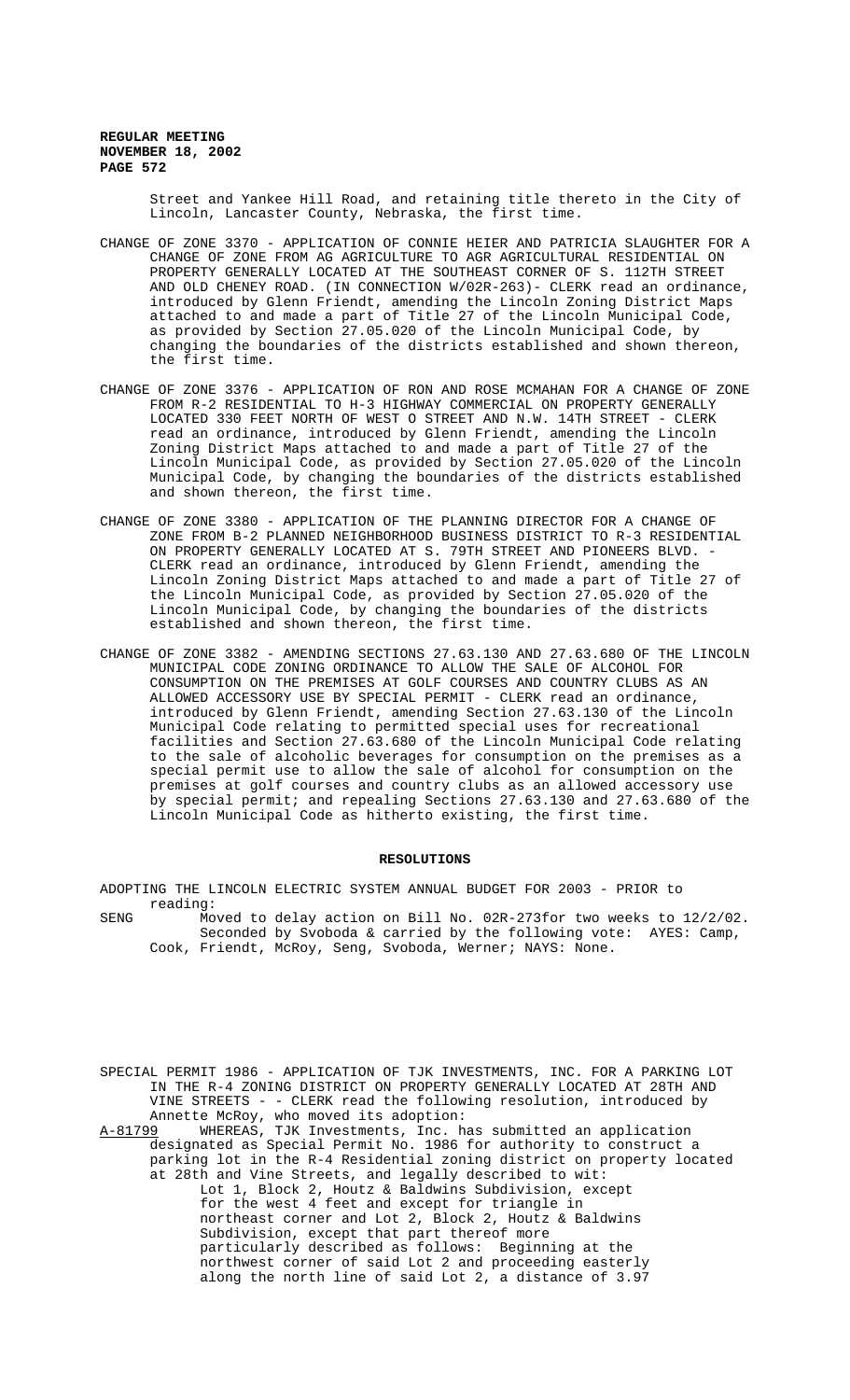feet; thence southwesterly along the arc of a circular curve, bearing to the right whose initial tangent deflects 90 degrees 23 minutes 55 seconds right from said north line whose central angle is 2 degrees 28 minutes 46 seconds, and whose radius is 1,155.92 feet, a distance of 50.03 feet to the intersection with the south line of said Lot 2; thence westerly along said south line of said Lot 2; thence westerly along said south line, a distance of 2.58 feet to the intersection with the west line of said Lot 2; thence northerly along said west line, a distance of 50.0 feet to the point of beginning; located in the West Half of the Northwest Quarter of the Southwest Quarter of Section 19, Township 10 North, Range 7 East of the 6th P.M., Lincoln, Lancaster County, Nebraska;

WHEREAS, the real property adjacent to the area included within the site plan for this parking lot will not be adversely affected; and WHEREAS, said site plan together with the terms and conditions hereinafter set forth are consistent with the intent and purpose of

Title 27 of the Lincoln Municipal Code to promote the public health, safety, and general welfare.

NOW, THEREFORE, BE IT RESOLVED by the City Council of the City of Lincoln, Nebraska:

That the application of TJK Investments, Inc., hereinafter referred to as "Permittee", to construct a parking lot in the R-4 Residential zoning district on the property legally described above, be and the same is hereby granted under the provisions of Section 27.63170 of the Lincoln Municipal Code upon condition that construction and operation of said parking lot be in strict compliance with said application, the site plan, and the following additional express terms, conditions, and requirements:

1. This permit approves a two-phase parking lot in the R-4 zoning district.<br>2. Befo

Before receiving building permits the construction plans must conform to the approved plans.<br>3. Before occupying the pa

Before occupying the parking lot all development and construction must be completed in conformance with the approved plans.<br>4. All privately-owned improvements must be permanently

All privately-owned improvements must be permanently maintained by the Permittee.<br>5. The site plan ap

The site plan approved by this permit shall be the basis for all interpretations of setbacks, yards, locations of buildings, location of parking and circulation elements, and similar matters.

6. The terms, conditions, and requirements of this resolution shall be binding and obligatory upon the Permittee, its successors, and assigns. The building official shall report violations to the City Council which may revoke the special permit or take such other action as may be necessary to gain compliance.

7. The Permittee shall sign and return the City's letter of acceptance to the City Clerk within 30 days following approval of the special permit, provided, however, said 30-day period may be extended up to six months by administrative amendment. The City Clerk shall file a copy of the resolution approving the special permit and the letter of acceptance with the Register of Deeds, filing fees therefor to be paid in advance by the Permittee.

Introduced by Annette McRoy Seconded by Seng & carried by the following vote: AYES: Camp, Cook, Friendt, McRoy, Seng, Svoboda, Werner; NAYS: None.

APPOINTING VENITA KELLEY, PH.D. TO THE LINCOLN-LANCASTER WOMEN'S COMMISSION FOR A TWO-YEAR TERM EXPIRING JANUARY 1, 2005 - - CLERK read the following resolution, introduced by Annette McRoy, who moved its

adoption:<br>A-81800 BE BE IT RESOLVED by the City Council of the City of Lincoln, Nebraska:

That the appointment of Venita Kelley, Ph.D. to the Lincoln-Lancaster Women's Commission for a two-year term expiring January 1, 2005 is hereby approved.

Introduced by Annette McRoy Seconded by Seng & carried by the following vote: AYES: Camp, Cook, Friendt, McRoy, Seng, Svoboda, Werner; NAYS: None.

APPOINTING GWENDOLYN COMBS, PH.D. TO THE LINCOLN-LANCASTER WOMEN'S COMMISSION FOR A TWO-YEAR TERM EXPIRING JULY 1, 2005 - - CLERK read the following resolution, introduced by Annette McRoy, who moved its adoption: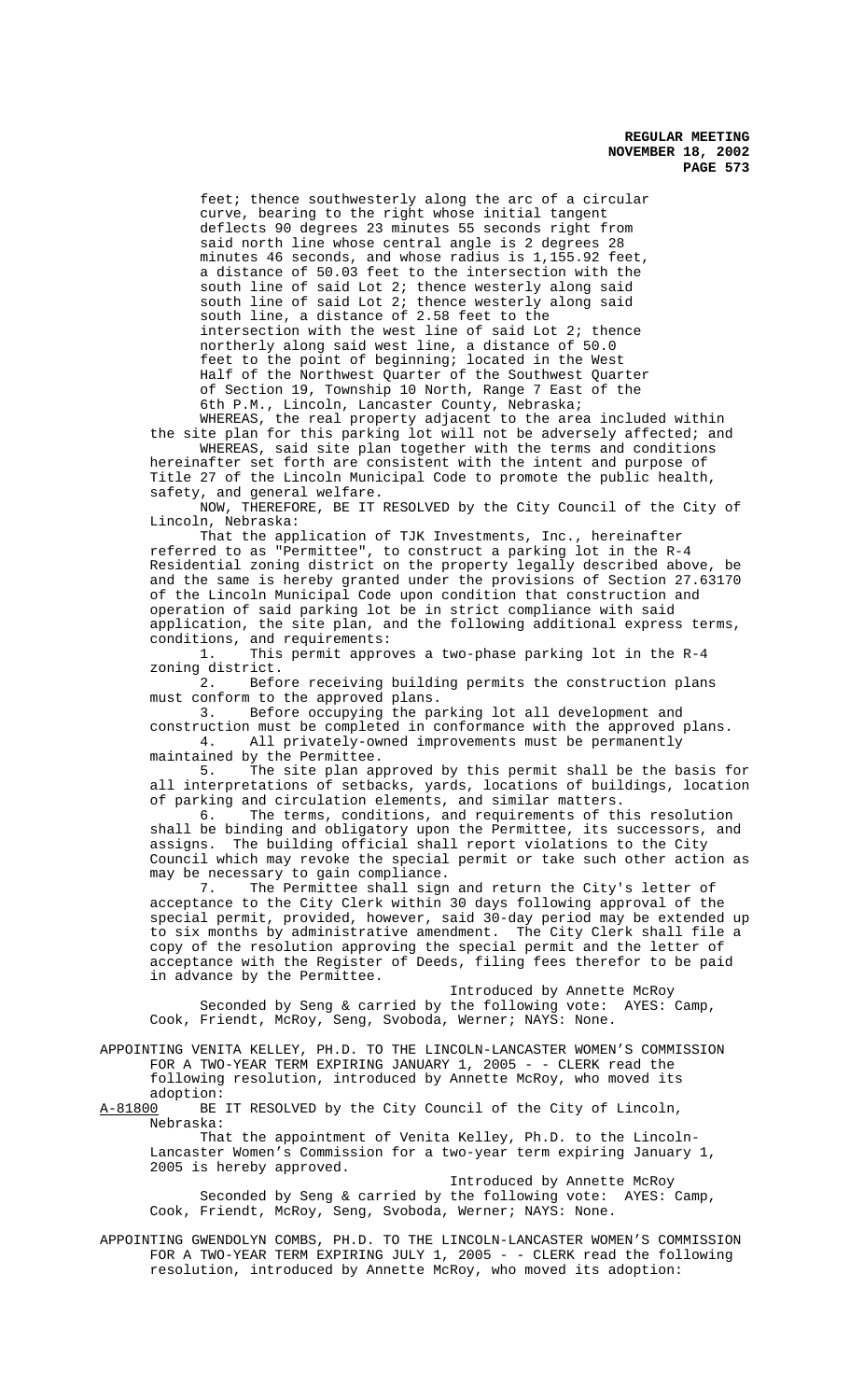A-81801 BE IT RESOLVED by the City Council of the City of Lincoln, Nebraska: That the appointment of Gwendolyn Combs, Ph.D. to the Lincoln-Lancaster Women's Commission for a two-year term expiring January 1, 2005 is hereby approved. Introduced by Annette McRoy Seconded by Seng & carried by the following vote: AYES: Camp, Cook, Friendt, McRoy, Seng, Svoboda, Werner; NAYS: None. REAPPOINTING DEANNE FINNEGAN, STANLEY COOPER, AND DOROTHY ANDERSON TO THE CITIZEN POLICE ADVISORY BOARD FOR THREE-YEAR TERMS EXPIRING NOVEMBER 17, 2005 - CLERK read the following resolution, introduced by Annette McRoy, who moved its adoption:<br>A-81802 BE IT RESOLVED by BE IT RESOLVED by the City Council of the City of Lincoln, Nebraska: That the reappointment of Deanne Finnegan, Stanley Cooper, and Dorothy Anderson to the Citizen Police Advisory Board for three-year terms expiring November 17, 2005 is hereby approved. Introduced by Annette McRoy Seconded by Seng & carried by the following vote: AYES: Camp, Cook, Friendt, McRoy, Seng, Svoboda, Werner; NAYS: None. ADOPTING THE BY-LAWS FOR A NEW RECONSTITUTED VETERANS MEMORIAL GARDEN ADVISORY COUNCIL - CLERK read the following resolution, introduced by Annette McRoy, who moved its adoption:<br>A-81803 WHEREAS, the City of Lin WHEREAS, the City of Lincoln created the Veterans Memorial Garden Advisory Board to carry out the duties assigned to it in Resolution No. A-77004; WHEREAS, the Bylaws of the Veterans Memorial Garden Council have been revised and updated to integrate a single advisory body consisting of members in the area regarding maintenance, improvements, and special events with members involved in fund-raising, improvements, and special events; and WHEREAS, it is the desire of the integrated groups that the advisory council structure and associated by-laws be approved. NOW, THEREFORE, BE IT RESOLVED by the City Council of the City of Lincoln, Nebraska: That the Bylaws of the City of Lincoln Veterans Memorial Garden Council as amended which is attached hereto and marked as Exhibit "A" is hereby accepted and approved. Introduced by Annette McRoy Seconded by Seng & carried by the following vote: AYES: Camp, Cook, Friendt, McRoy, Seng, Svoboda, Werner; NAYS: None. APPOINTING BOB BALDWIN, MELODY BATTEN, MAURICE CARLTON, TED CHAMBERS, DEAN CLAWSON, BEECH DALE, BILL DELANEY, KEITH FICKENSCHER, TOM MORRISSEY, KENNETH ORR, AND MABEL STAMLER TO THE NEWLY RECONSTITUTED VETERANS MEMORIAL GARDEN ADVISORY COUNCIL FOR TERMS EXPIRING 11/1/03, 11/1/03, 11/1/05, 11/1/04, 11/1/05, 11/1/03, 11/1/03, 11/1/04, 11/1/04, 11/1/05, AND 11/1/05 RESPECTIVELY - CLERK read the following resolution, introduced by Annette McRoy, who moved its adoption:<br>A-81804 BE IT RESOLVED by the City Council of the City BE IT RESOLVED by the City Council of the City of Lincoln, Nebraska: That the appointment of the following to the Veterans Memorial Garden Advisory Council for terms as set out below is hereby approved:<br>Name: Term Expires: Name: Term Expires:<br>Bob Baldwin Movembe Bob Baldwin November 1, 2003<br>Melody Batten November 1, 2003 Melody Batten<br>Melody Batten November 1, 2003<br>Maurice Carlton November 1, 2005 Maurice Carlton Movember 1, 2005<br>Ted Chambers Movember 1, 2004 Ted Chambers November 1, 2004<br>Dean Clawson November 1, 2005 Dean Clawson November 1, 2005 Beech Dale November 1, 2003<br>Bill Delaney November 1, 2003 Bill Delaney<br>
Keith Fickenscher November 1, 2004 Keith Fickenscher November 1, 2004 Tom Morrissey  $\sim$  November 1, 2004 Kenneth Orr **November 1, 2005** Mabel Stamler November 1, 2005 Introduced by Annette McRoy

Seconded by Friendt & carried by the following vote: AYES: Camp, Cook, Friendt, McRoy, Seng, Svoboda, Werner; NAYS: None.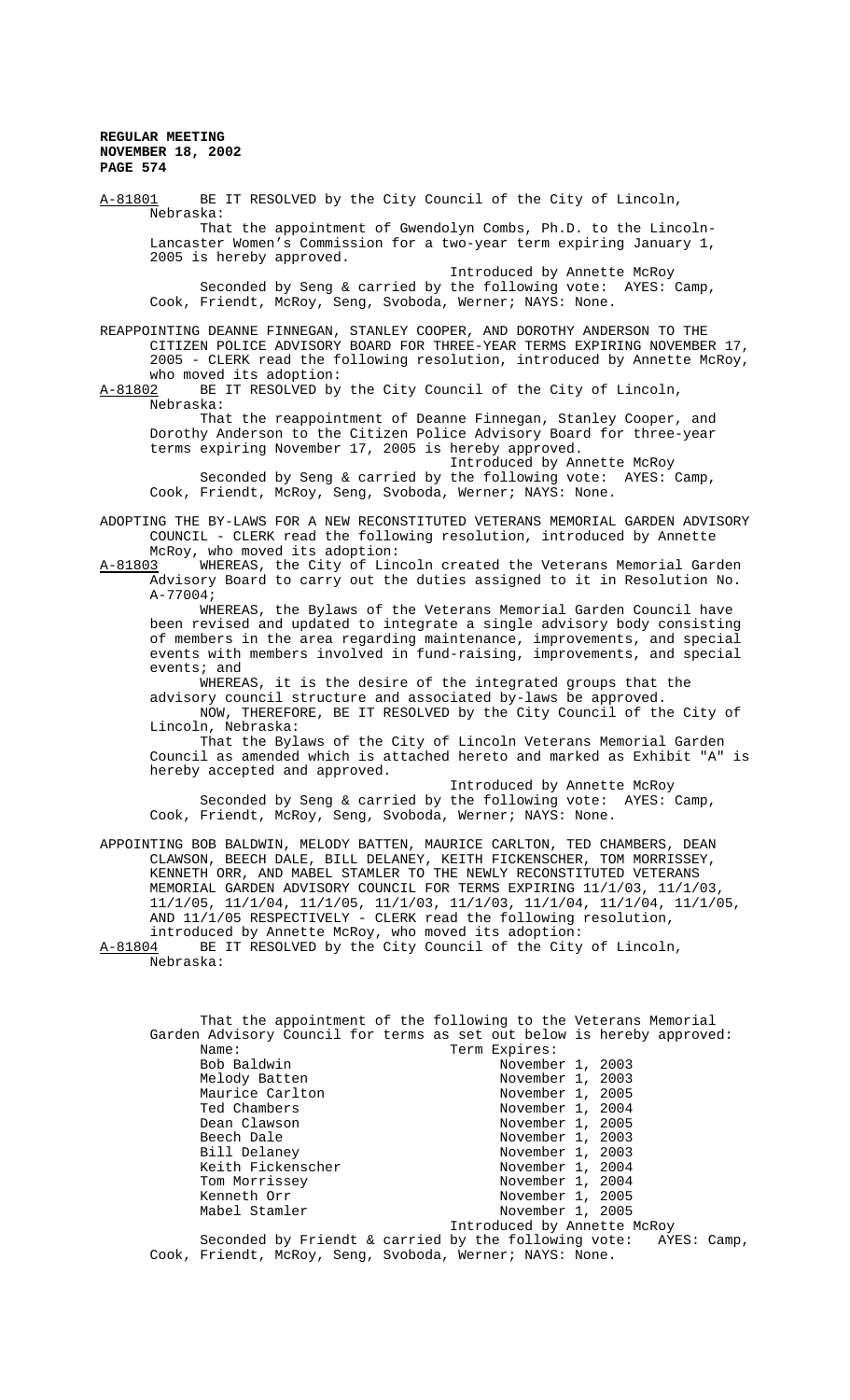APPOINTING LYN KATHLENE TO THE STARTRAN ADVISORY BOARD FOR A THREE-YEAR TERM EXPIRING OCTOBER 20, 2005 - CLERK read the following resolution, introduced by Annette McRoy, who moved its adoption:<br>A-81805 BE IT RESOLVED by the City Council of the City BE IT RESOLVED by the City Council of the City of Lincoln, Nebraska: That the appointment of Lyn Kathlene to the StarTran Advisory Board for a three-year term expiring October 20, 2005 is hereby approved. Introduced by Annette McRoy Seconded by Seng & carried by the following vote: AYES: Camp, Cook, Friendt, McRoy, Seng, Svoboda, Werner; NAYS: None. APPOINTING TOM BALL TO THE AUDITORIUM ADVISORY BOARD FOR A SIX-YEAR TERM EXPIRING AUGUST 31, 2008 - CLERK read the following resolution, introduced by Annette McRoy, who moved its adoption: A-81806 BE IT RESOLVED by the City Council of the City of Lincoln, Nebraska: That the appointment of Tom Ball to the Auditorium Advisory Board for a six-year term expiring August 31, 2008 is hereby approved. Introduced by Annette McRoy<br>the following vote: AYES: Camp, Seconded by Seng & carried by the following vote: Cook, Friendt, McRoy, Seng, Svoboda, Werner; NAYS: None. REAPPOINTING SAM NELSON TO THE AUDITORIUM ADVISORY BOARD FOR A SIX-YEAR TERM EXPIRING AUGUST 31, 2008 - CLERK read the following resolution, introduced by Annette McRoy, who moved its adoption:<br>A-81807 BE IT RESOLVED by the City Council of the City BE IT RESOLVED by the City Council of the City of Lincoln, Nebraska: That the reappointment of Sam Nelson to the Auditorium Advisory Board for a six-year term expiring August 31, 2008 is hereby approved. Introduced by Annette McRoy<br>the following vote: AYES: Camp, Seconded by Seng & carried by the following vote: Cook, Friendt, McRoy, Seng, Svoboda, Werner; NAYS: None. SPECIAL PERMIT 1976 - APPLICATION OF WILLARD GIEBENRATH TO DEVELOP VIEW POINTE NORTH COMMUNITY UNIT PLAN FOR 14 SINGLE FAMILY ACREAGE LOTS ON PROPERTY GENERALLY LOCATED AT N. 70<sup>TH</sup> STREET AND WAVERLY ROAD. (IN CONNECTION W/02R-245) - PRIOR TO READING:<br>FRIENDT Moved to delay public he Moved to delay public hearing and action one week to  $11/25/02$ .<br>Seconded by Seng & carried by the following yote: AYES: Camp. Seconded by Seng & carried by the following vote: Cook, Friendt, McRoy, Seng, Svoboda, Werner; NAYS: None. ACCEPTING AND APPROVING THE PRELIMINARY PLAT OF VIEW POINTE NORTH FOR 14 LOTS AND 5 OUTLOTS WITH WAIVERS OF THE REQUIRED STREET TREES, STREET LIGHTING, LANDSCAPE SCREENS, SIDEWALKS, CUL-DE-SAC LENGTH, STORM WATER DETENTION AND BLOCK LENGTH, ON PROPERTY GENERALLY LOCATED AT N. 70TH STREET AND WAVERLY ROAD. (IN CONNECTION W/02R-244) - PRIOR to reading: MCROY Moved to delay public hearing and action one week to 11/25/02. Seconded by Seng & carried by the following vote: AYES: Camp, Cook, Friendt, McRoy, Seng, Svoboda, Werner; NAYS: None. APPROVING THE APPLICATION OF ARLINGTON PROPERTIES, INC. FOR THE USE OF PUBLIC RIGHT-OF-WAY FOR THE INSTALLATION OF A DOCK AT 720 O STREET - CLERK read the following resolution, introduced by Annette McRoy, who moved its adoption:<br>A-81808 WHE WHEREAS, Arlington Properties, Inc. has submitted an application for a permit to use the public right-of-way at 720 "O" Street, for

construction of a dock; and WHEREAS, said applicant has submitted a letter of application and a site plan which are attached hereto, marked as Exhibit "A" and Exhibit "B" respectively, and made a part of this resolution by reference, to use the public right-of-way as above described; and

WHEREAS, said applicant has complied with all of the provisions of Chapter 14.54 of the Lincoln Municipal Code pertaining to such use. NOW, THEREFORE, BE IT RESOLVED by the City Council of the City of Lincoln, Nebraska:

That the application aforesaid of Arlington Properties, Inc. to use the public right-of-way at 720 "O" Street for the purpose of constructing a dock, be granted as a privilege only by virtue of and subject to strict compliance with the site plan, the letter of application, and the following terms and conditions, to wit: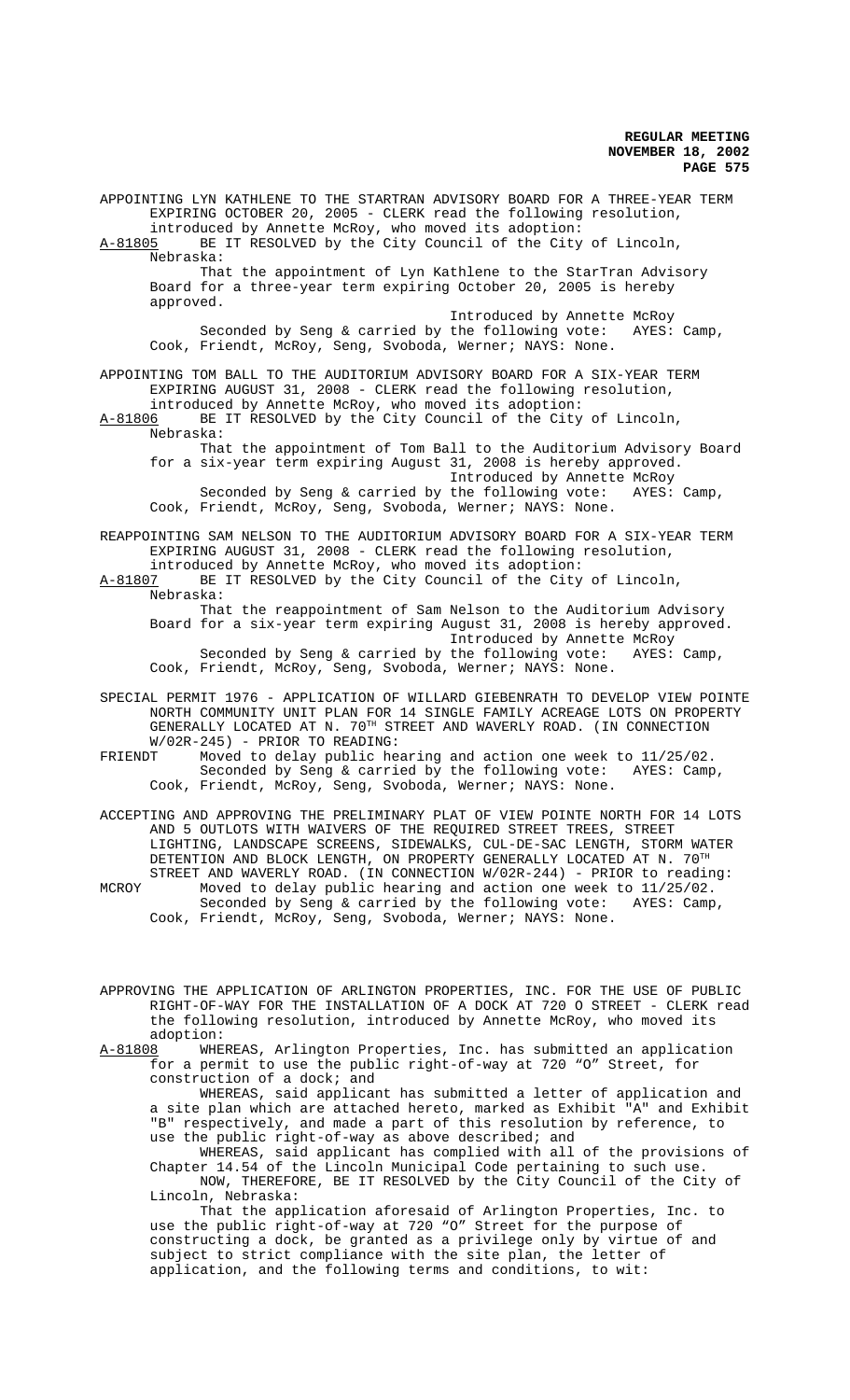1. That the permission herein granted is granted as a privilege only, and is subject to all the terms and conditions of Chapter 14.54 of the Lincoln Municipal Code including those provisions relating to the posting of a continuing bond in the amount of \$5,000, the filing of a certificate of insurance with a minimum combined single limit of \$500,000.00 aggregate for any one occurrence, and the payment of the annual fee for the use of the surface of the public right-of-way fixed at ten percent of the square foot value of the lot directly abutting such use multiplied by the square footage of the use of the space.<br>2. That said use shall be in full accordance with the afo

That said use shall be in full accordance with the aforesaid application, the site plan filed therewith, and with all applicable City ordinances and regulations.

3. The applicant, its heirs, successors or assigns shall save and keep the City free and harmless from any and all loss or damages or claims for damages arising from or out of the use of the public way

requested herein.<br>4. That That all work done under the authority of this resolution shall be subject to the inspection and approval of the Director of Public Works of the City of Lincoln.

5. The use of the public way herein granted and the terms and conditions of this resolution shall be binding and obligatory upon the above-named applicant, its successors and assigns.

6. That within thirty (30) days from the adoption of this resolution, and before commencing any construction under the provisions hereof, the above-named applicant shall file an unqualified written acceptance of all the terms and conditions of this resolution with the City Clerk. Failure to do so will be considered a rejection hereof and all privileges and authorities hereunder granted shall thereupon automatically terminate.

Introduced by Annette McRoy Seconded by Seng & carried by the following vote: AYES: Camp, Cook, Friendt, McRoy, Seng, Svoboda, Werner; NAYS: None.

SPECIAL PERMIT 1982 - APPLICATION OF CAROL ARLENE ANDERSON TO DEVELOP SUNSHINE HILLS COMMUNITY UNITY PLAN CONSISTING OF FOUR RESIDENTIAL ACREAGE LOTS ON PROPERTY GENERALLY LOCATED AT N. 40TH STREET AND BLUFF ROAD.(IN CONNECTION W/02R-255) - CLERK read the following resolution, introduced by Annette McRoy, who moved its adoption:<br>A-81809 WHEREAS, Carol Arlene Anderson has

WHEREAS, Carol Arlene Anderson has submitted an application

designated as Special Permit No. 1982 for authority to develop Sunshine Hills Community Unit Plan consisting of four residential acreage lots on property located at N. 40th Street and Bluff Road, and legally described to wit:

The North Half of the Northwest Quarter of Section 20, Township 11 North, Range 7 East of the 6th P.M., Lancaster County, Nebraska;

WHEREAS, the real property adjacent to the area included within the site plan for this community unit plan will not be adversely affected; and

WHEREAS, said site plan together with the terms and conditions hereinafter set forth are consistent with the intent and purpose of Title 27 of the Lincoln Municipal Code to promote the public health, safety, and general welfare.

NOW, THEREFORE, BE IT RESOLVED by the City Council of the City of Lincoln, Nebraska:

That the application of Carol Arlene Anderson, hereinafter referred to as "Permittee", to develop Sunshine Hills Community Unit Plan consisting of four residential acreage lots, on the property legally described above, be and the same is hereby granted under the provisions of Section 27.63.320 and Chapter 27.65 of the Lincoln Municipal Code upon condition that construction and operation of said community unit plan be in strict compliance with said application, the site plan, and the following additional express terms, conditions, and requirements:

1. This permit approves four acreage residential lots and four outlots.<br>2.

Before receiving building permits:

- a. The Permittee must submit six prints and a permanent reproducible final site plan as approved by the City Council to the Planning Department.
- b. The construction plans must conform to the approved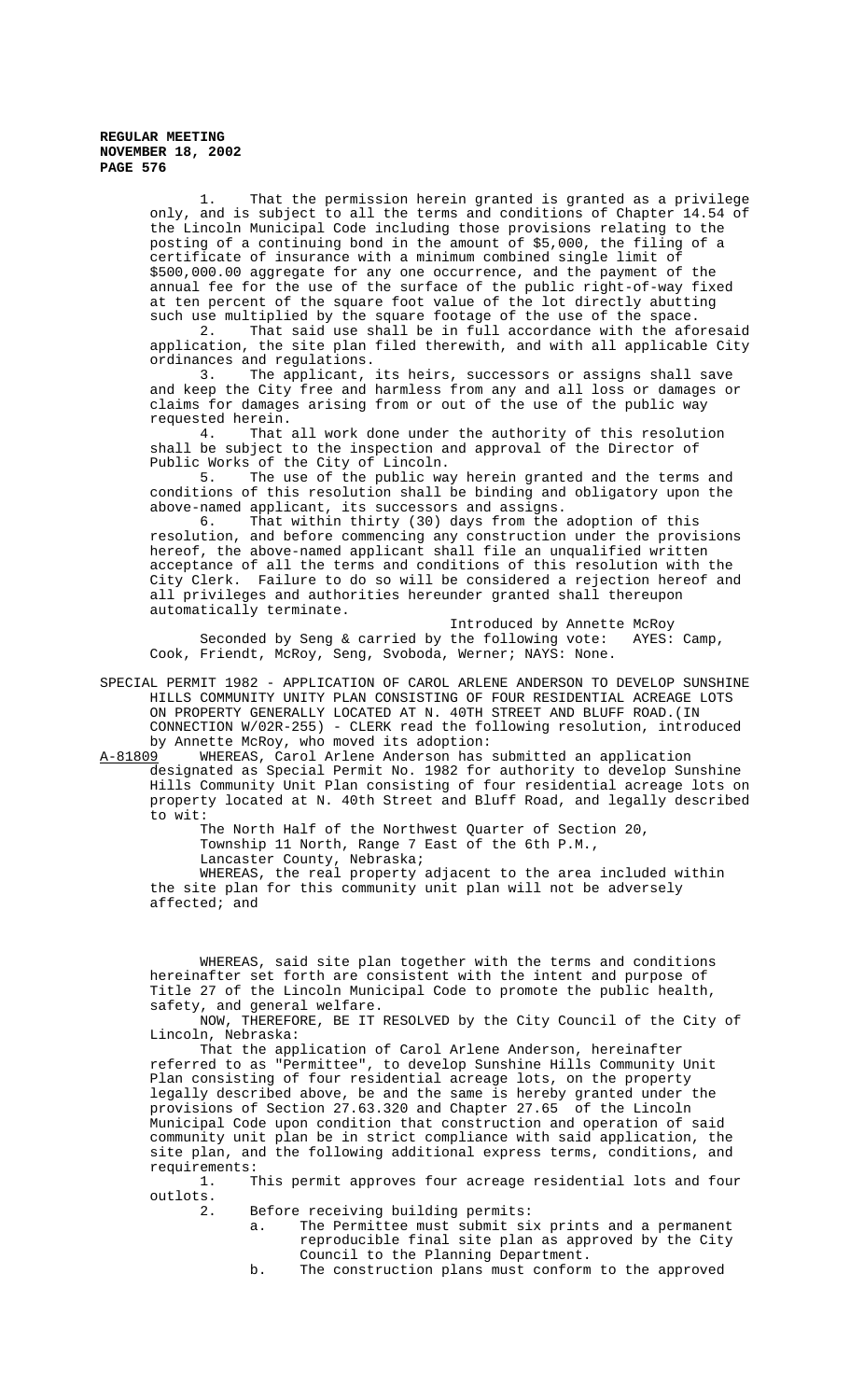plans.

c. Final plats within the area of this community unit plan must be approved by the City.

d. The required easements as shown on the site plan must be recorded with the Register of Deeds.

3. An agreement with the County Engineer for street maintenance must be approved.

4. Before occupying this community unit plan, all development and construction must conform to the approved plans.<br>5. Before occupying this community unit pla

Before occupying this community unit plan the City County Health Department must approve the water and waste water systems.<br>6. All privately-owned improvements must be permanently

All privately-owned improvements must be permanently maintained by the Permittee or an appropriately established homeowners association approved by the City Attorney.

7. The site plan approved by this permit shall be the basis for all interpretations of setbacks, yards, locations of buildings, location of parking and circulation elements, and similar matters.<br>8. The terms, conditions, and requirements of th

The terms, conditions, and requirements of this resolution shall be binding and obligatory upon the Permittee, her successors, and assigns. The building official shall report violations to the City Council which may revoke the special permit or take such other action as may be necessary to gain compliance.

9. The Permittee shall sign and return the City's letter of acceptance to the City Clerk within 30 days following approval of the special permit, provided, however, said 30-day period may be extended up to six months by administrative amendment. The City Clerk shall file a copy of the resolution approving the special permit and the letter of acceptance with the Register of Deeds, filing fees therefor to be paid in advance by the Permittee.

Introduced by Annette McRoy Seconded by Seng & carried by the following vote: AYES: Camp, Cook, Friendt, McRoy, Seng, Svoboda, Werner; NAYS: None.

ACCEPTING AND APPROVING THE PRELIMINARY PLAT OF SUNSHINE HILLS CONSISTING OF FOUR RESIDENTIAL ACREAGE LOTS AND FOUR OUTLOTS, WITH WAIVERS TO THE REQUIRED STREET TREES, STREET LIGHTING, LANDSCAPE SCREENS, SIDEWALKS AND BLOCK LENGTH, ON PROPERTY GENERALLY LOCATED AT N. 40TH STREET AND BLUFF ROAD. (IN CONNECTION W/02R-254) - CLERK read the following resolution, introduced by Annette McRoy, who moved its adoption:<br>A-81810 WHEREAS, Carol Arlene Anderson has submitted t

WHEREAS, Carol Arlene Anderson has submitted the preliminary plat of **SUNSHINE HILLS** for acceptance and approval; and

WHEREAS, the Lincoln City - Lancaster County Planning Commission has reviewed said preliminary plat and made recommendations as contained in the letter dated October 3, 2002, which is attached hereto as Exhibit "A".

NOW, THEREFORE, BE IT RESOLVED by the City Council of the City of Lincoln, Nebraska:

That the preliminary plat of **SUNSHINE HILLS**, located at N. 40th Street and Bluff Road as submitted by Carol Arlene Anderson is hereby accepted and approved, subject to the terms and conditions set forth in Exhibit "A", which is attached hereto and made a part of this resolution as though fully set forth verbatim.

BE IT FURTHER RESOLVED that the City Council finds that the tract to be subdivided is surrounded by such development or unusual conditions that strict application of the subdivision requirements would result in actual difficulties or substantial hardship and the following modifications to the subdivision requirements are therefore approved:

1. The requirements of §§ 26.27.020, 26.27.070, 26.27.080, 26.27.090 of the Lincoln Municipal Code for sidewalks, street lights, landscape screen, and street trees are hereby waived since the area is of larger lots, of a rural nature and the subdivision will not be annexed.

2. The requirement of § 26.23.130(a) of the Lincoln Municipal Code that block length not exceed 1320 feet between cross streets is waived for the west, north, and south side of Harold Road/Court.

Introduced by Annette McRoy

Seconded by Seng & carried by the following vote: AYES: Camp, Cook, Friendt, McRoy, Seng, Svoboda, Werner; NAYS: None.

SPECIAL PERMIT 1691C - APPLICATION OF CANYON HOMES, L.L.C. TO AMEND THE SHADOW PINES 1ST ADDITION COMMUNITY UNIT PLAN TO ADD 16 DWELLING UNITS AND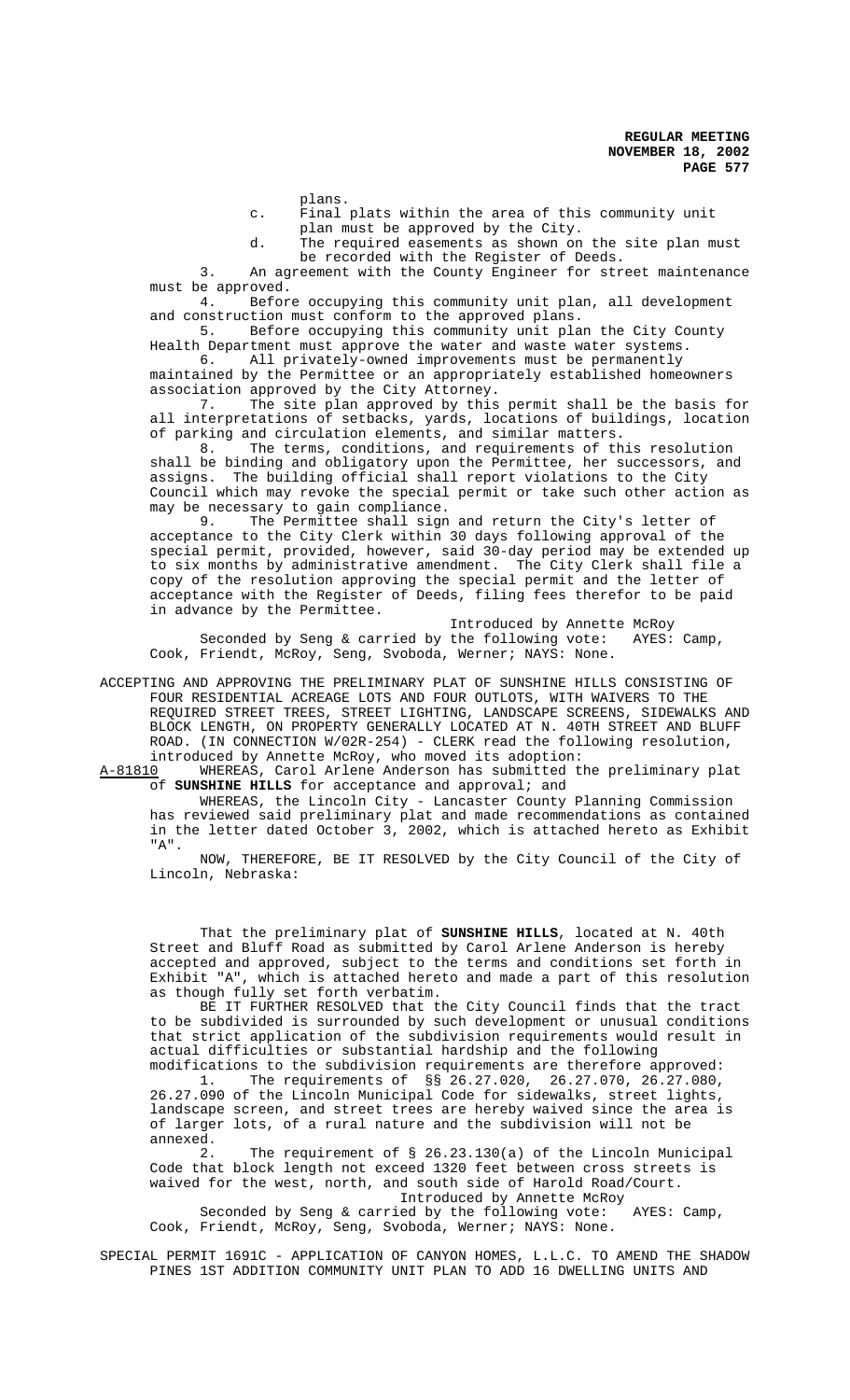WAIVERS TO THE REQUIRED LOT WIDTH, LOT DEPTH, AND LOT AREA, ON PROPERTY GENERALLY LOCATED AT S. 56TH STREET AND SHADOW PINES DRIVE - CLERK read the following resolution, introduced by Annette McRoy, who moved its

adoption:<br><u>A-81811</u> WHE WHEREAS, Canyon Homes L.L.C. has submitted an application designated as Special Permit No. 1691C for authority to amend Shadow Pines 1st Community Unit Plan to add 16 dwelling units and waivers to the required lot width, lot depth, and lot area, on property generally located at South 56th Street and Shadow Pines Drive, and legally described to wit:

Lot 1, Block 1, Shadow Pines Addition, located in the Southwest Quarter of Section 16, Township 9 North, Range 7 East of the 6th P.M., Lincoln, Lancaster County, Nebraska;

WHEREAS, the real property adjacent to the area included within the site plan for this increase in the dwelling units will not be adversely affected; and

WHEREAS, said site plan together with the terms and conditions hereinafter set forth are consistent with the intent and purpose of Title 27 of the Lincoln Municipal Code to promote the public health, safety, and general welfare.

NOW, THEREFORE, BE IT RESOLVED by the City Council of the City of Lincoln, Nebraska:

That the application of Canyon Homes, L.L.C., hereinafter referred to as "Permittee", to amend Shadow Pines 1st Community Unit Plan to add 16 dwelling units, be and the same is hereby granted under the provisions of Section 27.63.320 and Chapter 27.65 of the Lincoln Municipal Code upon condition that construction of said community unit plan be in strict compliance with said application, the site plan, and the following additional express terms, conditions, and requirements:

1. This permit approves 16 additional dwelling units in the Shadow Pines Community Unit Plan for a total of 92.

2. The requirement of Lincoln Municipal Code § 26.23.140 that lots be 120 feet deep when abutting major streets is hereby modified to allow lot depth of 100 feet.<br>3. The requirement

The requirement of Lincoln Municipal Code § 26.23.140 relating to average lot width for two family lots is hereby amended from 40 feet to 37 feet.<br>4. The reg

The requirement of Lincoln Municipal Code § 27.15.080(a) relating to lot area for two family lots is hereby amended from 5,000 square feet per family to 3,700 square feet per family.<br>5. Before receiving building permits:

5. Before receiving building permits:

a. The Permitee must submit a revised and reproducible final plan and five copies.

- b. The construction plans must conform to the approved plans.
- c. Final plats within this CUP must be approved by the City.

6. Before occupying the dwelling units, all development and construction must be completed in conformance with the approved plans. 7. All privately-owned improvements must be permanently maintained by the Permittee or an appropriately established homeowners

association approved by the City Attorney. 8. The site plan approved by this permit shall be the basis for

all interpretations of setbacks, yards, locations of buildings, location of parking and circulation elements, and similar matters.<br>9. The terms. conditions, and requirements of the The terms, conditions, and requirements of this resolution

shall be binding and obligatory upon the Permittee, successors, and assigns. The building official shall report violations to the City Council which may revoke the special permit or take such other action as may be necessary to gain compliance.<br>10. The Permittee shall sign

The Permittee shall sign and return the City's letter of acceptance to the City Clerk within 30 days following approval of the special permit, provided, however, said 30-day period may be extended up to six months by administrative amendment. The City Clerk shall file a copy of the resolution approving the special permit and the letter of acceptance with the Register of Deeds, filing fees therefor to be paid in advance by the Permittee.

11. The site plan as approved with this resolution voids and supersedes all previously approved site plans, however all resolutions approving previous permits remain in force except as specifically amended by this resolution.

Introduced by Annette McRoy Seconded by Seng & carried by the following vote: AYES: Camp,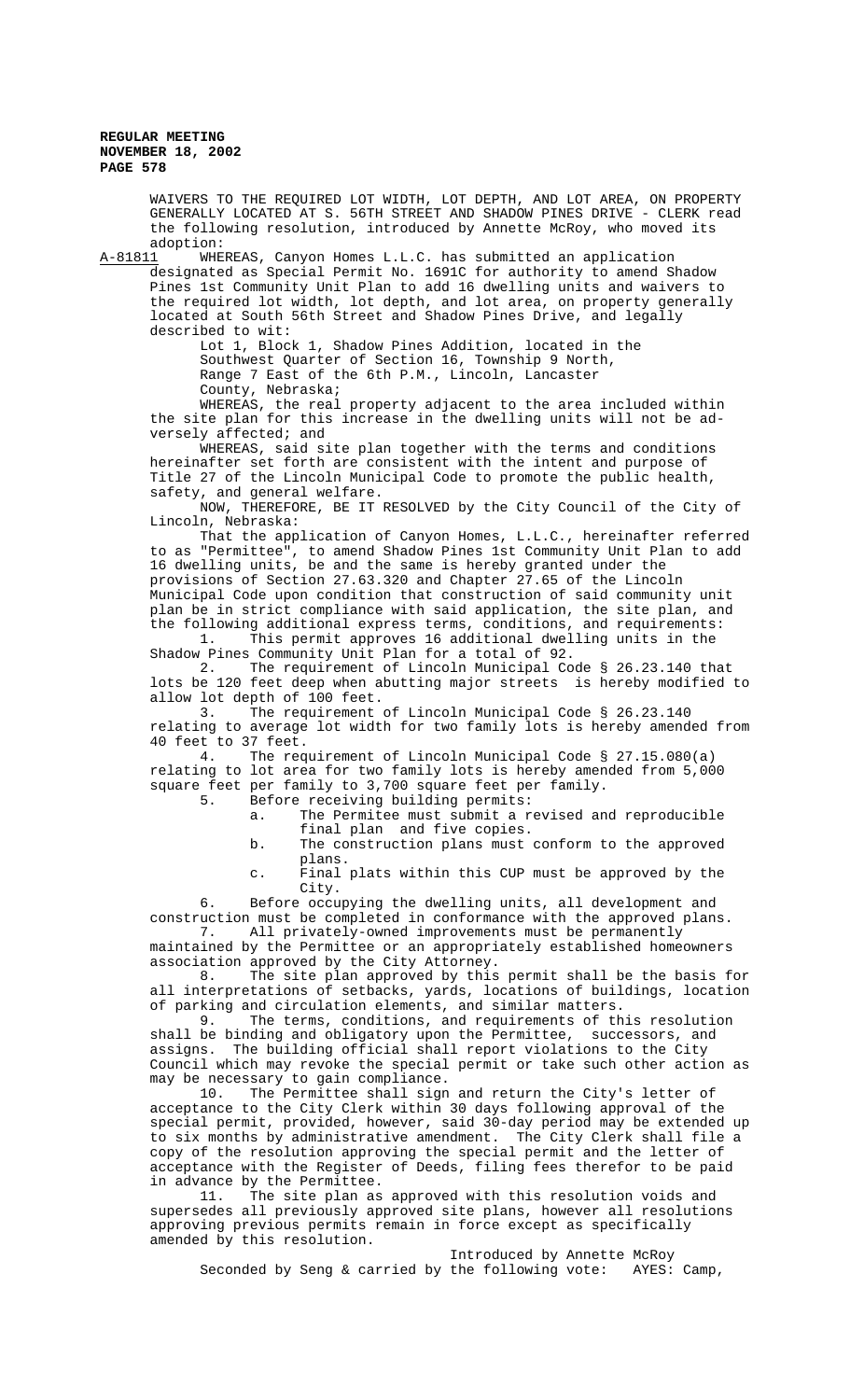Cook, Friendt, McRoy, Seng, Svoboda, Werner; NAYS: None.

SPECIAL PERMIT 1692B - APPLICATION OF WILDERNESS RIDGE, L.L.C. FOR AUTHORITY TO SELL ALCOHOLIC BEVERAGES FOR CONSUMPTION ON THE PREMISES AT WILDERNESS RIDGE GOLF COURSE GENERALLY LOCATED SOUTHWEST OF S. 27TH

STREET AND YANKEE HILL ROAD - PRIOR to reading:

SVOBODA Moved to delay action for one week to 11/25/02. Seconded by Seng & carried by the following vote: AYES: Camp, Cook, Friendt, McRoy, Seng, Svoboda, Werner; NAYS: None.

SPECIAL PERMIT 168A - APPLICATION OF MCMASTER ENTERPRISE, INC. FOR A PARKING LOT IN A RESIDENTIAL DISTRICT, ON PROPERTY GENERALLY LOCATED AT 1216 TO 1230 H STREET AND 635 S. 13TH STREET - CLERK read the following

resolution, introduced by Annette McRoy, who moved its adoption: A-81812 WHEREAS, McMaster Enterprise, Inc. has submitted an application designated as Special Permit No. 168A for authority to construct a parking lot in a residential district on property located at 1216 to

1230 H Street and 635 S. 13th Street, and legally described to wit: The East Half of Lot 8, all of Lots 9 and 10 and the north 44 feet of Lots 11 and 12, Block 126, Lincoln Original Plat, located in the Northeast Quarter of Section 26, Township 10 North, Range 6 East of the 6th P.M., Lincoln, Lancaster County, Nebraska; WHEREAS, the real property adjacent to the area included within

the site plan for this parking lot will not be adversely affected; and WHEREAS, said site plan together with the terms and conditions hereinafter set forth are consistent with the intent and purpose of Title 27 of the Lincoln Municipal Code to promote the public health, safety, and general welfare.

NOW, THEREFORE, BE IT RESOLVED by the City Council of the City of Lincoln, Nebraska:

That the application of McMaster Enterprise, Inc., hereinafter referred to as "Permittee", to construct a parking lot in a residential district, on the property legally described above, be and the same is hereby granted under the provisions of Section 27.63.170 of the Lincoln Municipal Code upon condition that construction and operation of said parking lot be in strict compliance with said application, the site plan, and the following additional express terms, conditions, and requirements:

1. This permit approves a parking lot.

2. Before receiving building permits the construction plans must conform to the approved plans.

3. Before occupying the parking lot all development and construction must be completed in conformance with the approved plans. 4. All privately-owned improvements including the landscaping must be permanently maintained by the Permittee.

5. The site plan approved by this permit shall be the basis for all interpretations of setbacks, yards, locations of buildings, location of parking and circulation elements, and similar matters.<br>6. The terms, conditions, and requirements of the

The terms, conditions, and requirements of this resolution shall be binding and obligatory upon the Permittee, its successors, and assigns. The building official shall report violations to the City Council which may revoke the special permit or take such other action as may be necessary to gain compliance.

7. The Permittee shall sign and return the City's letter of acceptance to the City Clerk within 30 days following approval of the special permit, provided, however, said 30-day period may be extended up to six months by administrative amendment. The City Clerk shall file a copy of the resolution approving the special permit and the letter of acceptance with the Register of Deeds, filing fees therefor to be paid in advance by the Permittee.

8. The site plan as approved with this resolution voids and supersedes all previously approved site plans, however all resolutions approving previous permits remain in force unless specifically amended by this resolution.

Introduced by Annette McRoy Seconded by Seng & carried by the following vote: AYES: Camp, Cook, Friendt, McRoy, Seng, Svoboda, Werner; NAYS: None.

COMP. PLAN AMENDMENT 02001 - AMENDING THE 2025 LINCOLN-LANCASTER COUNTY COMPREHENSIVE PLAN SECTIONS REGARDING LAND USE, TRANSPORTATION, PARKS & RECREATION, AND UTILITIES TO REFLECT IMPROVEMENTS TO SERVE THE E-3 SUBAREA GENERALLY LOCATED BETWEEN 84TH AND 120TH STREETS FROM SOUTH OF PIONEERS BLVD. TO O STREET AND TO SHOW THIS AREA AS INSIDE THE FUTURE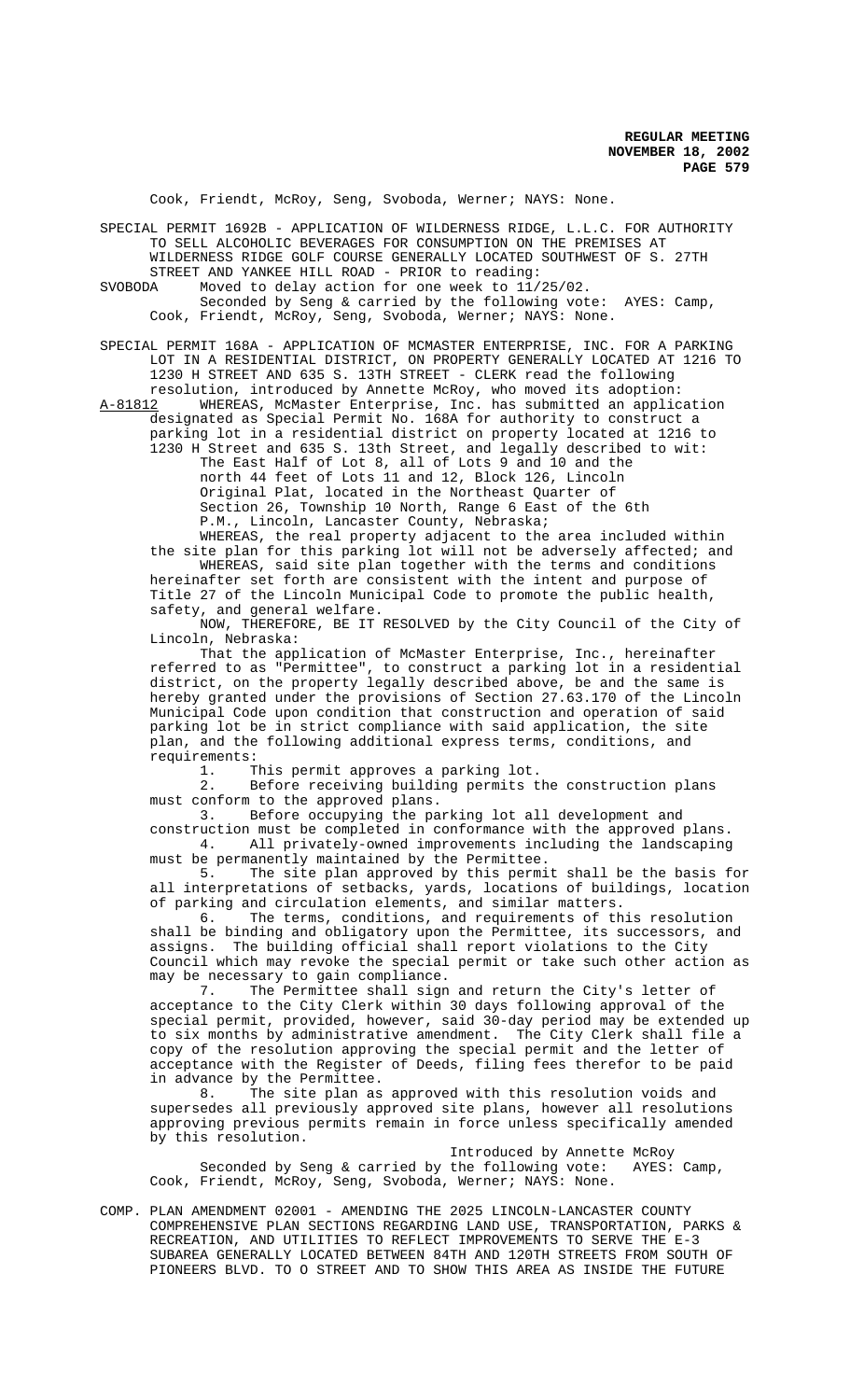SERVICE LIMIT - CLERK read the following resolution, introduced by Annette McRoy, who moved its adoption:<br>A-81813 WHEREAS, the Planning Director h

WHEREAS, the Planning Director has made application to amend the Lincoln Lancaster County Comprehensive Plan (2025) to revise the sections regarding land use, transportation, parks and recreation, and utilities to reflect the needed improvements to serve the E-3 subarea generally located between 84th and 120th Streets, from south of Pioneers Boulevard to "O" Street and to show this area as inside the "Future Service Limit"; and

WHEREAS, the Lincoln City - Lancaster County Planning Commission has recommended approval of said proposed change.

NOW, THEREFORE, BE IT RESOLVED by the City Council of the City of Lincoln, Nebraska:

That the 2025 Lincoln Lancaster County Comprehensive Plan be and the same is hereby amended as follows:

1. Amend the Existing County Roads Functional Classification on page E48 to adjust the functional classification for the E-3 Area as shown on Attachment "A", attached hereto and incorporated herein by reference by:

- (a) adding the functional classification designation of Rural Major Collector for "A" Street, 112th to 120th Streets;
- (b) adding the functional classification designation of Rural Major Collector for 120th Street, "O" Street to Pioneers Boulevard; and
- (c) adjusting the Urban Area Boundary to include the Future Service Limit.

2. Amend the Existing City Streets Functional Classification on page E49 to adjust the functional classification for the E-3 area as shown on Attachment "A" by

- (a) adding the functional classification designation of Rural Major City Collector for "A" Street, 112th to 120th Streets;
- (b) adding the functional classification designation of Rural Major Collector for 120th Street, "O" Street to Pioneers Boulevard; and
- (c) adjusting Urban Area Boundary to include the Future Service Limit.

3. Amending the Lincoln/Lancaster County Land Use Plan and the Lincoln Area Detail from the Lincoln/Lancaster County Land Use Plan on pages F23 and F25 to reflect the land uses as shown on Attachment "B" which is attached hereto and made a part hereof by reference.

4. Amend the Future Functional Classification: City Streets on page F103 to adjust the Functional Classification Map for the E-3 Area as shown on Attachment "C" attached hereto and incorporated herein by reference by

- (a) adding the functional classification designation of Urban Minor Arterial for "A" Street, 112th to 120th Streets;
- (b) adding the functional classification designation of Urban Minor Arterial for 120th Street, O Street to Pioneers Boulevard; and
- (c) adjusting the Urban Area Boundary to include the Future Service Limit.

5. Amending the Future Functional Classification: County Roads on page F104 to adjust the adjust the Functional Classification for the E-3 Area as shown on Attachment "C" by

- (a) adding the functional classification designation of Urban Minor Arterial for "A" Street, 112th to 120th Streets;
- (b) adding the functional classification designation of Urban Minor Arterial for 120th Street, O Street to Pioneers Boulevard; and
- (c) adjusting the Urban Area Boundary to include the Future Service Limit.

6. Amend the Project Studies: Lincoln Area Street and Roadway Improvements 2025 on page F105 to add roadway improvements for the E-3 Area as shown on Attachment "D", attached hereto and incorporated herein by reference, to include:<br>(a) 98th St:

98th Street, "A" Street to Old Cheney Road as 4-Lanes  $+$  TL;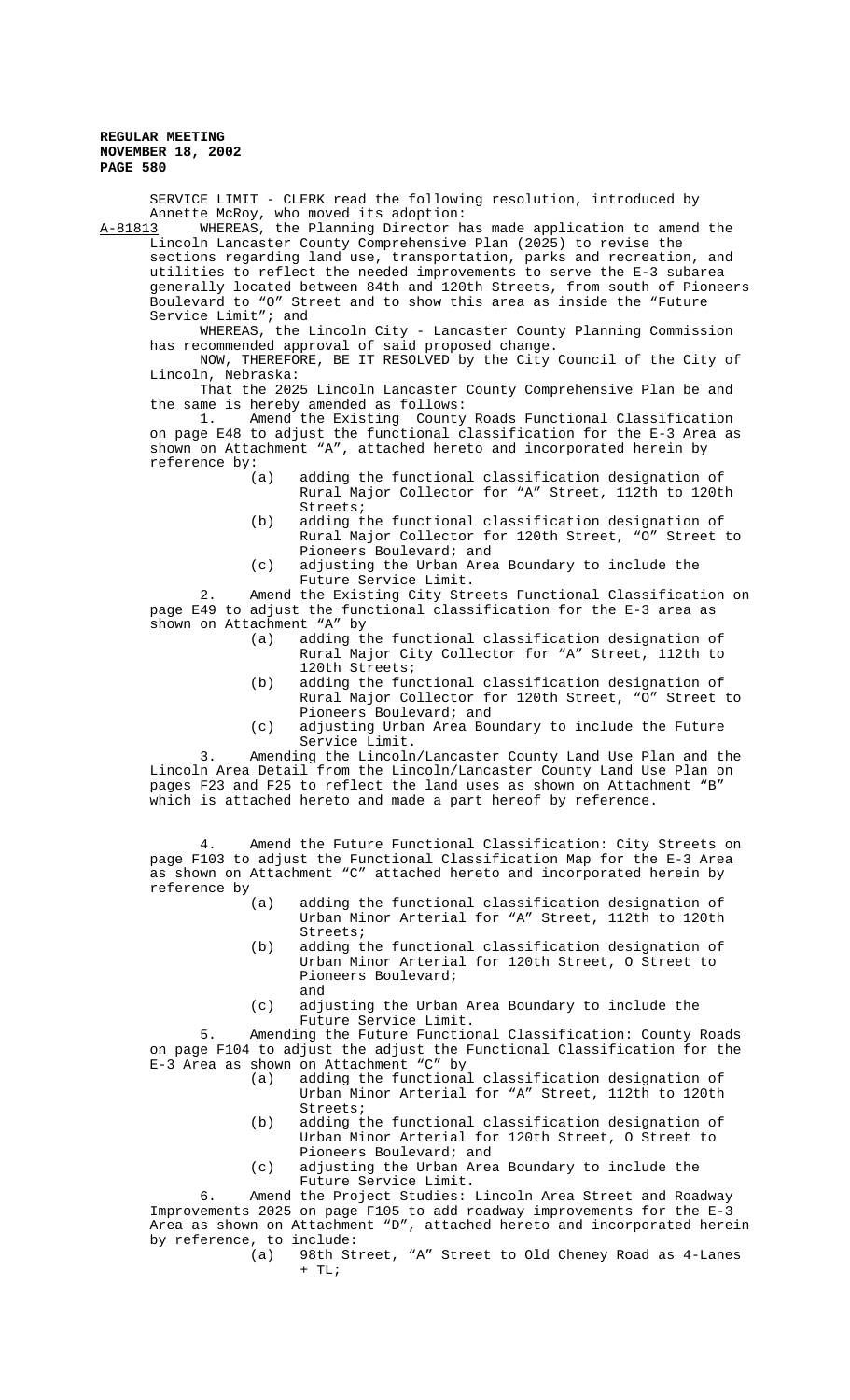- (b) 112th Street, Holdrege Street to Van Dorn Street as 4- Lanes + TL;
- (c) "A" Street, 98th Street to 112th Street as 4-Lanes + TL;
- (d) "A" Street, 112th Street to 120th Street as 2-Lanes +  $CTL$ ;
- (e) Van Dorn Street, 84th Street to 112th Street as 4- Lanes + TL;
- (f) Pioneers Boulevard, 84th Street to 112th Street as 4- Lanes + TL;
- (g) 112th Street, Van Dorn Street to Pioneers Boulevard, as 2-Lanes + CTL;
- (h) 120th Street, "O" Street to Van Dorn Street as 2-Lanes + CTL.

7. Amend the Urban Area System Improvements listed on page F109 to add the following roadway improvements for the E-3 Area:

- (a) 98th Street, "A" Street to Old Cheney Road as 4-Lanes  $+$  TL;
- (b) 112th Street, Holdrege Street to Van Dorn Street as 4- Lanes  $+$  TL;
- (c) "A" Street, 98th Street to 112th Street as 4-Lanes +  $TT, i$
- (d) "A" Street, 112th Street to 120th Street as 2-Lanes + CTL;
- (e) Van Dorn Street, 84th Street to 112th Street as 4- Lanes  $+$  TL;
- (f) Pioneers Boulevard, 84th Street to 112th Street as 4- Lanes  $+TLi$
- (g) 112th Street, Van Dorn Street to Pioneers Boulevard, as 2-Lanes + CTL;
- (h) 120th Street, "O" Street to Van Dorn Street as 2-Lanes + CTL.

8. Amend the Right of Way Standards on page F112 to add rightof-way designation for 120 feet within the E-3 Area as shown on Attachment "E", attached hereto and incorporated herein by reference, to include:

- (a) 112th Street, Holdrege Street to Old Cheney Road;<br>(b) "A" Street, 98th Street to 120th Street;
- (b) "A" Street, 98th Street to 120th Street;<br>(c) Van Dorn Street, 98th Street to 120th St:
- (c) Van Dorn Street, 98th Street to 120th Street;
- (d) 120th Street, "O" Street to Van Dorn Street.

9. Amend Tiers I and II, Right of Way on page F113 as shown on Attachment "F" attached hereto and incorporated herein by reference, to remove acquisition potential 120 feet of right-of-way for:

- (a) 112th Street, Holdrege Street to Old Cheney Road;
- (b) "A" Street, 98th Street to 120th Street;
- (c) Van Dorn Street, 98th Street to 120th Street; (d) 120th Street, "O" Street to Van Dorn Street.

10. Amend City of Lincoln Streets Plan, Project Funding through year 2025 on page F116 to add the estimated \$36,350,000.00 cost for the additional road improvements to the "Projected Expenditures" within (7) City/Fed/State Share of Major Projects, as shown on Attachment "G" attached hereto and incorporated herein by reference.

11. Amend Future Parks on page F134 to add four future neighborhood parks in the general vicinity as shown on the attached map, attached hereto as Attachment "H" and incorporated herein by reference. 12. BE IT FURTHER RESOLVED that any other references in said

plan which may be affected by the above-specified amendments be, and they hereby are amended to conform with such specific amendment. Introduced by Annette McRoy<br>the following vote: AYES: Camp.

Seconded by Seng & carried by the following vote: Cook, Friendt, McRoy, Seng, Svoboda, Werner; NAYS: None.

COMP. PLAN AMENDMENT 02001.A - APPLICATION OF REALTY TRUST GROUP TO AMEND THE 2025 LINCOLN-LANCASTER COUNTY COMPREHENSIVE PLAN TO CHANGE THE DESIGNATION FROM AGRICULTURE TO URBAN RESIDENTIAL AND COMMERCIAL USES, ON PROPERTY GENERALLY LOCATED AT THE NORTHEAST CORNER OF 84TH AND VAN DORN STREETS - PRIOR to reading:

CAMP Moved to place Bill No. 02R-259 on pending indefinitely. Seconded by Svoboda & carried by the following vote: AYES: Camp, Cook, Friendt, McRoy, Seng, Svoboda, Werner; NAYS: None.

COMP. PLAN AMENDMENT 02001.B - APPLICATION OF REALTY TRUST GROUP TO AMEND THE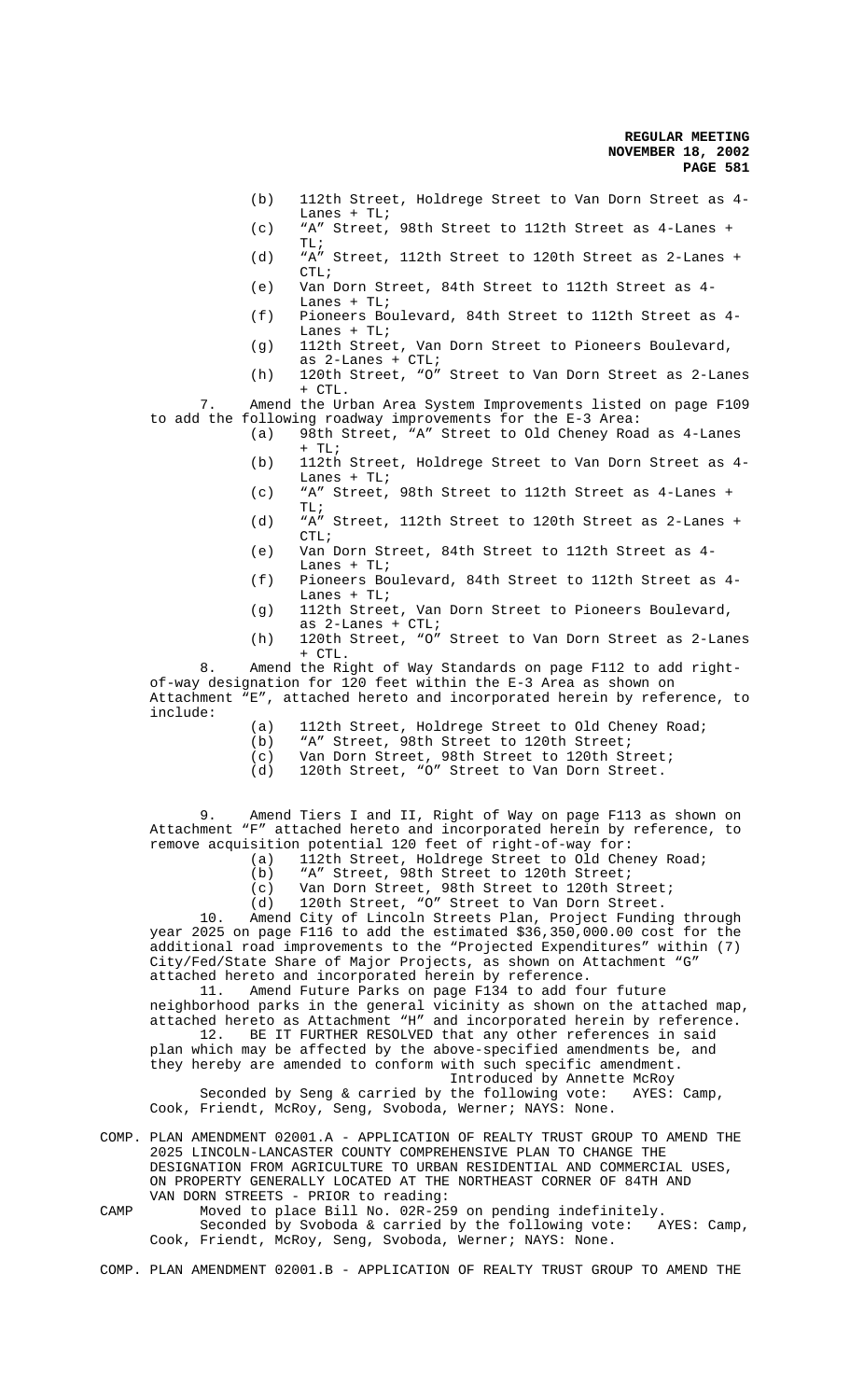> 2025 LINCOLN-LANCASTER COUNTY COMPREHENSIVE PLAN TO CHANGE THE DESIGNATION FROM AGRICULTURE TO URBAN RESIDENTIAL AND COMMERCIAL USES, ON PROPERTY GENERALLY LOCATED AT THE SOUTHEAST CORNER OF 84TH AND SOUTH STREETS - PRIOR to reading:

CAMP Moved to place Bill No. 02R-259 on pending indefinitely.<br>Seconded by Svoboda & carried by the following vote: AYES: Camp, Seconded by Svoboda & carried by the following vote: Cook, Friendt, McRoy, Seng, Svoboda, Werner; NAYS: None.

COMP. PLAN AMENDMENT 02002.2 - APPLICATION OF THE UNIVERSITY OF NEBRASKA-LINCOLN TO AMEND THE 2025 LINCOLN-LANCASTER COUNTY COMPREHENSIVE PLAN TO MODIFY THE LAND USE DESIGNATION FOR THE DOWNTOWN CAMPUS AND THE EAST CAMPUS AREA TO REFLECT CURRENT BOUNDARIES AND FUTURE EXPANSION OF THE UNIVERSITY - CLERK read the following resolution, introduced by , who moved its adoption:

A-81814 WHEREAS, the Planning Director, on behalf of the University of Nebraska-Lincoln, has made application to amend the 2025 Lincoln-Lancaster County Comprehensive Plan to modify land use designation for the downtown campus and east campus area to reflect current boundaries and future expansion; and

WHEREAS, the Lincoln City-Lancaster County Planning Commission has made recommendations on said proposed change and has recommended approval of said proposed change.

NOW, THEREFORE, BE IT RESOLVED by the City Council of the City of Lincoln, Nebraska:

That the Lincoln/Lancaster County Land Use Plan and the Lincoln Area Detail from the Lincoln/Lancaster County Land Use Plan on pages F23 and F25, respectively, of the 2025 Lincoln-Lancaster County Comprehensive Plan be and the same are hereby revised to designate the areas as Public and Semi-Public and Residential as shown on Attachment "A" which is attached hereto and made a part hereof by reference.

BE IT FURTHER RESOLVED that any other references in said plan which may be affected by the above-specified amendments be, and they hereby are amended to conform to such specific amendments.

Introduced by Annette McRoy<br>the following vote: AYES: Camp, Seconded by Seng & carried by the following vote: Cook, Friendt, McRoy, Seng, Svoboda, Werner; NAYS: None.

COMP. PLAN AMENDMENT 02002.4 - APPLICATION OF CONNIE HEIER AND PATRICIA SLAUGHTER TO AMEND THE 2025 LINCOLN-LANCASTER COUNTY COMPREHENSIVE PLAN TO CHANGE 215 ACRES FROM AGRICULTURE TO LOW DENSITY RESIDENTIAL, ON PROPERTY GENERALLY LOCATED AT S. 112TH TO 120TH STREETS, SOUTH OF OLD CHENEY ROAD. (IN CONNECTION W/02-166) - CLERK read the following

resolution, introduced by Annette McRoy, who moved its adoption:<br>A-81815 WHEREAS, the Planning Director, on behalf of Connie Heier WHEREAS, the Planning Director, on behalf of Connie Heier and Patricia Slaughter, has made application to amend the 2025 Lincoln-Lancaster County Comprehensive Plan to change the designation of 215 acres of land at the southeast corner of S. 112th Street and Old Cheney Road from Agricultural use to Low Density Residential use; and

WHEREAS, the Lincoln City-Lancaster County Planning Commission has made recommendations on said proposed change and has recommended approval of said proposed change.

NOW, THEREFORE, BE IT RESOLVED by the City Council of the City of Lincoln, Nebraska:

That the Lincoln Lancaster County Land Use Plan on page F23 of the 2025 Lincoln-Lancaster County Comprehensive Plan be and the same is hereby revised to designate 215 acres of land at the southeast corner of S. 112th Street and Old Cheney Road as Low Density Residential as shown on Attachment "A" which is attached hereto and made a part hereof by reference.

BE IT FURTHER RESOLVED that any other references in said plan which may be affected by the above-specified amendments be, and they hereby are amended to conform to such specific amendments. Introduced by Annette McRoy

Seconded by Seng & carried by the following vote: AYES: Camp, Cook, Friendt, Seng, Svoboda; NAYS: McRoy, Werner.

COMP. PLAN AMENDMENT 02002.8 - APPLICATION OF ARVID AND WAVA WUNDERLICH AND CORNHUSKER ENERGY LEXINGTON L.L.C. TO AMEND THE 2025 LINCOLN-LANCASTER COUNTY COMPREHENSIVE PLAN TO CHANGE 140 ACRES FROM AGRICULTURE AND AGRICULTURE STREAM CORRIDOR TO INDUSTRIAL, ON PROPERTY GENERALLY LOCATED AT N. 162ND STREET AND HIGHWAY 6 - CLERK read the following resolution,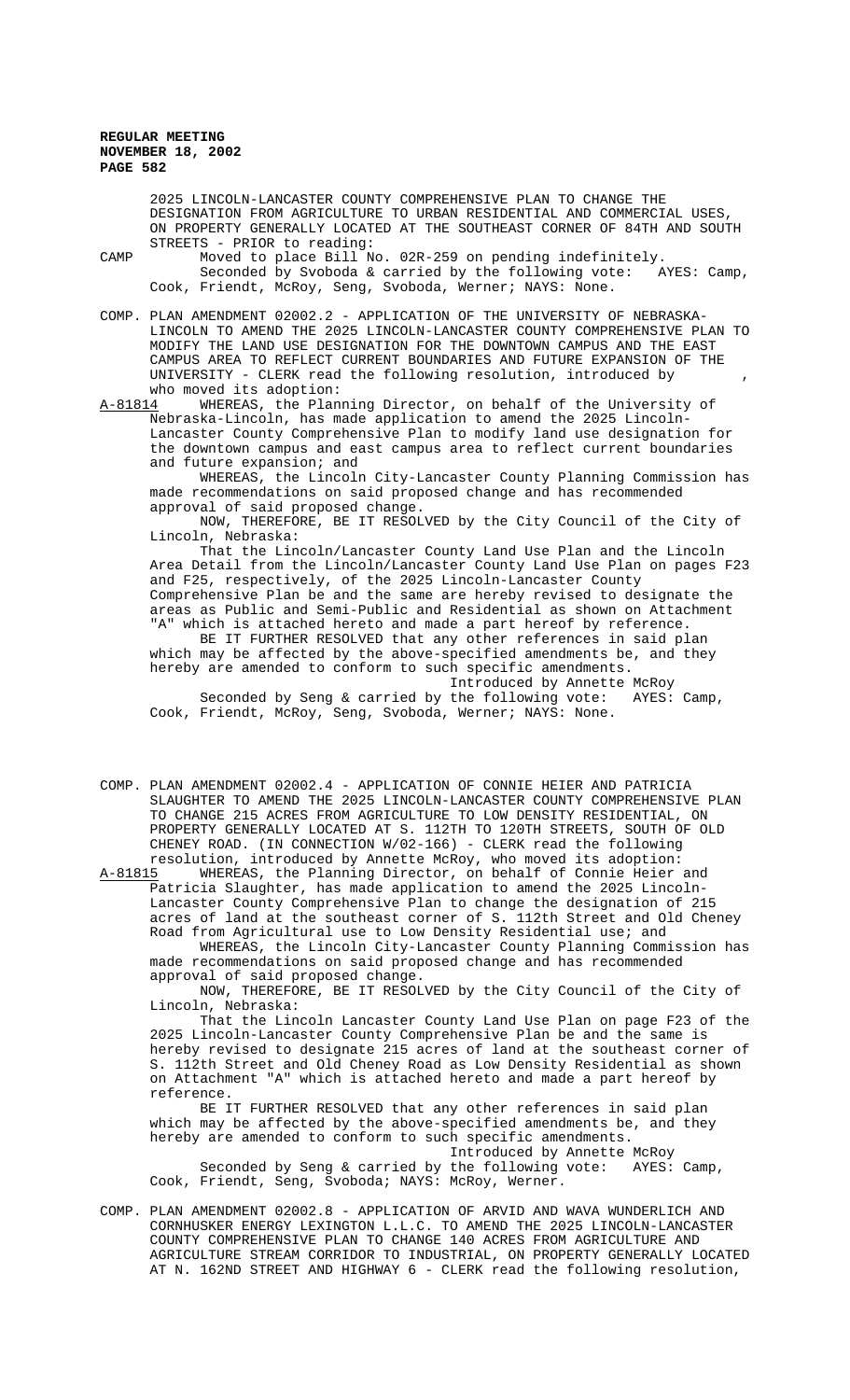introduced by Annette McRoy, who moved its adoption: Seconded by Seng & **LOST** by the following vote: AYES: None; NAYS: Camp, Cook, Friendt, McRoy, Seng, Svoboda, Werner. The resolution, having **LOST**, was assigned File **#38-4420** & was placed on file in the Office of the City Clerk.

COMP. PLAN AMENDMENT 02002.9 - APPLICATION OF LANCASTER COUNTY AGRICULTURAL SOCIETY TO AMEND THE 2025 LINCOLN-LANCASTER COUNTY COMPREHENSIVE PLAN TO CHANGE 10-12 ACRES OF PUBLIC/SEMI-PUBLIC AND GREENSPACE TO COMMERCIAL, ON PROPERTY GENERALLY LOCATED AT THE SOUTHEAST CORNER OF N. 84TH STREET AND HAVELOCK AVENUE - PRIOR to reading:

SENG Moved to withdraw Bill No. 02R-265. Seconded by Camp & carried by the following vote: AYES: Camp, Cook, Friendt, McRoy, Seng, Svoboda, Werner; NAYS: None. The resolution, having been **WITHDRAWN**, was assigned the File **#38-4421** & was placed on file in the Office of the City Clerk.

- COMP. PLAN AMENDMENT 02002.11 APPLICATION OF KREIN REAL ESTATE TO AMEND THE 2025 LINCOLN-LANCASTER COUNTY COMPREHENSIVE PLAN TO CHANGE PROPERTY FROM PUBLIC AND SEMI-PUBLIC TO COMMERCIAL, ON PROPERTY GENERALLY LOCATED ONE BLOCK SOUTHEAST OF S. 70TH STREET AND O STREET - CLERK read the following resolution, introduced by Annette McRoy, who moved its adoption:
- A-81816 WHEREAS, the Planning Director, on behalf of Krein Real Estate, has made application to amend the 2025 Lincoln-Lancaster County Comprehensive Plan to change the designation of land generally located one block southeast of S. 70th Street and "O" Street from Public and Semi Public to Commercial; and

WHEREAS, the Lincoln City-Lancaster County Planning Commission has made recommendations on said proposed change and has recommended approval of said proposed change.

NOW, THEREFORE, BE IT RESOLVED by the City Council of the City of Lincoln, Nebraska:

That the Lincoln Lancaster County Land Use Plan and the Lincoln Detail Area on pages F23 and F25 of the 2025 Lincoln-Lancaster County Comprehensive Plan be and the same are hereby revised to designate the property at 600 S. 70th Street as Commercial as shown on Attachment "A" which is attached hereto and made a part hereof by reference.

BE IT FURTHER RESOLVED that any other references in said plan which may be affected by the above-specified amendments be, and they hereby are amended to conform to such specific amendments.

Introduced by Annette McRoy<br>the following vote: AYES: Camp, Seconded by Seng & carried by the following vote: Cook, Friendt, McRoy, Seng, Svoboda, Werner; NAYS: None.

COMP. PLAN AMENDMENT 02002.12 - APPLICATION OF LINCOLN FEDERAL SAVINGS BANK TO AMEND THE 2025 LINCOLN-LANCASTER COUNTY COMPREHENSIVE PLAN TO MOVE THE COMMUNITY CENTER DESIGNATION TO ½ MILE NORTH OF 40TH STREET AND ROKEBY ROAD AND DESIGNATE A NEW COMMERCIAL NEIGHBORHOOD CENTER GENERALLY SOUTHEAST OF S. 27TH STREET AND YANKEE HILL ROAD - CLERK read the following resolution, introduced by Annette McRoy, who moved its

adoption:<br>A-<u>81817</u> WHE WHEREAS, the Planning Director, on behalf of Lincoln Federal Savings Bank, has made application to amend the 2025 Lincoln-Lancaster County Comprehensive Plan to move the Community Center designation from 40th and Rokeby Road to ½ mile north of 40th Street and Rokeby Road and to designate a new commercial Neighborhood Center generally southeast of S. 27th Street and Yankee Hill Road; and

WHEREAS, the Lincoln City-Lancaster County Planning Commission has made recommendations on said proposed change and has recommended approval of said proposed change.

NOW, THEREFORE, BE IT RESOLVED by the City Council of the City of Lincoln, Nebraska:

1. That the Lincoln Lancaster County Land Use Plan and the Lincoln Area Detail on pages F23 and F25, respectively, of the 2025 Lincoln-Lancaster County Comprehensive Plan be and the same are hereby revised to move the Community Center designation from 40th and Rokeby Road to the area generally ½ mile between Rokeby Road and Yankee Hill Road on S. 40th Street as shown on Attachment "A" which is attached hereto and made a part hereof by reference.

2. That the Existing and Proposed Commerce Centers figure on page F 41 and text under Proposed Locations on page F46 of the 2025 Lincoln-Lancaster County Comprehensive Plan be and the same are hereby revised to show and list the designated Community Center from South 40th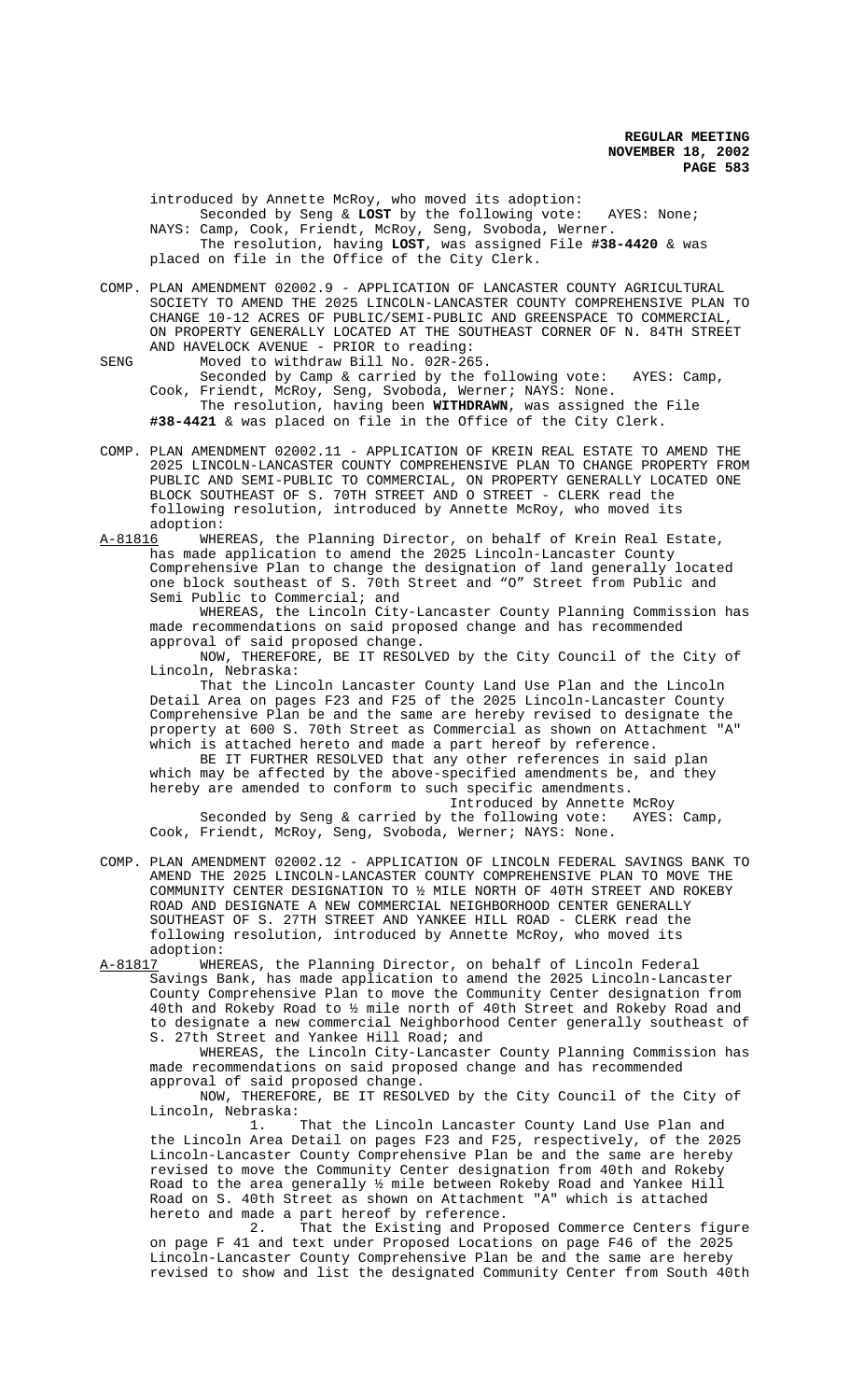Street and Rokeby Road to generally ½ mile between Rokeby Road and Yankee Hill Road on S. 40th Street.<br>3. That the Existing

That the Existing and Proposed Commerce Centers figure on page F41 of the 2025 Lincoln-Lancaster County Comprehensive Plan be and the same is hereby revised to designate a new Neighborhood Center generally southeast of 27th Street and Yankee Hill Road as shown on Attachment "A" which is attached hereto and made a part hereof by reference.

BE IT FURTHER RESOLVED that any other references in said plan which may be affected by the above-specified amendments be, and they hereby are amended to conform to such specific amendments.

Introduced by Annette McRoy Seconded by Seng & carried by the following vote: AYES: Camp, Cook, Friendt, McRoy, Seng, Svoboda, Werner; NAYS: None.

COMP. PLAN AMENDMENT 02002.14 - APPLICATION OF LAND CONSTRUCTION INC. TO AMEND THE 2025 LINCOLN-LANCASTER COUNTY COMPREHENSIVE PLAN TO CHANGE 257 ACRES FROM COMMERCIAL TO INDUSTRIAL, ON PROPERTY GENERALLY LOCATED AT S.W. 56TH STREET, SOUTH OF O STREET - CLERK read the following resolution, introduced by Annette McRoy, who moved its adoption:

A-81818 WHEREAS, the Planning Director, on behalf of Land Construction, Inc., has made application to amend the 2025 Lincoln-Lancaster County Comprehensive Plan to change the designation of 257 acres of land generally located at S.W. 56th Street, south of "O" Street from Commercial use to Industrial use; and

WHEREAS, the Lincoln City-Lancaster County Planning Commission has made recommendations on said proposed change and has recommended approval of said proposed change.

NOW, THEREFORE, BE IT RESOLVED by the City Council of the City of Lincoln, Nebraska:

That the Lincoln Lancaster County Land Use Plan and Lincoln Area Detail on pages F23 and F25 respectively of the 2025 Lincoln-Lancaster County Comprehensive Plan be and the same are hereby revised to designate 257 acres of land at S.W. 56th Street, south of "O" Street as Industrial use as shown on Attachment "A" which is attached hereto and made a part hereof by reference.

BE IT FURTHER RESOLVED that any other references in said plan which may be affected by the above-specified amendments be, and they hereby are amended to conform to such specific amendments.

Introduced by Annette McRoy Seconded by Seng & carried by the following vote: AYES: Camp, Cook, Friendt, McRoy, Seng, Svoboda, Werner; NAYS: None.

COMP. PLAN AMENDMENT 02003 - APPLICATION OF THE DIRECTOR OF PARKS & RECREATION TO AMEND THE 2025 LINCOLN-LANCASTER COUNTY COMPREHENSIVE PLAN TO AMEND THE "FUTURE CONDITIONS: PARKS, RECREATION AND OPEN SPACE" SECTION TO CORRECT THE TEXT REGARDING THE DESCRIPTION OF NEIGHBORHOOD PARKS RELATING TO THE NUMBER OF ACRES COMPRISING A TYPICAL NEIGHBORHOOD PARK SITE - CLERK read the following resolution, introduced by Annette McRoy, who moved its adoption:<br>A-81819 WHEREAS, the Plan:

WHEREAS, the Planning Director, on behalf of the Director of Parks and Recreation, has made application to amend the 2025 Lincoln-Lancaster County Comprehensive Plan to amend the "Future Conditions: Parks, Recreation and Open Space" to correct the text regarding the number of acres comprising a typical neighborhood park site; and

WHEREAS, the Lincoln City-Lancaster County Planning Commission has made recommendations on said proposed change and has recommended approval of said proposed amendment.

NOW, THEREFORE, BE IT RESOLVED by the City Council of the City of Lincoln, Nebraska:

That the Parks, Recreation and Open Space section on page F136 of the 2025 Lincoln-Lancaster County Comprehensive Plan be and the same is hereby revised to read as follows: "Neighborhood Parks: Description

Sites of approximately five to six eight to twelve acres, centrally located within areas of residential development. Typical activity areas located within areas of residential development. Typical activity areas include playground equipment, open lawn area for informal games and activities, play court with a single basketball goal for informal games, seating, and walking paths."

BE IT FURTHER RESOLVED that any other references in said plan which may be affected by the above-specified amendments be, and they hereby are amended to conform to such specific amendments. Introduced by Annette McRoy

Seconded by Seng & carried by the following vote: AYES: Camp,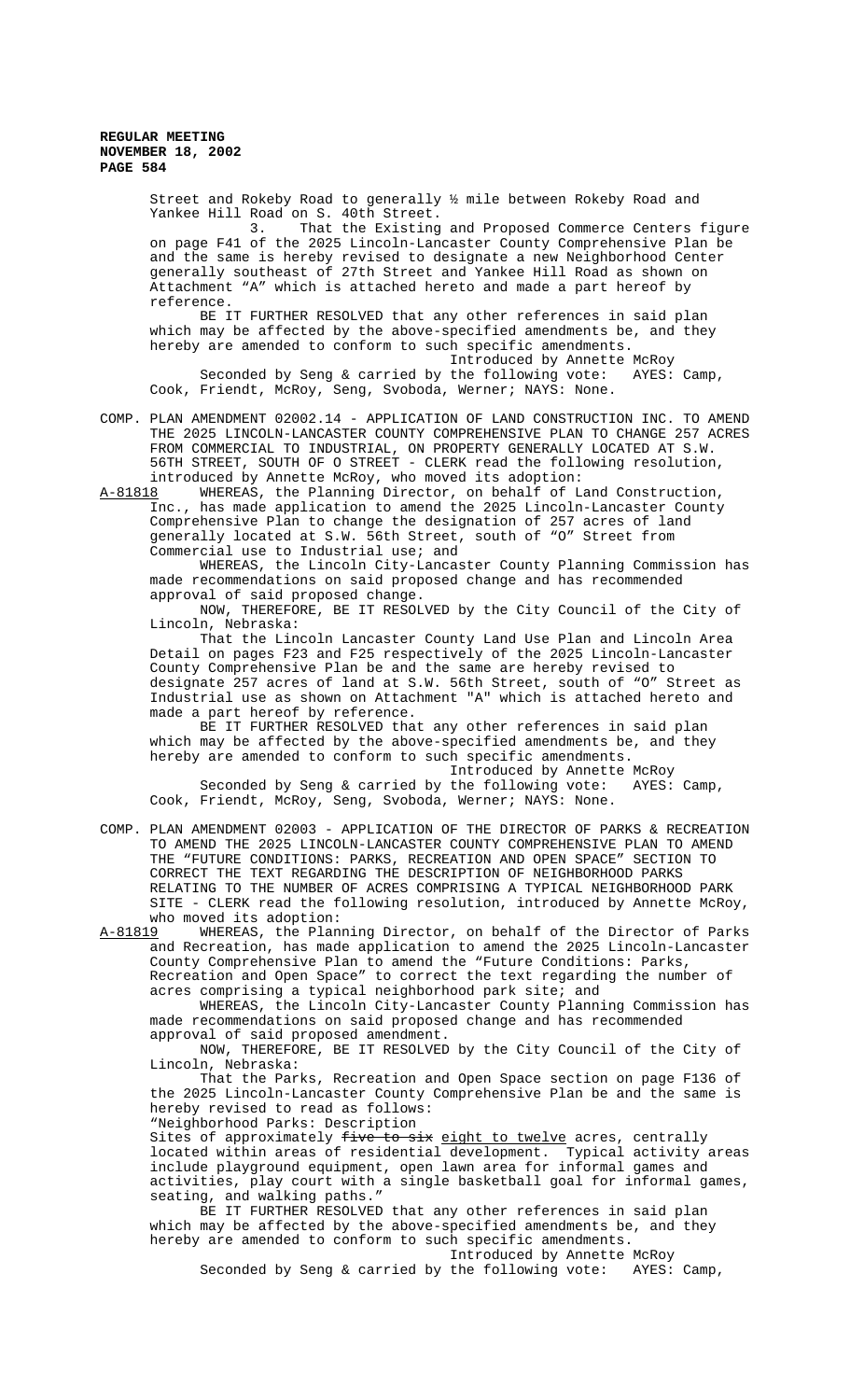Cook, Friendt, McRoy, Seng, Svoboda, Werner; NAYS: None.

APPROVING A WAIVER OF THE DESIGN STANDARDS WHICH REQUIRE A TURNAROUND ON DEAD-END STREETS ON PROPERTY GENERALLY LOCATED AT OLD CHENEY ROAD AND HIGHWAY 2.(IN CONNECTION W/02-164, 02-170, 02R-277) - CLERK read the following

resolution, introduced by Annette McRoy, who moved its adoption: A-81820 WHEREAS, the Administrative Final Plat of West Gate Bank Addition has been submitted for approval; and

WHEREAS, one of the conditions of approval of Administrative Final Plats, pursuant to Lincoln Municipal Code § 26.23.080, is the requirement that dead end streets shall have a sixty foot minimum radius

turnaround; and

WHEREAS, applicant has requested a modification to waive said requirement pursuant to § 26.31.010 of the Lincoln Municipal Code; and WHEREAS, the Planning Commission has reviewed said request and has made recommendations thereon; and

WHEREAS, the City Council finds that the strict application of all requirements would result in actual difficulties or substantial hardship or injustice to the property owner.

NOW, THEREFORE, BE IT RESOLVED by the City of Lincoln, Nebraska: That the requirement of Lincoln Municipal Code § 26.23.280 relating to the required sixty foot turnaround for a dead end street, generally located at Old Cheney Road and Highway 2, is hereby waived for West Gate Bank Addition.

Introduced by Annette McRoy<br>the following vote: AYES: Camp, Seconded by Seng & carried by the following vote: Cook, Friendt, McRoy, Seng, Svoboda, Werner; NAYS: None.

USE PERMIT 146 - APPLICATION OF CARL SJULIN AND WEST GATE BANK TO DEVELOP 60,000 SQ. FT. OF OFFICE AND FINANCIAL SPACE, WITH A WAIVER OF THE 45' HEIGHT LIMIT IN THE O-3 DISTRICT AND A WAIVER OF THE STREET TREES, ON PROPERTY GENERALLY LOCATED NORTHEAST OF THE INTERSECTION OF OLD CHENEY ROAD AND HIGHWAY 2.(IN CONNECTION W/02-164, 02-170, 02R-276) - CLERK read the following resolution, introduced by Annette McRoy, who moved its adoption:

A-81821 WHEREAS, Carl Sjulin and West Gate Bank have submitted an application in accordance with Section 27.27.080 of the Lincoln Municipal Code designated as Use Permit No. 146 for authority to construct 60,000 sq. ft. of office and financial space, together with the associated request for a waiver of the 45' height limit of the O-3 Office park District and waiver of the required street trees along Highway 2, on property generally located at Old Cheney Road and Highway 2, and legally described to wit:

> A portion of vacated Wagon Lane, Outlot "C" Frontier Acres, the remaining portion of Outlot "B" Frontier Acres, the remaining portion of Lot 46 I.T., and Lots 130 I.T. and 157 I.T., all located in the Northwest Quarter of Section 16, Township 9 North, Range 7 East of the 6th P.M., City of Lincoln, Lancaster County, Nebraska, and more particularly described as follows: Commencing at the northeast corner of the remaining portion of Outlot "B" Frontier Acres, said point being 50.00 feet south of the north line of said Northwest Quarter of Section 16, said point being the true point of beginning; thence on an assumed bearing of south 00 degrees 04 minutes 08 seconds west along the east line of the remaining portion of said Outlot "B", the east line of a portion of vacated Wagon Lane, and the east line of Outlot "C" Frontier Acres, a distance of 673.89 feet to the southeast corner of said Outlot "C"; thence south 89 degrees 55 minutes 26 seconds west along the south line of said Outlot C", a distance of 60.20 feet to the southwest corner of said Outlot "C", said point being the southeast corner of the remaining portion of Lot 46 I.T; thence north 59 degrees 00 minutes 59 seconds west along the south line of said remaining portion of Lot 46 I.T., said line being the north line of Nebraska Highway Number 2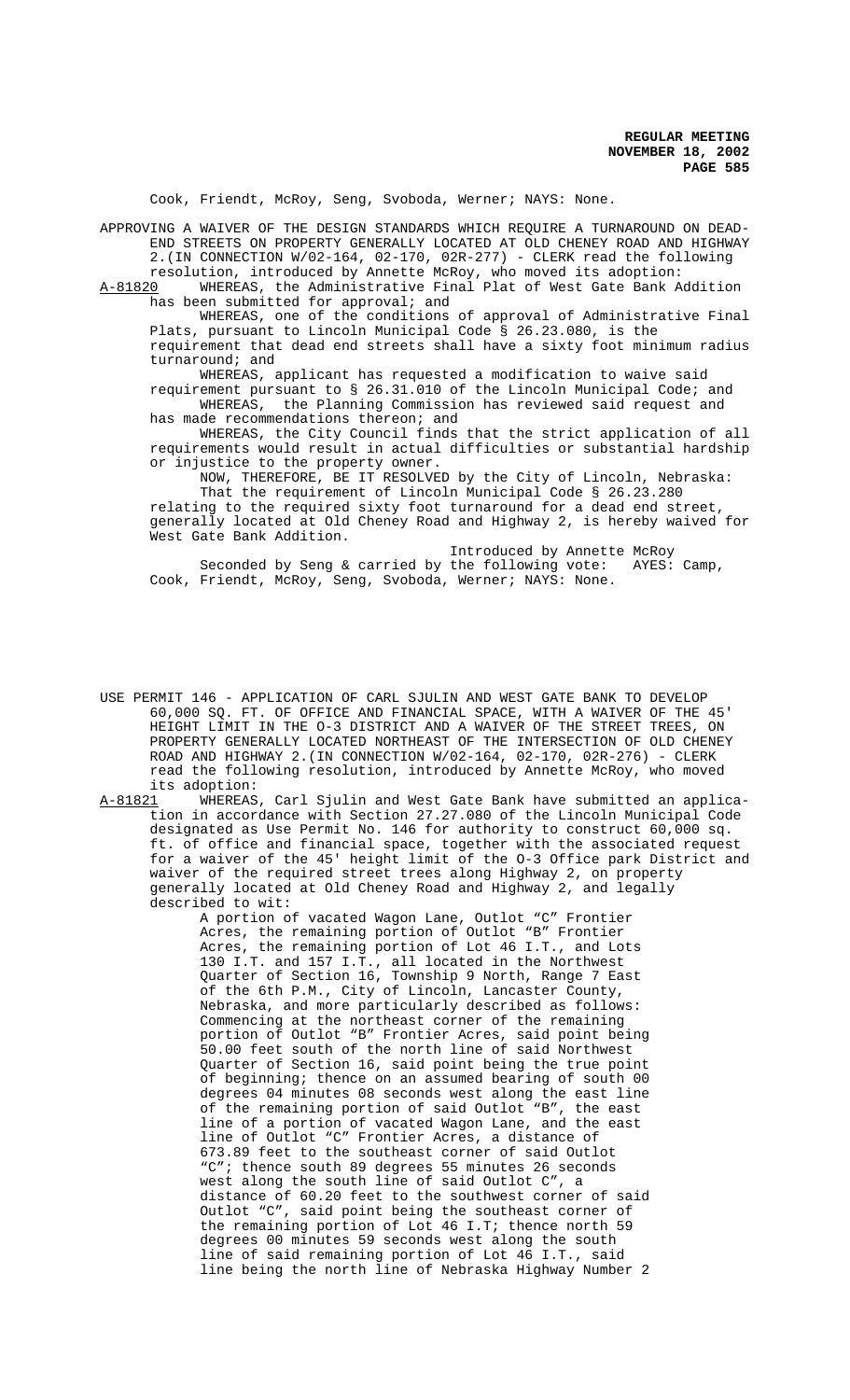right-of-way, a distance of 128.34 feet to the southwest corner of said remaining portion of Lot 46 I.T., said point being the southeast corner of Lot 130 I.T.; thence north 55 degrees 52 minutes 26 seconds west along a south line of said Lot 130 I.T., said line being the north line of said right-of-way, a distance of 192.25 feet to a south corner of said Lot 130 I.T.; thence north 48 degrees 51 minutes 49 seconds west along a south line of said Lot 130 I.T., and the south line of Lot 157 I.T., said line being the north line of said right-of-way, a distance of 401.95 feet to the west corner of said Lot 157 I.T.; thence north 38 degrees 25 minutes 22 seconds east along a northwest line of said Lot 157 I.T., said line being a southeast line of Old Cheney Road right-ofway, a distance of 108.15 feet to a northwest corner of said Lot 157 I.T.; thence along a curve in a clockwise direction, having a radius of 522.96 feet, arc length of 216.38 feet, delta angle of 23 degrees 42 minutes 24 seconds, a chord bearing of north 57 degrees 11 minutes 58 seconds east along a northwest line of said Lot 157 I.T., and a northwest line of Lot 130 I.T., said line being a southeast line of said right-of-way, and a chord length of 214.84 feet to a north corner of said Lot 130 I.T.; thence north 75 degrees 43 minutes 38 seconds east along a north line of said Lot 130 I.T., said line being a south line of said right-of-way, a distance of 41.11 feet to a north corner of said Lot 130 I.T.; thence north 75 degrees 40 minutes 13 seconds east along a north line of said Lot 130 I.T., said line being a south line of said right-of-way, a distance of 35.42 feet to a north corner of said Lot 130 I.T.; thence north 70 degrees 30 minutes 00 seconds east along a north line of said Lot 130 I.T., said line being a south line of said right-of-way, a distance of 16.05 feet to a north corner of said Lot 130 I.T.; thence north 85 degrees 27 minutes 00 seconds east along a north line of said Lot 130 I.T., said line being a south line of said right-of-way, a distance of 45.03 feet to a north corner of said Lot 130 I.T.; thence north 89 degrees 31 minutes 04 seconds east along a north line of said Lot 130 I.T., said line being a south line of said right-of-way, a distance of 80.36 feet to the northeast corner of said Lot 130 I.T., said point being the northwest corner of the remaining portion of Lot 46 I.T.; thence north 83 degrees 13 minutes 39 seconds east along a north line of said remaining portion of Lot  $46$ <sup>T</sup>.T., said line being a south line of said right-of-way, a distance of 50.85 feet to a north corner of said remaining portion of Lot 46 I.T.; thence north 90 degrees 00 minutes 00 seconds east along the north line of said remaining portion of Lot 46 I.T., and the north line of the remaining portion of Outlot "B" Frontier Acres, said line being the south line of said right-of-way, said line also being 50.00 feet south of and parallel with the north line of said Northwest Quarter, a distance of 120.07 feet to the point of beginning, said tract contains a calculated area of 279,651.45 square feet or 6.42 acres, more or less;

WHEREAS, the real property adjacent to the area included within the site plan for this office and financial development will not be ad versely affected; and

WHEREAS, said site plan together with the terms and conditions hereinafter set forth are consistent with the intent and purpose of Title 27 of the Lincoln Municipal Code to promote the public health, safety, and general welfare.

NOW, THEREFORE, BE IT RESOLVED by the City Council of the City of Lincoln, Nebraska:

That the application of Carl Sjulin and West Gate Bank, hereinaf ter referred to as "Permittee", to construct 60,000 sq. ft. of office and financial space on the property legally described above be and the same is hereby granted under the provisions of Section 27.27.080 of the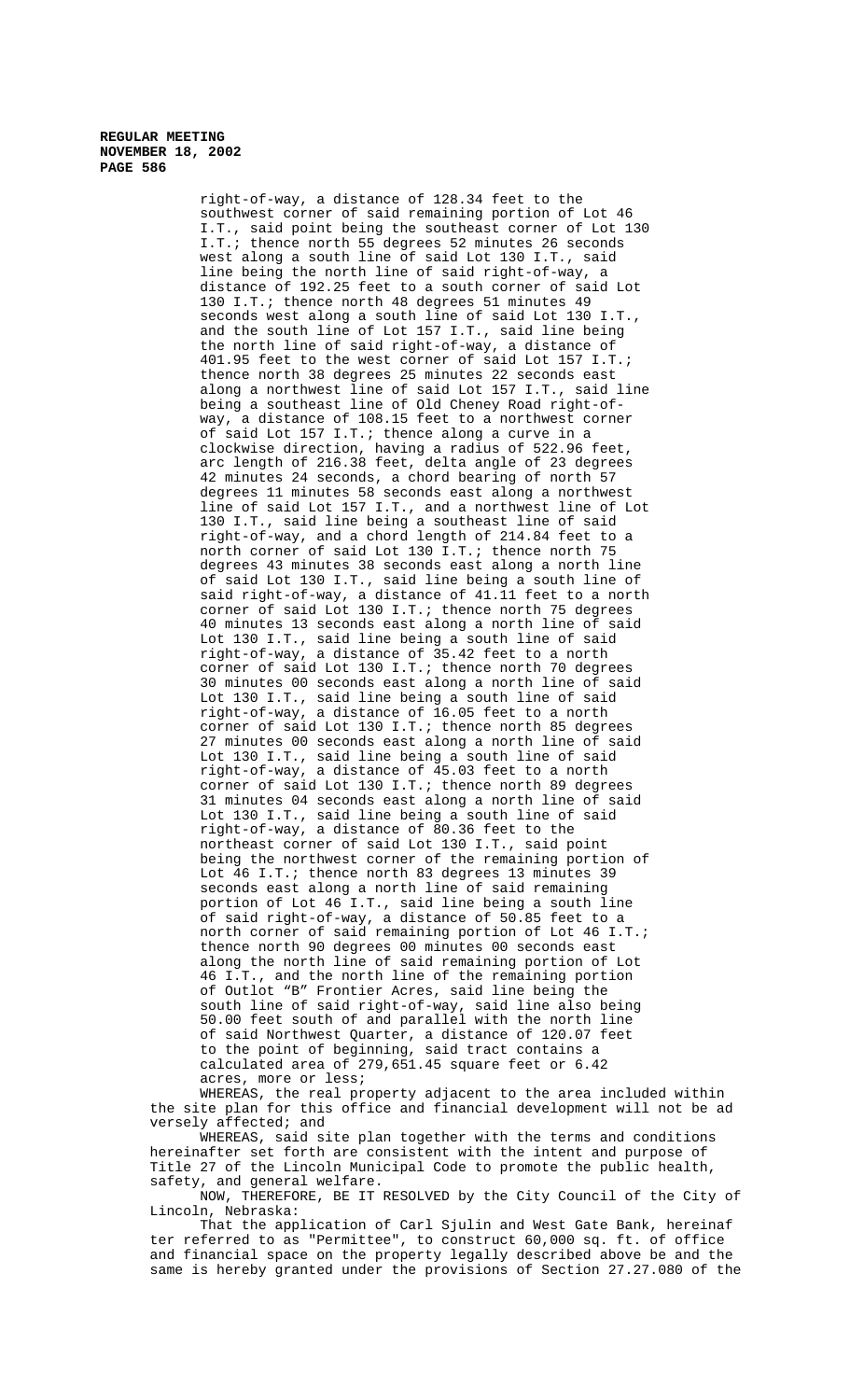Lincoln Municipal Code upon condition that construction and operation of said office and financial space be in strict compliance with said application, the site plan, and the following additional express terms, conditions, and requirements:

1. This permit approves a 60,000 square foot building to accommodate a 4,500 square foot drive-through bank and 55,500 square feet of office space, with waiver to the maximum height of the district as shown on the site plan and waiver of the required location and spacing of street trees along Highway 2.

- Before receiving building permits:
- a. The Permittee must submit a revised and reproducible final plan including five copies.
	- b. The construction plans must conform to the approved plans.

3. Before occupying the building all development and construction must be completed in conformance with the approved plans.

4. The site plan approved by this permit shall be the basis for all interpretations of setbacks, yards, locations of buildings, location of parking and circulation elements, and similar matters.

5. The terms, conditions, and requirements of this resolution shall be binding and obligatory upon the Permittee, their successors and assigns. The building official shall report violations to the City Council which may revoke this use permit or take such other action as may be necessary to gain compliance.

6. The Permittee shall sign and return the City's letter of acceptance to the City Clerk within 30 days following approval of this use permit, provided, however, said 30-day period may be extended up to six months by administrative amendment. The City Clerk shall file a copy of the resolution approving this use permit and the letter of acceptance with the Register of Deeds, filing fees therefor to be paid in advance by the Permittee.

Introduced by Annette McRoy Seconded by Seng & carried by the following vote: AYES: Camp, Cook, Friendt, McRoy, Seng, Svoboda, Werner; NAYS: None.

ASSESSING SPECIAL TAXES FOR THE COSTS OF THE IMPROVEMENTS IN THE DOWNTOWN BUSINESS IMPROVEMENT DISTRICT, THE CORE BUSINESS IMPROVEMENT DISTRICT OVERLAY, AND THE DOWNTOWN MAINTENANCE DISTRICT - CLERK read the following resolution, introduced by Annette McRoy, who moved its adoption:<br>A-81822 BE

BE IT RESOLVED by the City Council of the City of Lincoln, Nebraska, that:

The special taxes assessed October 28, 2002, to pay the costs of the improvements in the Downtown Business Improvement District, the Core Business Improvement District Overlay and the Downtown Maintenance District are hereby levied and that the period of time in which the assessments are to be paid shall be one (1) year.

Introduced by Annette McRoy Seconded by Seng & carried by the following vote: AYES: Camp, Cook, Friendt, McRoy, Seng, Svoboda, Werner; NAYS: None.

ADOPTING THE WATER SYSTEM IMPACT FEE, WATER DISTRIBUTION IMPACT FEE, WASTEWATER IMPACT FEE, ARTERIAL STREET IMPACT FEE, AND NEIGHBORHOOD PARK AND TRAIL IMPACT FEE SCHEDULES TO BE USED TO DETERMINE THE AMOUNT OF EACH REQUIRED IMPACT FEE PURSUANT TO THE REQUIREMENT OF THE IMPACT FEE ORDINANCE.(In connection w/02-160, 02-161, 02R-207) - PRIOR to reading:

WERNER Moved to delay action on Bill 02-161 to 12/9/02. Seconded by Seng & **LOST** by the following vote: AYES: Cook, McRoy,

Werner; NAYS: Camp, Friendt, Seng, Svoboda.<br>FRIENDT Moved to place Bill No. 02-161 on pen Moved to place Bill No. 02-161 on pending, with no date certain. Seconded by Svoboda & carried by the following vote: AYES: Camp, Friendt, McRoy, Svoboda; NAYS: Cook, Seng, Werner.

APPROVING A SCHEDULE FOR WATER USE CHARGES TO INCREASE REVENUES FOR THE LINCOLN WATER SYSTEM - CLERK read the following resolution, introduced by Annette McRoy, who moved its adoption:

A-81825 WHEREAS, the City Council of Lincoln, Nebraska, is authorized under Section 17.22.010 of the Lincoln Municipal Code to establish water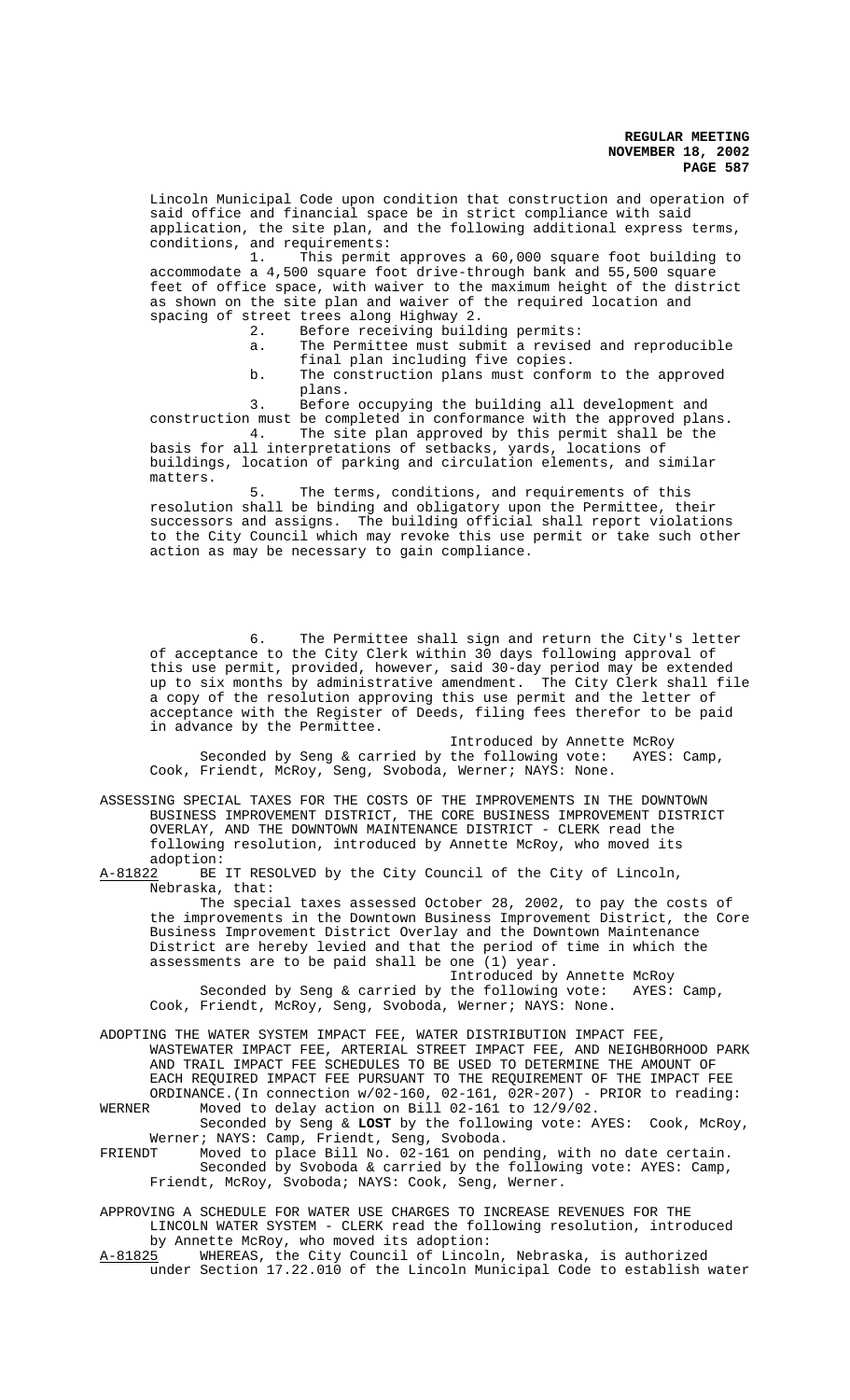use charges for all customers of the Lincoln Water System. NOW, THEREFORE, BE IT RESOLVED by the City Council of the City of Lincoln, Nebraska:

Effective with the billing cycle commencing on November 15, 2002, and ending January 15, 2003, the following schedule of water use charges is hereby established and adopted:

SCHEDULE A

The following rate schedule shall apply to all residential property. "Residential Property" shall be defined as property consisting of dwelling units. If there is more than one use per master meter on any one property including the residential use, the schedule to be used will be determined as residential, if the residential portion is 50 percent or more of the area of the building. 86 cents per 100 cubic feet for the first 800 cubic feet of water used per dwelling unit each month.

117 cents per 100 cubic feet for the next 1500 cubic feet of water used per dwelling unit each month.

164 cents per 100 cubic feet for all additional water used each month. The monthly Service Charge shall be hereinafter provided. SCHEDULE B

The following rate schedule shall apply for the current calendar year to all non-residential property that used less than 12,000,000 cubic feet of water in the previous calendar year: 86 cents per 100 cubic feet for the first 8000 cubic feet of water used per month. 117 cents per 100 cubic feet for all additional water used each month.

The minimum monthly Service Charge shall be as hereinafter provided.

#### SCHEDULE C

The following rate schedule shall apply for the current year to all non-residential property that used more than 12,000,000 cubic feet of water in the previous calendar year. On a calendar year basis, a "base usage" of each high user customer will be determined. The base usage is an average of the water usage of each high user customer for the previous three (3) calendar years. The following fees would apply: 80 cents per 100 cubic feet for water usage less than base to 5% above base. 84 cents per 100 cubic feet for water usage 5% - 15% above base.

88 cents per 100 cubic feet for water usage 15% - 25% above base. 93 cents per 100 cubic feet for water usage for all water usage over 25% above base.

The minimum monthly Service Charge shall be as hereinafter provided. SCHEDULE D - PROVISIONS APPLICABLE -

# TO ALL TYPES OF WATER SERVICE

Service Charge. There shall be a Service Charge per month to each property using the Lincoln Water System, determined by the number and size of the water meter, or meters, serving such property, to-wit: SERVICE CHARGE FOR

| SERVICE CHARGE F |  |
|------------------|--|
| -------          |  |

| WATER METER SIZE |                | WATER METER |  |
|------------------|----------------|-------------|--|
| $5/8$ inch       |                | 2.95        |  |
| $3/4$ inch       |                | 2.95        |  |
| 1 inch           |                | 2.95        |  |
| $1-1/2$ inch     |                | 5.90        |  |
| 2 inch           |                | 11.80       |  |
| 3 inch           |                | 26.55       |  |
| 4 inch           |                | 47.20       |  |
| 6 inch           |                | 106.15      |  |
| 8 inch           |                | 188.75      |  |
| 10 inch          |                | 294.90      |  |
| ~<br>$\sim$      | $\overline{ }$ |             |  |

 The Service Charge for a multiple dwelling unit or mobile home shall be at least \$1.81 per dwelling unit or mobile home hookup space per month. In those instances where fire protection considerations dictate that a water meter larger than 1-inch service a single-family dwelling unit located on a single lot, the monthly service charge shall be \$2.95 per dwelling unit. A dwelling unit shall, for the purpose of this schedule, be defined as a room or rooms in which kitchen facilities are provided, located in the building or structure used by a facility or household as a home or residence of the family or household. WATER RATES TO CUSTOMERS OUTSIDE

THE CITY LIMITS

 Customers located outside the City Limits of Lincoln and served by the water system of the City of Lincoln shall pay the same water rates charged to customers within the City Limits of Lincoln for water furnished them by the water system of the City of Lincoln.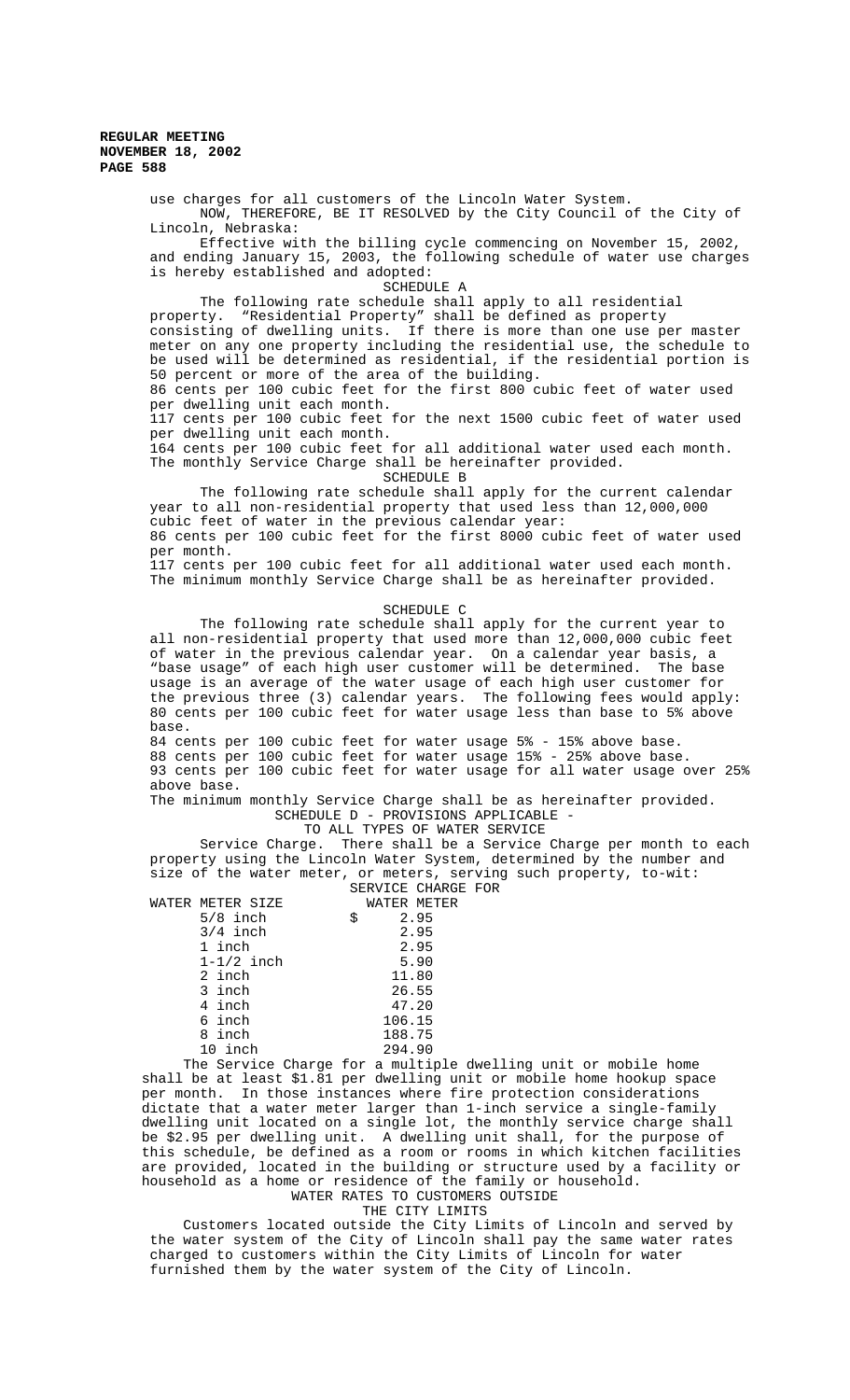BE IT FURTHER RESOLVED that Resolution No. A-81410, adopted by the City Council on March 25, 2002, is hereby superseded. Introduced by Annette McRoy Seconded by Seng & carried by the following vote: AYES: Camp, Friendt, McRoy, Seng, Svoboda; NAYS: Cook, Werner.

#### **PETITIONS & COMMUNICATIONS**

# **The following were referred to the Planning Dept.:**

CHANGE OF ZONE 3388 - APPLICATION OF CARPENTER MOTORS FOR A CHANGE OF ZONE FROM H-2 TO B-3 ON PROPERTY LOCATED AT THE NORTHEAST CORNER OF NORTH COTNER AND "O" STREETS.

CHANGE OF ZONE 3389 - APPLICATION OF CHEE-VEE LIMITED PARTNERSHIP FOR A CHANGE OF ZONE FROM B-1 TO H-2 ON PROPERTY LOCATED AT 2105 & 2109 HIGHWAY 2.

SPECIAL PERMIT 1994 - APPLICATION OF BARBARA A. BAIER TO EXPAND A NONSTANDARD SINGLE-FAMILY DWELLING INTO A REQUIRED YARD ON PROPERTY LOCATED AT 727 S.  $18^{TH}$  STREET.

#### **REPORTS OF CITY OFFICERS**

INVESTMENT OF FUNDS FOR OCTOBER 28 THROUGH NOVEMBER 1, 2002 - CLERK read the following resolution, introduced by Glenn Friendt, who moved its adoption:

A-81823 BE IT HEREBY RESOLVED BY THE CITY COUNCIL of the City of Lincoln, Nebraska:

 That the attached list of investments be confirmed and approved, and the City Treasurer is hereby directed to hold said investments until maturity unless otherwise directed by the City Council. Introduced by Annette McRoy

 Seconded by Seng & carried by the following vote: AYES: Camp, Cook, Friendt, McRoy, Seng, Svoboda, Werner; NAYS: None.

INVESTMENT OF FUNDS FOR NOVEMBER 4 THROUGH NOVEMBER 8, 2002 - CLERK read the following resolution, introduced by Glenn Friendt, who moved its

adoption:<br><u>A-81824</u> BE BE IT HEREBY RESOLVED BY THE CITY COUNCIL of the City of Lincoln, Nebraska:

That the attached list of investments be confirmed and approved, and the City Treasurer is hereby directed to hold said investments until maturity unless otherwise directed by the City Council.

Introduced by Annette McRoy Seconded by Seng & carried by the following vote: AYES: Camp, Cook, Friendt, McRoy, Seng, Svoboda, Werner; NAYS: None.

- CLERK'S LETTER AND MAYOR'S APPROVAL OF ORDINANCES AND RESOLUTIONS PASSED BY COUNCIL NOVEMBER 4, 2002 - CLERK presented said report which was placed on file in the Office of the City Clerk.
- REPORT OF UNL MICROBIOLOGIST FOR WATER TESTED DURING THE MONTH OF OCTOBER, 2002 - CLERK presented said report which was placed on file in the Office of the City Clerk. **(35-01)**
- REPORT OF LINCOLN WATER & WASTEWATER SYSTEM RECAPITULATION OF DAILY CASH RECEIPTS FOR OCTOBER, 2002 - CLERK presented said report which was placed on file in the Office of the City Clerk. **(8-71)**
- REPORT FROM CITY TREASURER OF TELECOMMUNICATION TAX FOR THE MONTH OF JULY, AUG., & SEPT., 2002: PNG TELECOMMUNICATIONS, INC.; FOR THE MONTH OF SEPTEMBER, 2002: AMERICAN FARM BUREAU, INC., IBM GLOBAL SERVICES-NS DIV., GE BUSINESS PROD. SOLUTIONS, ACCESS LINE COMMUNICATIONS CORP., QUANTUM SHIFT COMMUNICATIONS, NEBRASKA TECHNOLOGY & TELECOMMUNICATIONS, INC., US PAGING, LLC, SHAFFER COMMUNICATIONS, INC., BELL ATLANTIC COMMUNICATIONS, ALLTEL COMMUNICATIONS OF NEBRASKA, INC., VERIZON SELECT SERVICES, INC., AND MCLEOD USA TELECOMMUNICATIONS SERVICES, INC. - CLERK presented said report which was placed on file in the Office of the City Clerk. **(20)**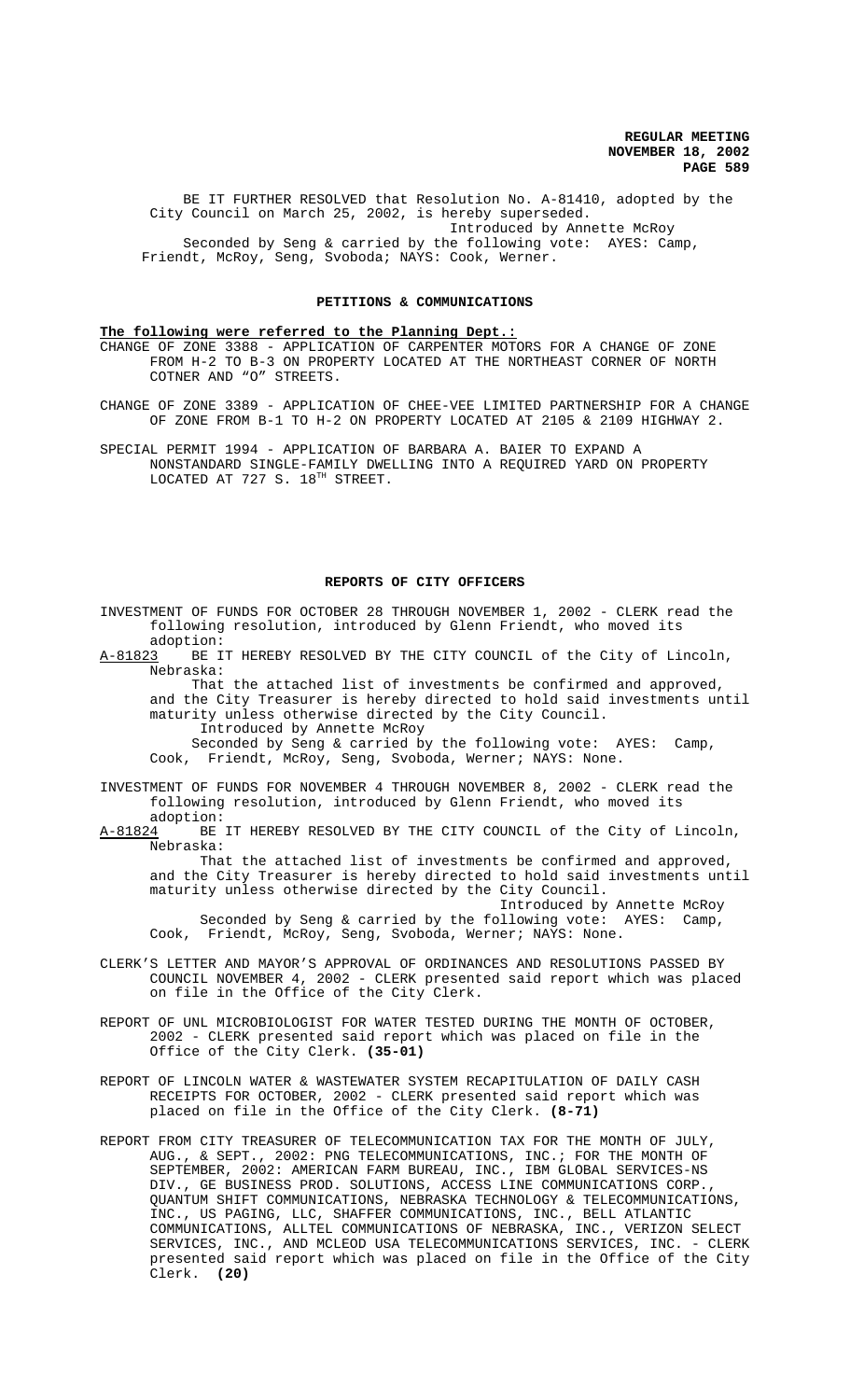#### **ORDINANCES - 1ST READING**

- CREATING WATER DISTRICT NO. 1189 IN N.W. 23RD STREET, WEST Q TO WEST O, AND ASSESSING THE COST THEREOF AGAINST THE BENEFITTED PROPERTY - CLERK read an ordinance, introduced by Annette McRoy, creating Water District No. 1189 in N.W. 23rd Street, West Q to West O, and assessing the cost thereof against the benefitted property, the first time.
- CREATING SEWER DISTRICT NO. 1178 IN N.W. 23RD STREET, WEST Q TO WEST O, AND ASSESSING THE COST THEREOF AGAINST THE BENEFITTED PROPERTY - CLERK read an ordinance, introduced by Annette McRoy, creating Sewer District No. 1178 in N.W. 23rd Street, West Q to West o, and assessing the cost thereof against the benefitted property, the first time.
- CREATING ALLEY PAVING DISTRICT NO. 363 FROM 26TH STREET TO 27TH STREET BETWEEN Q AND R STREETS, AND ASSESSING THE COST THEREOF AGAINST THE BENEFITTED PROPERTY - CLERK read an ordinance, introduced by Annette McRoy, creating Alley Paving District No. 363 from 26th Street to 27th Street between Q and R Streets, and assessing the cost thereof against the benefitted property, the first time.
- CREATING PAVING DISTRICT NO. 2624 IN FRONTAGE ROAD WHICH PARALLELS N. HIGHWAY 77 FROM HOLLAND ROAD SOUTH APPROXIMATELY 1,375 FEET AND ASSESSING THE COST THEREOF AGAINST THE BENEFITTED PROPERTY - CLERK read an ordinance, introduced by Annette McRoy, creating Paving District No. 2624 in Frontage Road which parallels N. Highway 77 from Holland Road south approximately 1,375 feet and assessing the cost thereof against the benefitted property, the first time.
- ACCEPTING AND APPROVING THE LEASE AGREEMENTS BETWEEN THE CITY AND NEBRASKA MACHINERY COMPANY FOR THE LEASE OF FOUR ARTICULATED FRAME FOUR-WHEEL DRIVE MOTOR GRADERS FOR THE SNOW REMOVAL SEASON NOVEMBER 2002 THROUGH FEBRUARY 2003 WITH AN OPTION TO RENEW FOR TWO ADDITIONAL SNOW REMOVAL SEASONS, AND DECLARING AN EMERGENCY. (REQUEST  $2^{ND}$  &  $3^{RD}$  READINGS W/EMERGENCY CLAUSE)- CLERK read an ordinance, introduced by Annette McRoy, accepting and approving the lease agreements between the City and Nebraska Machinery Company for the lease of four articulated frame fourwheel drive motor graders for the snow removal season November 2002 through February 2003 with an option to renew for two additional snow removal seasons, and declaring an emergency, the first time.
- AUTHORIZING THE TRANSFER OF FUNDS AND APPROPRIATIONS WITHIN THE CAPITAL IMPROVEMENT PROGRAM AND APPROPRIATE UNPROGRAMMED KENO FUNDS FOR VARIOUS PARKS & RECREATIONS DEPT. PROJECTS - CLERK read an ordinance, introduced by Annette McRoy, authorizing the transfer of funds and appropriations within the Capital Improvement Program and appropriate unprogrammed Keno funds for various Parks & Recreations Dept. projects, the first time.
- ACCEPTING THE OFFER OF PINE LAKE DEVELOPMENT, L.L.C. TO DEDICATE 98TH STREET RIGHT-OF-WAY GENERALLY LOCATED NORTH OF PINE LAKE ROAD, ABUTTING 98TH STREET TO THE WEST - CLERK read an ordinance, introduced by Annette McRoy, accepting the offer of Pine Lake Development, L.L.C. to dedicate 98th Street Right-of-Way generally located north of Pine Lake Road, abutting 98th Street to the west, the first time.
- CHANGE OF ZONE 77HP APPLICATION OF THE DIRECTOR OF URBAN DEVELOPMENT TO DESIGNATE THE FORMER U.S. POST OFFICE AND COURTHOUSE (OLD FEDERAL BUILDING) AS A LANDMARK, GENERALLY LOCATED AT 129 N. 10TH STREET.(IN CONNECTION W/02-179 & 02-184) - CLERK read an ordinance, introduced by Annette McRoy, for a Change of Zone 77HP - application of the Director of Urban Development to designate the former U.S. Post Office and Courthouse (Old Federal Building) as a landmark, generally located at 129 N. 10th Street, the first time.
- CHANGE OF ZONE 3377 APPLICATION OF THE DIRECTOR OF URBAN DEVELOPMENT FOR A CHANGE OF ZONE FROM P PUBLIC USE TO B-4 LINCOLN CENTER BUSINESS DISTRICT ON PROPERTY GENERALLY LOCATED AT 9TH AND O STREETS.(IN CONNECTION W/02- 178 & 02-184) - CLERK read an ordinance, introduce by Annette McRoy, for a Change of Zone 3377, application of the Director of Urban Development for a Change of Zone from P Public use to B-4 Lincoln Center Business District on property generally located at 9th and O Streets, the first time.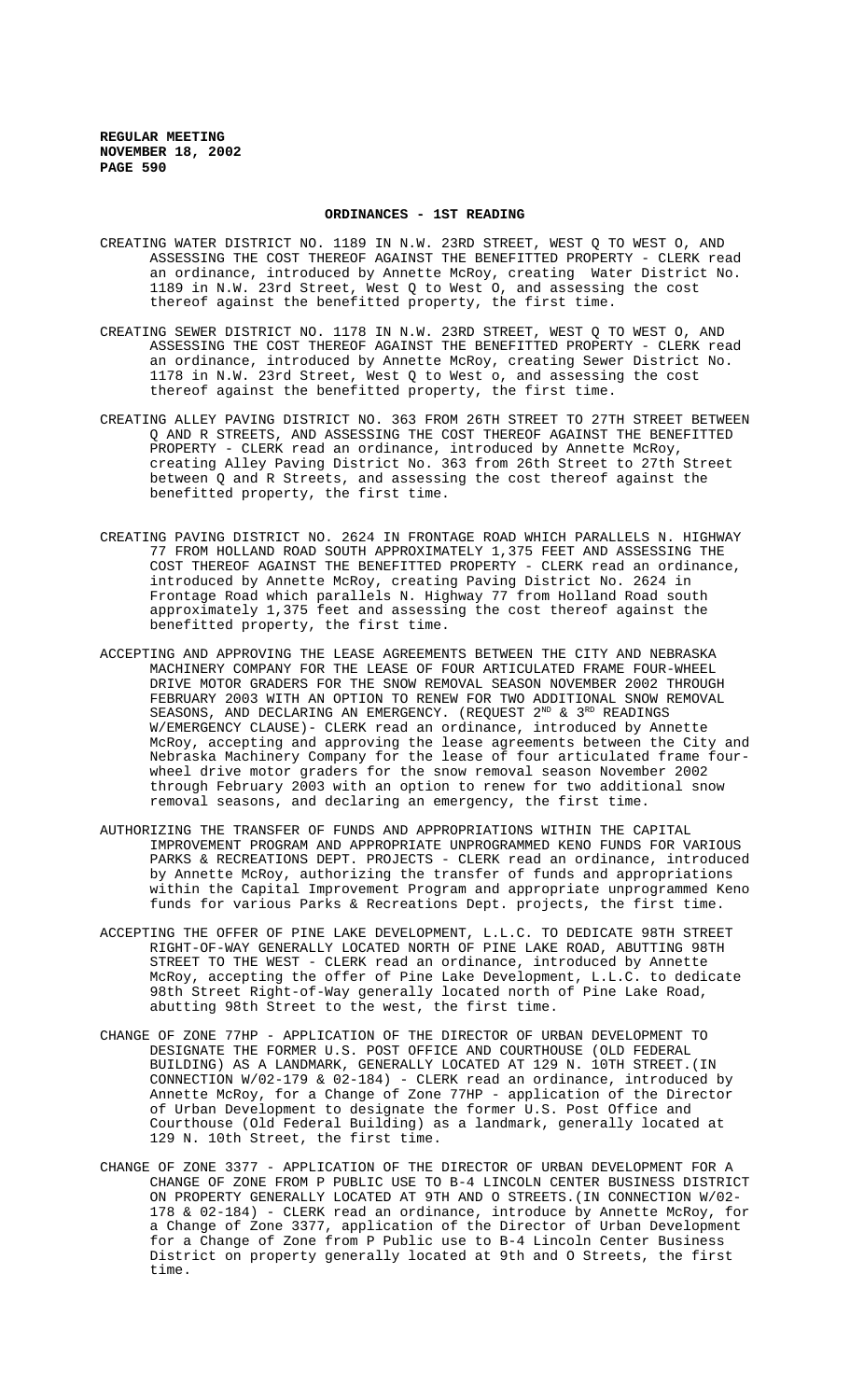- CHANGE OF ZONE 3379 APPLICATION OF MARVIN AND BARBARA ARMSTRONG FOR A CHANGE OF ZONE FROM R-4 RESIDENTIAL TO I-1 INDUSTRIAL ON PROPERTY GENERALLY LOCATED AT N. 58TH STREET AND 120' NORTH OF BALLARD AVENUE - CLERK read an ordinance, introduced by Annette McRoy, for a Change of Zone 3379, application of Marvin and Barbara Armstrong for a Change of Zone from R-4 residential to I-1 Industrial on property generally located at N. 58th Street and 120' north of Ballard Avenue, the first time.
- CHANGE OF ZONE 3383 APPLICATION OF CAPITOL SPORTS FOUNDATION FOR A CHANGE OF ZONE FROM AG AGRICULTURAL TO I-1 INDUSTRIAL ON PROPERTY GENERALLY LOCATED AT THE NORTHEAST CORNER OF N. 70TH STREET AND SALT CREEK, SOUTH OF ARBOR ROAD - CLERK read an ordinance, introduced by Annette McRoy, for a Change of Zone 3383, application of Capitol Sports Foundation for a Change of Zone from AG Agricultural to I-1 Industrial on property generally located at the Northeast corner of N. 70th Street and Salt Creek, south of Arbor Road, the first time.
- CHANGE OF ZONE 3384 APPLICATION OF THE PLANNING DIRECTOR FOR A CHANGE OF ZONE FROM R-2 RESIDENTIAL TO O-2 SUBURBAN OFFICE ON PROPERTY GENERALLY LOCATED AT 201 CAPITOL BEACH BLVD - CLERK read an ordinance, introduced by Annette McRoy, for a Change of Zone 3384, application of the Planning Director for a Change of Zone from R-2 Residential to O-2 Suburban Office on property generally located at 201 Capitol Beach Blvd., the first time.
- ACCEPTING THE OFFER OF STONE BRIDGE CREEK, L.L.C. TO DEDICATE ALVO ROAD RIGHT-OF-WAY GENERALLY LOCATED WEST OF NORTH 14TH STREET - CLERK read an ordinance, introduced by Annette McRoy, accepting the offer of Stone Bridge Creek, L.L.C. to dedicate Alvo Road right-of-way generally located west of north 14th Street, the first time.
- DECLARING THE "COMFORT STATION AT OLD FEDERAL PLACE" AS SURPLUS PROPERTY ON PROPERTY GENERALLY LOCATED AT THE SOUTHWEST CORNER OF 9TH AND O STREETS. (In connection with 02-178 & 02-179) - CLERK read an ordinance, introduced by Annette McRoy, declaring the "Comfort Station at Old Federal Place" as surplus property on property generally located at the Southwest corner of 9th and O Streets, the first time.

#### **ORDINANCES - 3RD READING**

- AMENDING THE PAY SCHEDULE FOR A CERTAIN EMPLOYEE GROUP PREFIXED BY THE LETTER "E" BY CHANGING THE PAY RANGE OF PERSONNEL CLERK FROM E01 TO X11. -CLERK read an ordinance, introduced by Jon Camp, amending the pay schedule for a certain employee group prefixed by the letter "E" by changing the pay range of personnel clerk from EO1 to X11, the third time.
- CAMP Moved to pass ordinance as read.
- Seconded by Seng & carried by the following vote: AYES: Camp, Cook, Friendt, McRoy, Seng, Svoboda, Werner; NAYS: None.
- The ordinance being numbered **#18086** is recorded in Ordinance Book No. 25, Page
- AMENDING THE PAY SCHEDULE FOR CERTAIN EMPLOYEE GROUPS PREFIXED BY THE LETTERS "A" AND "C" TO CREATE THE CLASSIFICATIONS OF "SOLID WASTE OPERATIONS SUPERVISOR" AND "UTILITY ENGINEERING SPECIALIST." - CLERK read an ordinance, introduced by Jon Camp, amending the pay schedule for certain employee groups prefixed by the letters "A" and "C" to create the classifications of "Solid Waste Operations Supervisor" and "Utility Engineering Specialist.", the third time.
- CAMP Moved to pass ordinance as read. Seconded by Seng & carried by the following vote: AYES: Camp, Cook, Friendt, McRoy, Seng, Svoboda, Werner; NAYS: None. The ordinance being numbered **#18087** is recorded in Ordinance Book No. 25, Page
- AMENDING TITLE 6 OF THE LINCOLN MUNICIPAL CODE RELATING TO ANIMALS BY ADDING A NEW CHAPTER 6.02 RELATING TO ANIMAL CONTROL DEFINITIONS WHICH CONSOLIDATES THE DEFINITIONS PREVIOUSLY FOUND IN CHAPTERS 6.04, 6.08, 6.10 AND 6.12 AND REVISES THE DEFINITION OF REVISED DEFINITIONS FOR "HOBBY KENNEL" OR "CATTERIES," "KENNEL," AND "FOWLS," AND ADDS NEW DEFINITIONS FOR "ANIMAL RESCUE ORGANIZATION," "ANIMAL SHELTER," "FOSTER HOMES," "ROOSTER," "COMMERCIAL BOARDING KENNEL," "COMMERCIAL BREEDING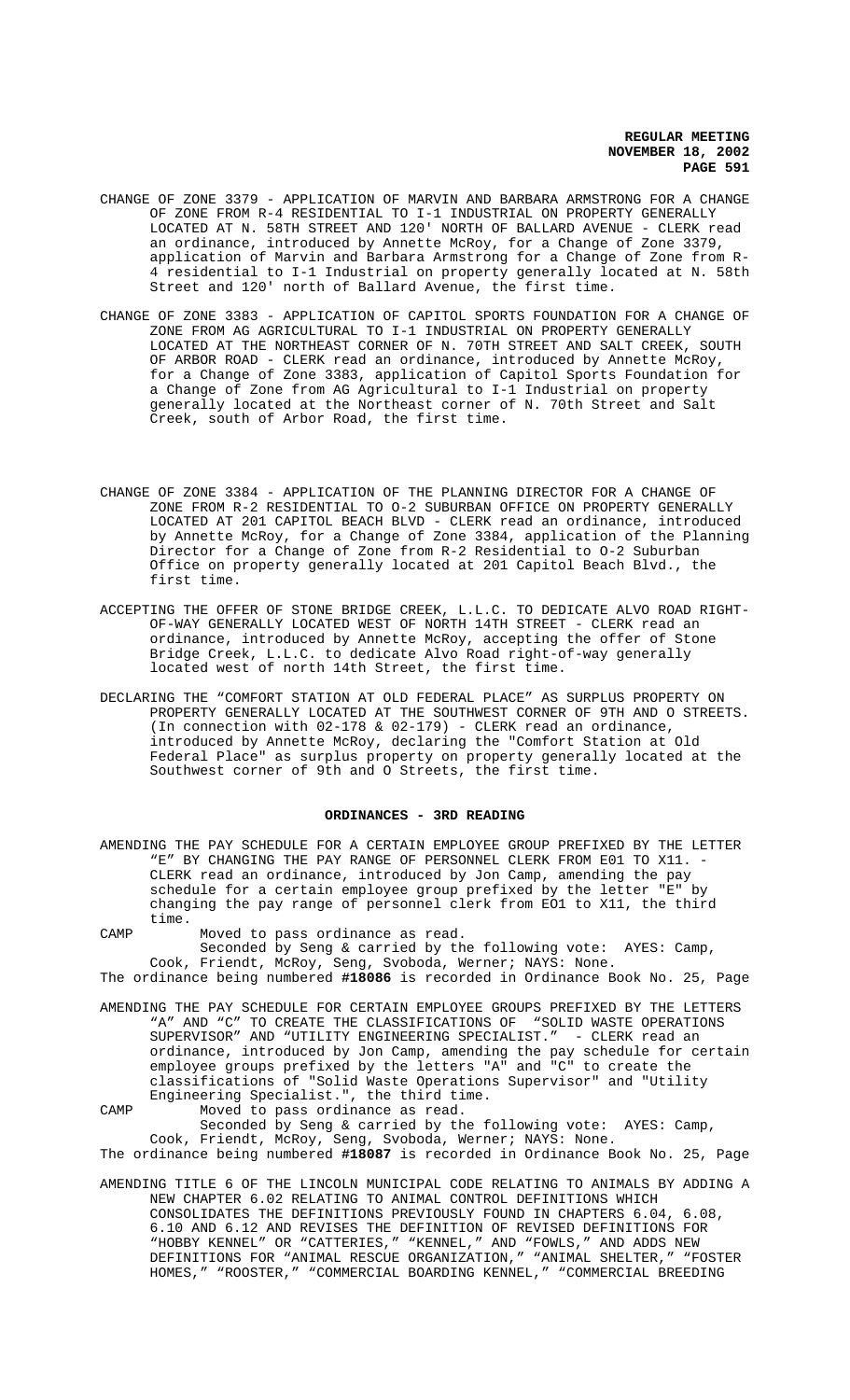KENNEL," "DOG KENNEL," "INDOOR HOUSING FACILITY," "MULTI-DOG HOUSEHOLD," "MULTI-CAT HOUSEHOLD," "OUTDOOR HOUSING FACILITY," AND "WRITTEN CONSENT"; AND; BY AMENDING CHAPTER 6.04 RELATING TO ANIMAL CONTROL REGULATIONS IN GENERAL TO PROHIBIT ROOSTERS WITHIN THE CITY OF LINCOLN, TO REGULATE ANIMAL RESCUE ORGANIZATIONS, AND TO MODIFY PERMIT FEE PROVISIONS; BY AMENDING CHAPTER 6.08 RELATING TO DOGS TO SET MINIMUM PENALTY AMOUNTS FOR REPETITIVE VIOLATIONS OF LICENSING REQUIREMENTS, TO INCREASE LICENSING FEES FOR DOGS, TO REQUIRE DISPOSAL OF DOG FECES OR MANURE IN A SANITARY MANNER, TO PERMIT AND REGULATE MULTI-DOG HOUSEHOLDS, TO PERMIT AND REGULATE COMMERCIAL BREEDING KENNELS, AND TO EXEMPT COMMERCIAL BREEDING KENNELS AND MULTI-DOG HOUSEHOLDS FROM THE PROHIBITION OF MAINTAINING A DOG KENNEL; BY AMENDING CHAPTER 6.10 RELATING TO DANGEROUS DOGS TO ALLOW THE USE OF MICROCHIPS FOR MARKING SUCH DOGS AND TO SET MINIMUM PENALTIES; BY AMENDING 6.12 RELATING TO CATS TO SET MINIMUM PENALTIES FOR REPETITIVE VIOLATIONS OF LICENSING REQUIREMENTS, TO PLACE A LIMIT ON THE NUMBER OF CATS A PERSON MAY OWN WITHOUT A MULTI-CAT HOUSEHOLD, CATTERY OR HOBBY KENNEL PERMIT, TO INCREASE LICENSE FEES FOR CATS, TO INCREASE LICENSE FEES FOR CATTERIES AND HOBBY KENNELS, TO PERMIT AND REGULATE MULTI-CAT HOUSEHOLDS, TO ALLOW CURRENT CAT OWNERS OR THOSE WHO ARE SUBSEQUENTLY ANNEXED INTO THE CITY WHO OWN MORE THAN 15 CATS TO RETAIN ALL THEIR CATS UNTIL DEATH OR TRANSFER OF OWNERSHIP OF THE CAT; IN ORDER TO IMPLEMENT THE RECOMMENDATIONS OF THE ANIMAL CONTROL BOARD - PRIOR to reading:<br>WERNER Moved 3 motions to amend Bill No. 02-157. Moved 3 motions to amend Bill No. 02-157.

Seconded by Seng & carried by the following vote: AYES: Camp, Cook, Friendt, McRoy, Seng, Werner; NAYS: Svoboda.

CLERK Read the following ordinance introduced by Terry Werner, amending title 6 of the Lincoln Municipal Code relating to animals by adding a new chapter 6.02 relating to animal control definitions which consolidates the definitions previously found in Chapters 6.04, 6.08, 6.10 and 6.12 and revises the definition of revised definitions for "hobby kennel" or "catteries," "kennel," and "fowls," and adds new definitions for "animal rescue organization," "animal shelter," "foster homes," "rooster," "commercial boarding kennel," "commercial breeding kennel," "dog kennel," "indoor housing facility," "multi-dog household," "multi-cat household," "outdoor housing facility," and "written consent"; and; by amending chapter 6.04 relating to animal control regulations in general to prohibit roosters within the City of Lincoln, to regulate animal rescue organizations, and to modify permit fee provisions; by amending Chapter 6.08 relating to dogs to set minimum penalty amounts for repetitive violations of licensing requirements, to increase licensing fees for dogs, to require disposal of dog feces or manure in a sanitary manner, to permit and regulate multi-dog households, to permit and regulate commercial breeding kennels, and to exempt commercial breeding kennels and multi-dog households from the prohibition of maintaining a dog kennel; by amending chapter 6.10 relating to dangerous dogs to allow the use of microchips for marking such dogs and to set minimum penalties; by amending 6.12 relating to cats to set minimum penalties for repetitive violations of licensing requirements, to place a limit on the number of cats a person may own without a multi-cat household, cattery or hobby kennel permit, to increase license fees for cats, to increase license fees for catteries and hobby kennels, to permit and regulate multi-cat households, to allow current cat owners or those who are subsequently annexed into the city who own more than 15 cats to retain all their cats until death or transfer of ownership of the cat; in order to implement the recommendations of the animal control board, the third time.

WERNER Moved to pass the ordinance as amended.

Seconded by Seng & carried by the following vote: AYES: Camp, Cook, Friendt, McRoy, Seng, Svoboda, Werner; NAYS: None. The ordinance being numbered **#18092** is recorded in Ordinance Book No. 25, Page

VACATING THE WEST 60.15 FEET OF WAGON LANE FROM THE SOUTH LINE OF OUTLOT B TO THE NORTH LINE OF OUTLOT C, FRONTIER ACRES, GENERALLY LOCATED AT S. 62ND

STREET AND WAGON LANE.(In connection w/02-170, 02R-276, 02R-277) - PRIOR to reading:<br>SVOBODA Moved

Moved to waive Council rules to have 2nd  $\&$  3rd reading on this date.

Seconded by Seng & carried by the following vote: AYES: Camp, Friendt, McRoy, Seng, Svoboda; NAYS: Cook, Werner.

CLERK Read an ordinance, introduced by Glenn Friendt, vacating the west 60.15 feet of Wagon Lane from the south line of Outlot B to the north line of Outlot C, Frontier Acres, generally located at S. 62nd Street and Wagon Lane, the third time.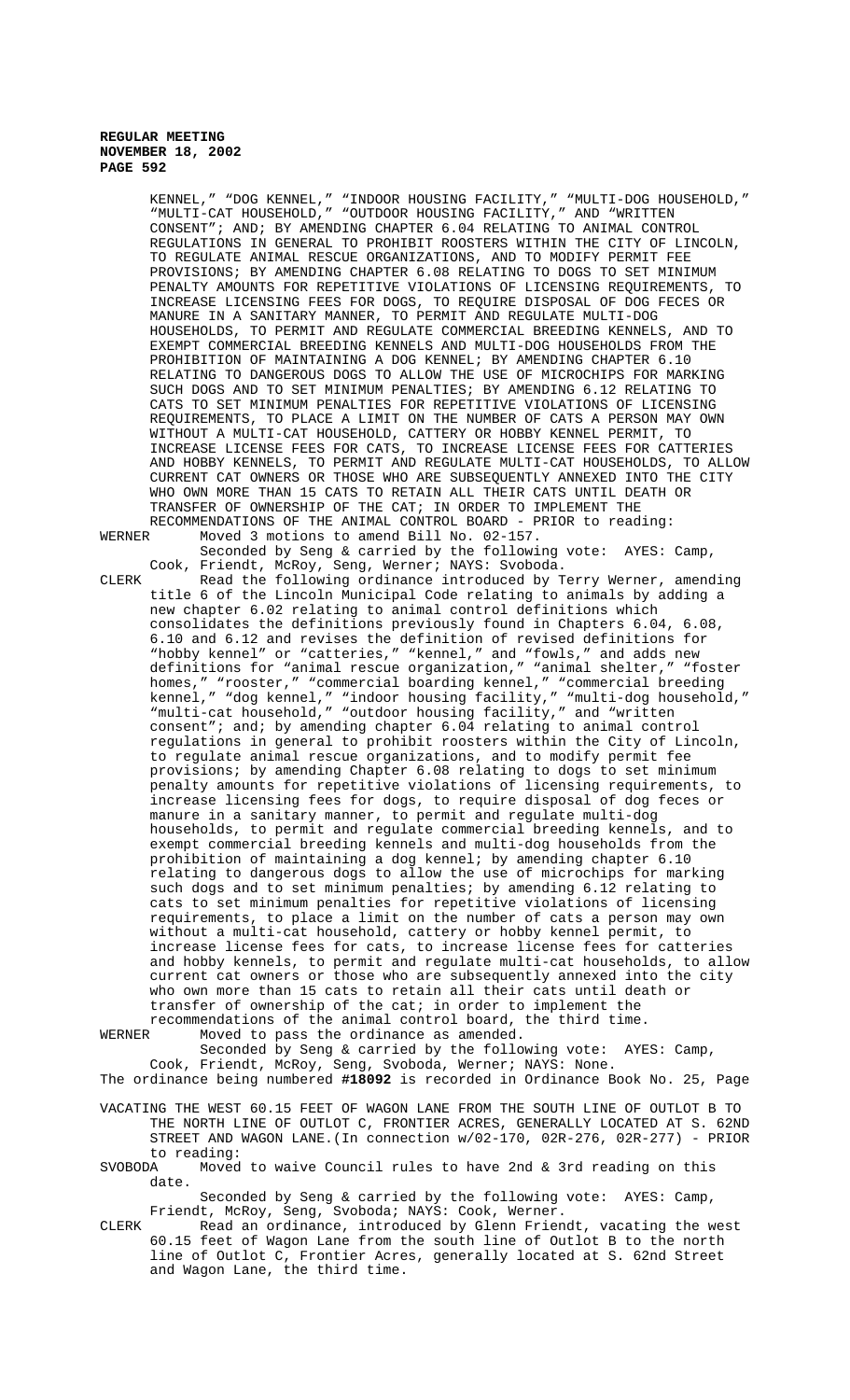FRIENDT Moved to pass ordinance as read. Seconded by Seng & carried by the following vote: AYES: Camp, Cook, Friendt, McRoy, Seng, Svoboda, Werner; NAYS: None. The ordinance being numbered **#18090** is recorded in Ordinance Book No. 25, Page

CHANGE OF ZONE 3375 - APPLICATION OF CARL SJULIN AND WEST GATE BANK FOR A CHANGE OF ZONE FROM AGR AGRICULTURAL RESIDENTIAL TO O-3 OFFICE PARK ON PROPERTY GENERALLY LOCATED NORTHEAST OF THE INTERSECTION OF OLD CHENEY ROAD AND HIGHWAY 2. (In connection w/02-164, 02R-276, 02R-277) - PRIOR to reading:<br>SVOBODA Moved

Moved to waive Council rules to have 2nd  $\&$  3rd reading on this date. Seconded by Seng & carried by the following vote: AYES: Camp, Friendt, McRoy, Seng, Svoboda; NAYS: Cook & Werner.

CLERK Read an ordinance, introduced by Glenn Friendt, for a Change of Zone 3375, application of Carl Sjulin and West Gate Bank for a Change of Zone from AGR Agricultural Residential to O-3 Office Park on property generally located northeast of the intersection of Old Cheney Road and Highway 2.

FRIENDT Moved to pass ordinance as read.

Seconded by Seng & carried by the following vote: AYES: Camp, Cook, Friendt, McRoy, Seng, Svoboda, Werner; NAYS: None. The ordinance being numbered **#18091** is recorded in Ordinance Book No. 25, Page

AMENDING TITLE 27 OF THE LINCOLN MUNICIPAL CODE (ZONING ORDINANCE) TO ADD A NEW SECTION 27.82.010 TO PROVIDE A TITLE, AUTHORITY AND APPLICABILITY; TO ADD A NEW SECTION 27.82.020 TO PROVIDE LEGISLATIVE FINDINGS AND PURPOSE; TO ADD A NEW SECTION 27.82.030 TO PROVIDE INTENT; TO ADD A NEW SECTION 27.82.040 TO PROVIDE DEFINITIONS; TO ADD A NEW SECTION 27.82.050 TO PROVIDE FOR IMPOSITION OF IMPACT FEES; TO ADD A NEW SECTION 27.82.060 TO PROVIDE EXEMPTIONS FROM IMPACT FEES; TO ADD A NEW SECTION 27.82.070 TO PROVIDE FOR THE CREATION OF AN IMPACT FEE FUND AND IMPACT FEE ACCOUNTS; TO ADD A NEW SECTION 27.82.080 TO PROVIDE FOR REFUNDS OF IMPACT FEES PAID; TO ADD A NEW SECTION 27.82.090 TO PROVIDE FOR POST-ORDINANCE DEVELOPER AGREEMENTS REGARDING IMPACT FEE FACILITIES; TO ADD A NEW SECTION 27.82.100 TO PROVIDE FOR DEVELOPER REIMBURSEMENT FOR PRE-ORDINANCE PARTICIPATION IN FINANCING OR CONSTRUCTING IMPACT FEE FACILITIES; AND TO ADD A NEW SECTION 27.82.110 TO PROVIDE FOR MISCELLANEOUS PROVISIONS. (IN CONNECTION W/02-161, 02R-247, 02R-207) - PRIOR to reading:<br>WERNER Moved to de

Moved to delay action on Bill 02-160 to 12/9/02.

Seconded by Seng & **LOST** by the following vote: AYES: Cook, McRoy, Werner; NAYS: Camp, Friendt, Seng, Svoboda.

FRIENDT Moved to place Bill No. 02-160 on pending, with no date certain. Seconded by Svoboda & carried by the following vote: AYES: Camp, Friendt, McRoy, Svoboda; NAYS: Cook, Seng, Werner.

AMENDING TITLE 26 OF THE LINCOLN MUNICIPAL CODE (LAND SUBDIVISION ORDINANCE) TO AMEND SECTION 26.23.040 TO MODIFY THE REFERENCE TO THE COMPREHENSIVE PLAN AND TO INCREASE THE MINIMUM RIGHT-OF-WAY WIDTH FOR BIKEWAYS FROM A 14-FOOT EASEMENT TO A 20-FOOT EASEMENT; AND TO AMEND SECTION 26.23.160 TO REQUIRE A DEDICATION OF LAND OR PAYMENT OF AN IMPACT FEE FOR NEIGHBORHOOD PARKS AND TRAILS.(IN CONNECTION W/02-160, 02R-247, 02R-207)

- PRIOR to reading:<br>WERNER Moved to delay Moved to delay action on Bill 02-161 to 12/9/02.

Seconded by Seng & **LOST** by the following vote: AYES: Cook, McRoy, Werner; NAYS: Camp, Friendt, Seng, Svoboda.

FRIENDT Moved to place Bill No. 02-161 on pending, with no date certain. Seconded by Svoboda & carried by the following vote: AYES: Camp, Friendt, McRoy, Svoboda; NAYS: Cook, Seng, Werner.

AUTHORIZING AND PROVIDING FOR THE ISSUANCE OF REVENUE BONDS OF THE WATER SYSTEM OF THE CITY OF LINCOLN, NEBRASKA, AND DECLARING AN EMERGENCY -PRIOR to reading:<br>WERNER Moved to wa

Moved to waive Council rules to have 2nd & 3rd reading on this date.

Seconded by Seng & carried by the following vote: AYES: Camp, Cook, Friendt, McRoy, Seng, Svoboda, Werner; NAYS: None.

CLERK Read an ordinance, introduced by Annette McRoy, authorizing and providing for the issuance of revenue bonds of the water system of the City of Lincoln, Nebraska, and declaring an emergency, the third time.

MCROY Moved to pass Ordinance as read.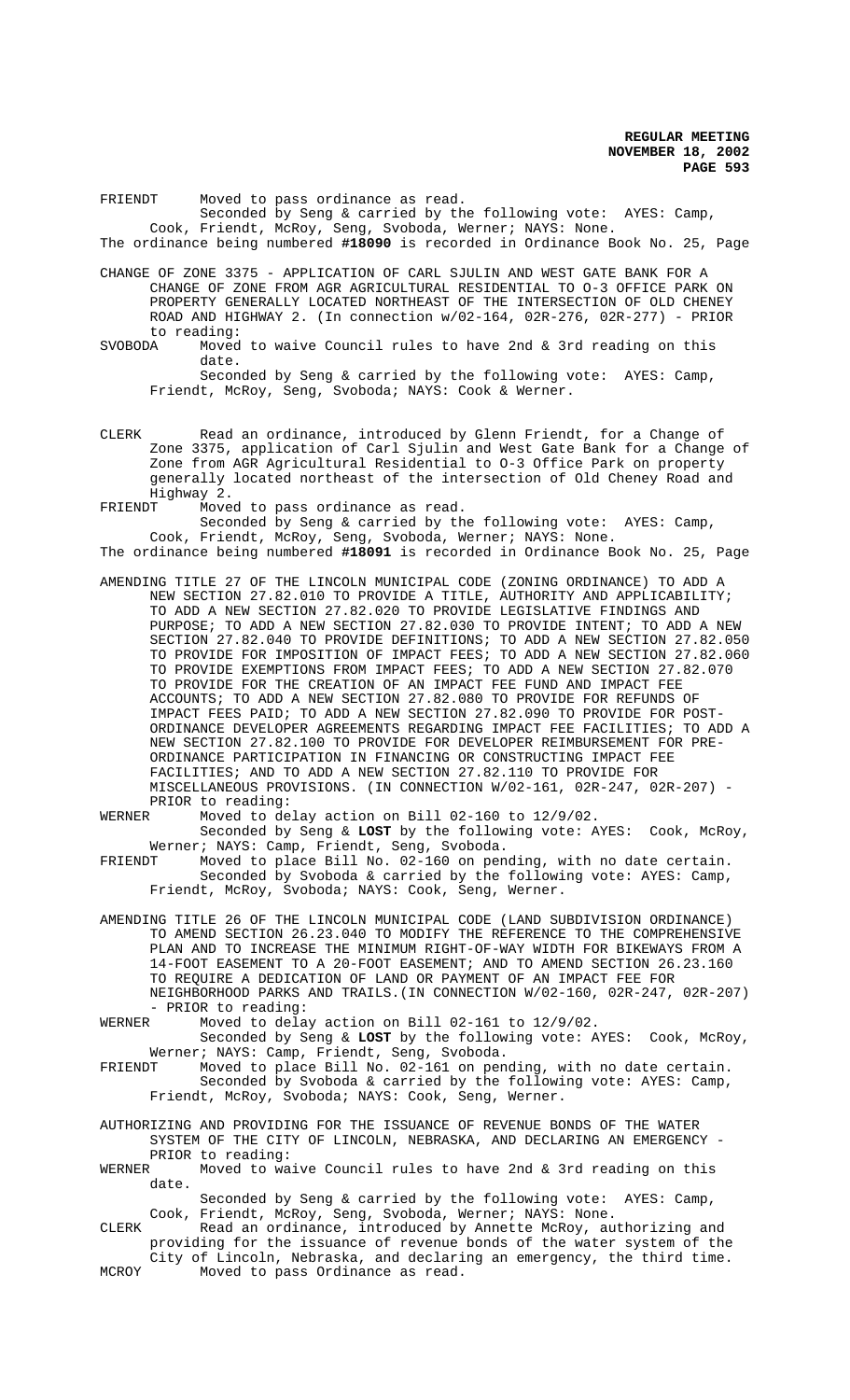Seconded by Seng & carried by the following vote: AYES: Camp, Cook, Friendt, McRoy, Seng, Svoboda; NAYS: Werner. The ordinance being numbered **#18088** is recorded in Ordinance Book No. 25, Page

AUTHORIZING AND PROVIDING FOR THE ISSUANCE OF NOT TO EXCEED \$58,000,000 AGGREGATE PRINCIPAL AMOUNT OF LINCOLN WATER SYSTEM REVENUE AND REFUNDING BONDS IN ONE OR MORE SERIES, AND RELATED MATTERS, AND DECLARING AN EMERGENCY - PRIOR to reading:

WERNER Moved to waive Council rules to have 2nd & 3rd reading on this date.

Seconded by Seng & carried by the following vote: AYES: Camp, Cook, Friendt, McRoy, Seng, Svoboda, Werner; NAYS: None.

CLERK Read an ordinance, introduced by Annette McRoy, authorizing and providing for the issuance of not to exceed \$58,000,000 aggregate principal amount of Lincoln water system revenue and refunding bonds in one or more series, and related matters, and declaring an emergency, the third time.

MCROY Moved to pass Ordinance as read.

Seconded by Seng & carried by the following vote: AYES: Camp, Cook, Friendt, McRoy, Seng, Svoboda; NAYS: Werner. The ordinance being numbered **#18089** is recorded in Ordinance Book No. 25, Page

#### **MISCELLANEOUS BUSINESS**

#### **PENDING -**

CAMP Moved to extend the Pending List to November 25, 2002. Seconded by McRoy & carried by the following vote: AYES: Camp, Cook, Friendt, Seng, Svoboda, Werner; NAYS: None; ABSENT: McRoy.

#### **UPCOMING RESOLUTIONS -**

CAMP Moved to approve the resolutions to have Public Hearing on November 25, 2002. Seconded by McRoy & carried by the following vote: AYES: Camp, Cook, Friendt, Seng, Svoboda, Werner; NAYS: None; ABSENT: McRoy.

#### **ADJOURNMENT**

# **6:15 P.M.**

CAMP Moved to adjourn the City Council meeting of November 18, 2002. Seconded by Seng & carried by the following vote: AYES: Camp, Cook, Friendt, Seng, Svoboda, Werner; NAYS: None; ABSENT: McRoy. So ordered.

 $\overline{a}$ 

Joan E. Ross, City Clerk

\_\_\_\_\_\_\_\_\_\_\_\_\_\_\_\_\_\_\_\_\_\_\_\_\_\_\_\_\_\_\_\_\_\_\_\_\_\_\_\_\_\_\_\_\_\_ Glenna S. Graupmann, Sr. Office Assistant